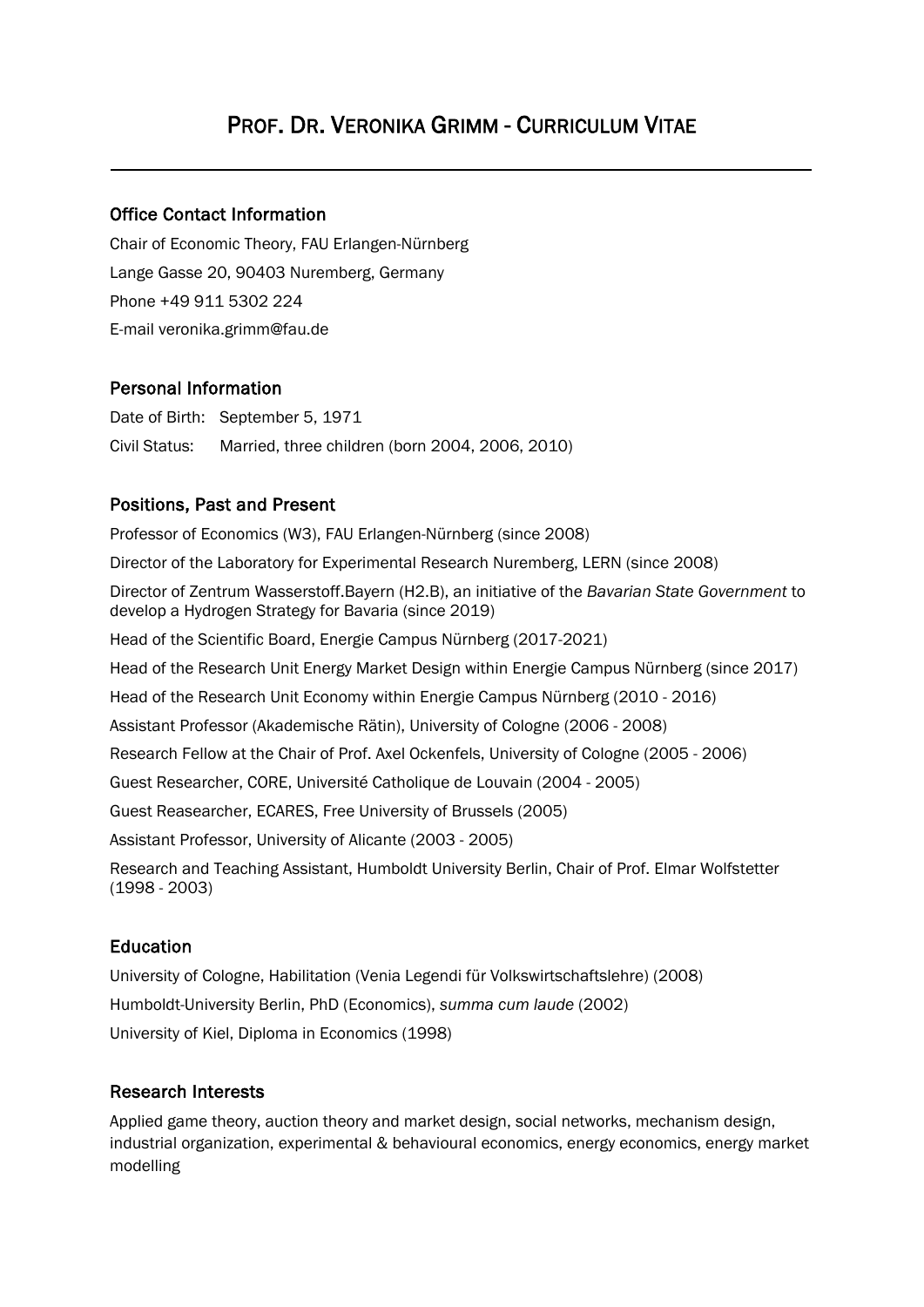### Mitgliedschaften in Gremien zur wissenschaftlichen Politikberatung

Member of the National Hydrogen Council of the Federal Republic of Germany (since 2020) [https://www.wasserstoffrat.de](https://www.wasserstoffrat.de/)

German Council of Economic Experts (since 2020) [https://www.sachverstaendigenrat](https://www.sachverstaendigenrat-wirtschaft.de/)[wirtschaft.de/](https://www.sachverstaendigenrat-wirtschaft.de/)

Member of the Expert Council for the Monitoring Process "Energy of the Future" (since 2019) <https://www.bmwi.de/Redaktion/DE/Artikel/Energie/monitoring-prozess.html>

Member in the Steering Board ("Zukunftskreis") that accompanies the third foresight process at the *Federal Ministry of Education and Research*, *BMBF* (since 2019) [https://www.bmbf.de/bmbf/de/forschung/zukunftstrends/foresight/foresight\\_node.html;jsessio](https://www.bmbf.de/bmbf/de/forschung/zukunftstrends/foresight/foresight_node.html;jsessionid=897F805F2BE05B54C80FCBF803E9F173.live091) [nid=897F805F2BE05B54C80FCBF803E9F173.live091](https://www.bmbf.de/bmbf/de/forschung/zukunftstrends/foresight/foresight_node.html;jsessionid=897F805F2BE05B54C80FCBF803E9F173.live091)

Member of the Energy Steering Panel of EASAC (European Academies' Science Advisory Council) as a representative of the *German National Academy of Science Leopoldina* (since 2018) <https://easac.eu/programmes/energy/steering-panel-members/>

Member of the Advisory Council for Consumer Affairs at the *Federal Ministry of Justice and Consumer Protection, BMJV* (since 2018) <https://www.svr-verbraucherfragen.de/>

Board of Academic Advisors, German *Federal Ministery for Economic Affairs and Energy, BMWi* (since 2018) – currently on leave

<https://www.bmwi.de/Redaktion/DE/Artikel/Ministerium/wissenschaftlicher-beirat.html>

Member of the work group "Competition Policy" at the *Federal Cartel Authority* (since 2017) [https://www.bundeskartellamt.de/DE/UeberUns/Veranstaltungen/arbeitskreisoekon/arbeitskrei](https://www.bundeskartellamt.de/DE/UeberUns/Veranstaltungen/arbeitskreisoekon/arbeitskreisoekon_node.html) [soekon\\_node.html](https://www.bundeskartellamt.de/DE/UeberUns/Veranstaltungen/arbeitskreisoekon/arbeitskreisoekon_node.html)

Member of the Expert Commission "Strengthening Investment in Germany" set up by the Federal Minister for Economic Affairs and Energy, Sigmar Gabriel (2014 - 2016) [https://www.bmwi.de/Redaktion/DE/Publikationen/Studien/staerkung-von-investitionen-in](https://www.bmwi.de/Redaktion/DE/Publikationen/Studien/staerkung-von-investitionen-in-deutschland.html)[deutschland.html](https://www.bmwi.de/Redaktion/DE/Publikationen/Studien/staerkung-von-investitionen-in-deutschland.html)

### Mitglieschaften in wissenschaftlichen Gremien

Elected member of the DFG Review Board (Fachkollegium Wirtschaftstheorie) (since 2020) [https://www.dfg.de/dfg\\_profil/gremien/fachkollegien/liste/index.jsp](https://www.dfg.de/dfg_profil/gremien/fachkollegien/liste/index.jsp)

Vice Chair of the Scientific Advisory Council, ifo Institue and CESifo (2016 - 2023) [https://www.ifo.de](https://www.ifo.de/)

Member of the ifo Admninstrative Council of ifo Institute (2016 - 2023)

Executive Board of the *German Economic Association* (2015 - 2018) <https://www.socialpolitik.de/de>

Chairwoman, Scientific Advisory Board, DIW Berlin (2015 - 2022) <https://www.diw.de/>

Member of the Board of Trustees, DIW Berlin (2015 - 2022)

Standing Field Committee on Social Sciences of the German Economic Association (VfS) (2011 present)

Standing Field Committee on Industrial Economics of the German Economic Association (VfS) (2010 - present)

Managing Guest Editor, Journal of Economic Behavior and Organization. Special Issue "Taxation, Social Norms, and Compliance"

Co-Editor, Perspektiven der Wirtschaftspolitik (PWP), (2015 - present)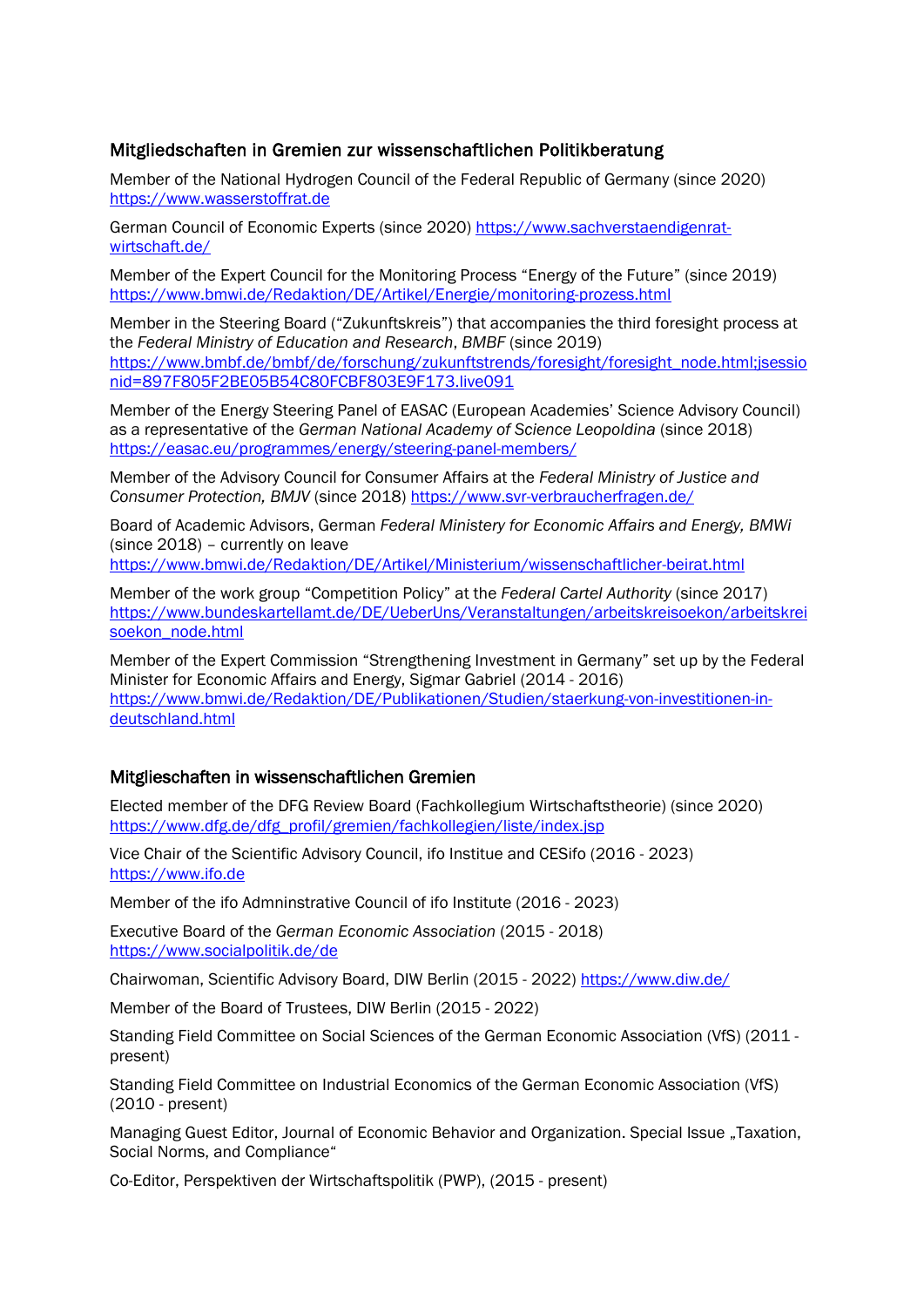Research Fellow, CESifo, Munich

### Mitgliedschaften in Beiräten

Projektbeirat HyPat [HTTPS://HYPAT.DE/](https://hypat.de/)

Mitglied der deutschen Projektgruppe im Projekt HySupply [HTTPS://WWW.ACATECH.DE/PROJEKT/HYSUPPLY-DEUTSCH-AUSTRALISCHE-MACHBARKEITSSTUDIE-ZU-](https://www.acatech.de/projekt/hysupply-deutsch-australische-machbarkeitsstudie-zu-wasserstoff-aus-erneuerbaren-energien/)[WASSERSTOFF-AUS-ERNEUERBAREN-ENERGIEN/](https://www.acatech.de/projekt/hysupply-deutsch-australische-machbarkeitsstudie-zu-wasserstoff-aus-erneuerbaren-energien/)

Mitglied des Scientific Advisory & Project Boards, 50Hertz [HTTPS://WWW.50HERTZ.COM/DE/NEWS/DETAILS/ID/7635/50HERTZ-ETABLIERT-SCIENTIFIC-](https://www.50hertz.com/de/News/Details/id/7635/50hertz-etabliert-scientific-advisory-project-board-als-ratgeber-fuer-die-herausforderungen-der-energiewende)[ADVISORY-PROJECT-BOARD-ALS-RATGEBER-FUER-DIE-HERAUSFORDERUNGEN-DER-ENERGIEWENDE](https://www.50hertz.com/de/News/Details/id/7635/50hertz-etabliert-scientific-advisory-project-board-als-ratgeber-fuer-die-herausforderungen-der-energiewende) 

Mitglied im Stiftungsbeirat der E.ON Stiftung<https://www.eon-stiftung.com/de.html>

Member of the Advisory Board of the dena lead study "Aufbruch Klimaneutralität" (2020/21)

Board Member, ENERGIEregion Nürnberg e.V. (since 2017)

Member of the Advisory Board of ForumV (2016 – 2020)

Member of the Steering Board, Campus Future Energy Systems (Campus FES), a cooperation among Siemens, FAU, THN, ZAE, KIT, Fraunhofer IISB, EnCN (since 2015)

### Invited Seminars (Selection)

University of Kiel, CORE, Louvain la Neuve, University of Tilburg, University of Bern, University of Magdeburg, University of Alicante, University of Hannover, University of Bielefeld, Consip, Rome, University of Amsterdam, University of Maastricht, University of Cologne, Free University Berlin, ECARES, Universite Libre de Brussels, Wissenschaftszentrum Berlin, University of Passau, FAU Erlangen-Nürnberg, University of Zurich, KU Leuven, CERGE-EI, Prague, TU Kaiserslautern, University of Würzburg, DICE, University of Düsseldorf, LMU Munich, DIW Berlin, Humboldt University at Berlin, University of Essex, University of Vienna, Pompeu Fabra, Barcelona, University of Vienna, DICE, Düsseldorf, University of Cambridge

### Refereeing Service

Applied Economics Research Bulletin, Applied Energy, B.E. Journal of Theoretical Economics, B.E. Journal of Economic Analysis and Policy, Canadian Journal of Economics, Econometrica, Economic Journal, Economic Theory, Economics Letters, Economics of Governance, Energy Policy, Energy Economics, Energy, European Economic Review, European Journal of Operational Research, Experimental Economics, Finanzarchiv, Games, Games and Economic Behaviour, German Economic Review, Information Economics and Policy, International Journal of Game Theory, International Journal of Industrial Organization, ifo Studien, Informs Journal on Computing, IVIE Working Paper Series, Jahrbücher für Nationalökonomie und Statistik, Journal of Economic Behaviour and Organization, Journal of Economic Dynamics and Control, Journal of Economics, Journal of Evolutionary Economics, Journal of Institutional and Theoretical Economics, CORE Working Paper Series, Operations Research, Perspektiven der Wirtschaftspolitik, RAND Journal of Economics, Review of Economic Design, Review of Economic Studies, Theory and Decision

### Conference Organization (Selection)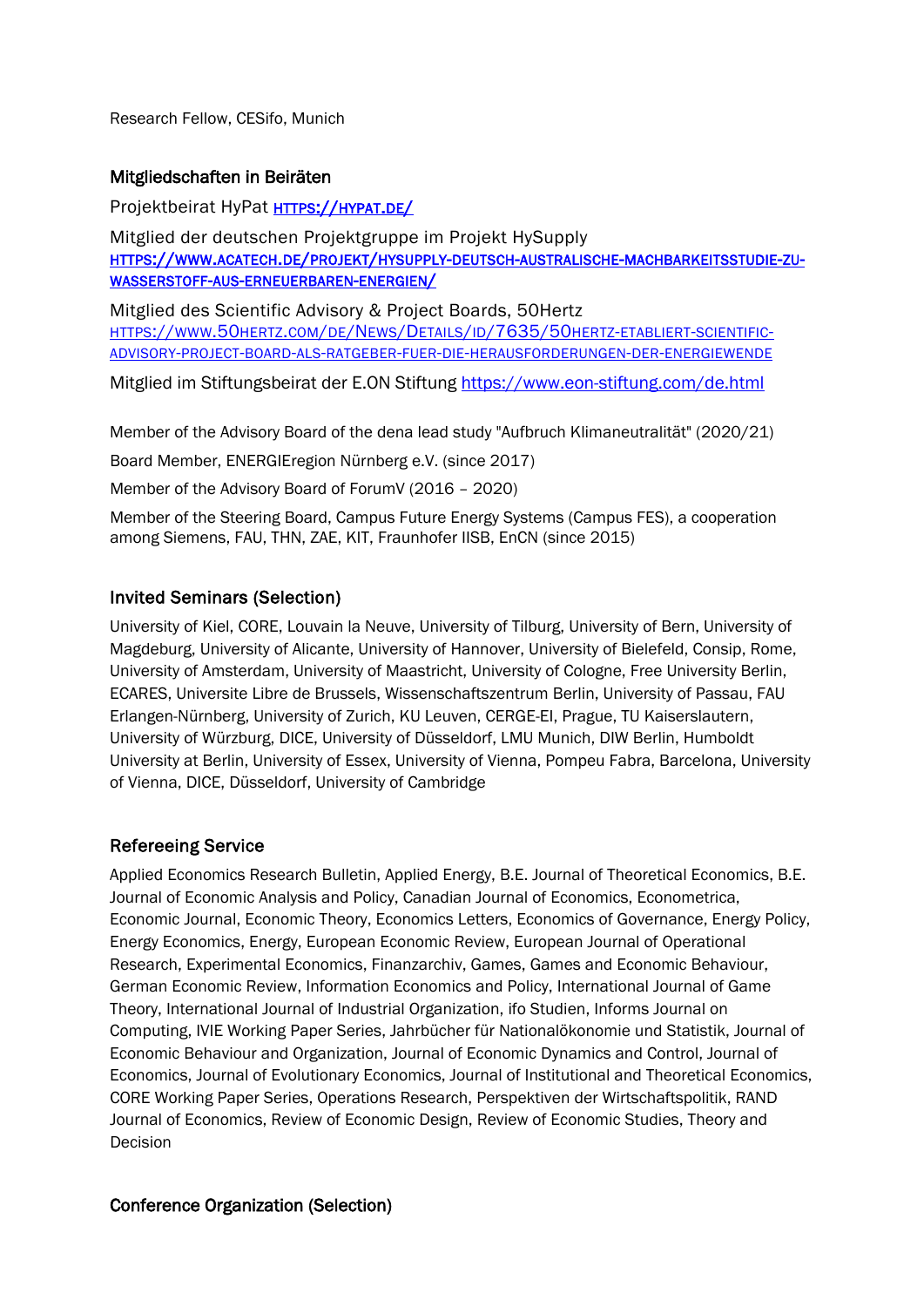Hydrogen Dialogue 2020 & 2021

EnCN (Energie Campus Nürnberg) Annual Conference (December 5, 2019)

EnCN/MISES Conference "The Potential of Hydrogen in a Decarbonized Energy Economy" (October 17, 2019)

EnCN (Energie Campus Nürnberg) Annual Conference (December 13, 2018)

Conference "Gender Economics and the Workplace", Nuremberg (November 8/9, 2018)

Young Energy Economists and Engineers Seminar (YEEES), EnCN (April 27/28, 2017)

Workshop on Energy Economics among ifo Munich, TUM, DIW Berlin, TU Berlin, EnCN and FAU (February 16/17, 2017)

Workshop on Energy Economics among ifo Munich, TUM, EnCN and FAU (March 17, 2017)

PhD Workshop "Nuremberg Experimental Research Days" (September 2014)

Organization of the International Conference "Taxation, Social Norms, and Compliance" (March 2014)

Workshop "Herausforderungen der Energiewende in Deutschland: Marktdesign im Spannungsfeld von Wirtschaft, Gesellschaft und Politik" together with Hanse-Wissenschaftskolleg in Delmenhorst (November 2013)

Workshop "Tarifverhandlungen und Equal Pay", Kickoff of the Project "Experimental Studies on Collective Bargaining and the Gender Pay Gap" in Berlin (March 2013)

Organization of the "First FAU Workshop on Tax Compliance" (March 2012)

Local Organization of the Meeting of the German Society for Experimental Economics (GfeW) in Nuremberg (September 2011)

### Academic Service

Dean of the Faculty of Business, Economics, and Law, FAU Erlangen-Nürnberg (2018-2020)

Speaker of the Research Focus Area "Future Energy Systems", FAU Erlangen-Nürnberg (since 2017)

Vice-Dean of the Faculty of Business, Economics, and Law (2016-2018)

Speaker (Dean) of the School of Business and Economics, FAU Erlangen-Nürnberg (since 2016)

Vice Speaker of the School of Business and Economics, FAU Erlangen-Nürnberg (2015-2016)

Elected Member of the Academic Senate, FAU Erlangen-Nürnberg (2013-2015)

Speaker of the Research Focus Area "Energy Markets and Energy System Analysis" at the School of Business Adminstration and Economics within FAU Erlangen-Nürnberg (since 2015)

Member of the Assessment Committee for the research programme "Smart Governance" by the Netherlands Organisation for Scientific Research (NOW), (2013)

Gender and Diversity Committee at FAU Erlangen-Nürnberg (since 2011)

FAU Committe on Further Education (2014)

Bachelor-Coordinator for the Bachelor in Economics at FAU Erlangen-Nürnberg (2009 - 2011)

Speaker of the Institute for Quantitative Economics and Economic Policy at FAU Erlangen-Nürnberg (2009 - 2011)

Member of over 30 Recruiting Committees at FAU Erlangen-Nürnberg, chairman of four (2008 - 2012)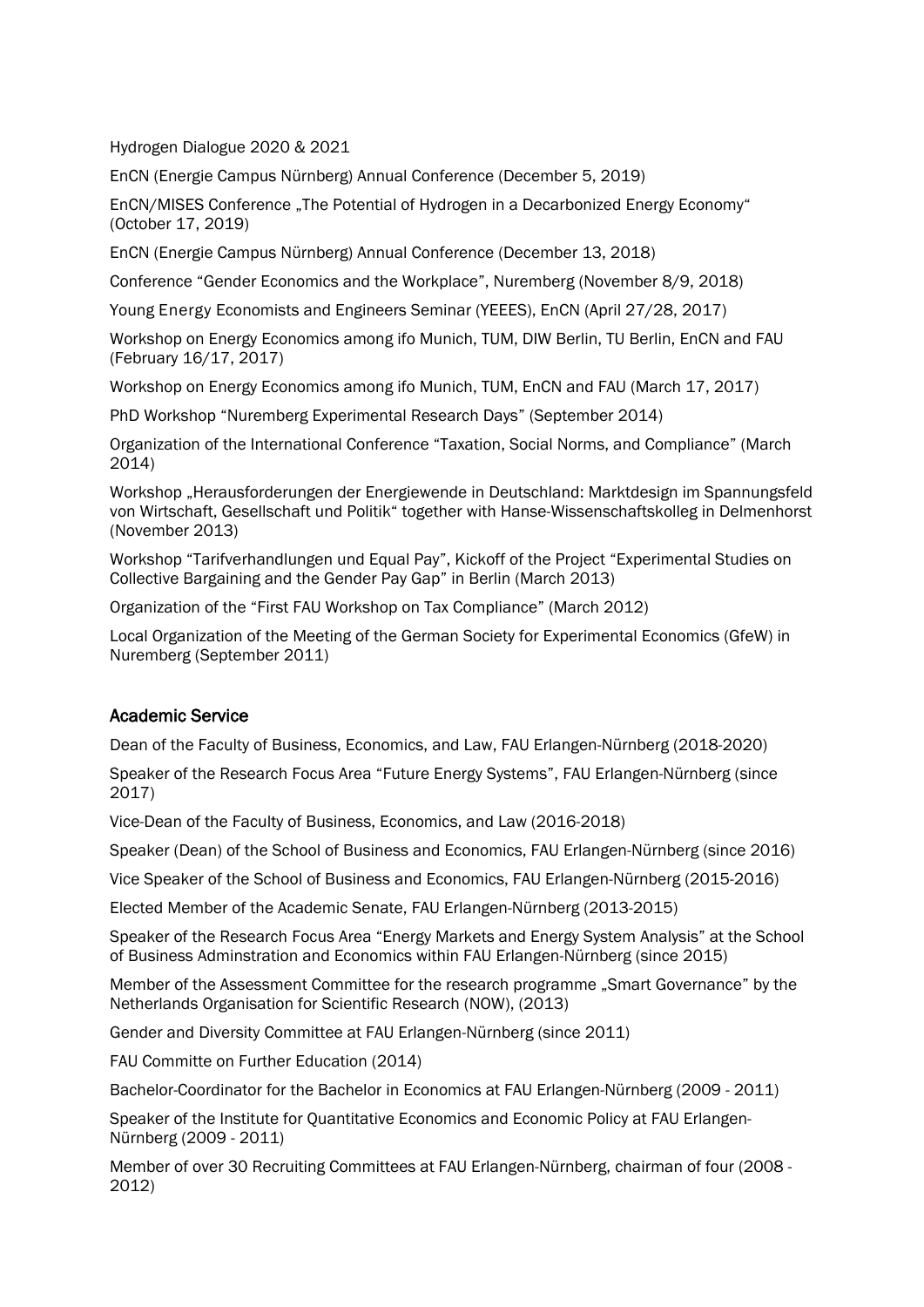Organizer of the Economics Research Seminar (2009 - 2010)

Member of the Evaluation Committee (2008 - 2011)

Representative of (untenured) scientific staff at Humboldt University Berlin (2000 - 2002)

### Grants, Fellowships, Honours

BMWi, project within the 7th energy research program: "Reststoff zu Kraftstoff", together with Fraunhofer Umsicht, OTH Amberg-Weiden, sowie Unternehmenspartnern, share of chair Grimm Euro 250.00 (2021 - 2024)

BMWi, project within the 7th energy research program: "EOM+: Analysis of short and medium term effects of market-based bottleneck instruments as a regional and temporary supplement to the existing energy-only market design", together with TH Ingolstadt (Uwe Holzhammer) and Stiftung Umweltenergierecht Würzburg, share of chair Grimm Euro 250.00 (2019 - 2022)

Research Grant by the German Science Foundation (DFG) The Role of Social Identity for Learning in Networks, Euro 250.000 (2019-2021)

SFB TRR 154 "Mathematical modeling, simulation and optimization using the example of gas networks", Project: Multilevel mixed-integer nonlinear optimization for gas markets, Principal Investigator, together with Martin Schmidt, Euro 240.000 (2018-2022)

Grant by the Bavarian State Government for a project within the Research Unit "StorageB" within "Energie Campus Nürnberg", with Gregor Zöttl, Euro 250.000 (2017 - 2021)

Grant by the Bavarian State Government for the Research Unit "Energy Market Design" within "Energie Campus Nürnberg", with Frauke Liers, Roland Ismer, Alexander Martin, Martin Schmidt, Lars Schewe, and Gregor Zöttl, Euro 2.400.000 (2017 - 2021)

SFB TRR 154 "Mathematical modeling, simulation and optimization using the example of gas networks", Project: Welfare optimal nominations in gas networks and associated equilibria, Principal Investigator, together with Martin Schmidt, Lars Schewe, and Gregor Zöttl, Euro 80.000 (2016-2018)

N-Ergie AG, "Dezentralität und zellulare Optimierung – Auswirkungen auf den Netzausbaubedarf", together with Gregor Zöttl and Prognos AG, Euro 90.000 (2016)

Elitenetzwerk Bayern "Elite Master Program: Advanced Signal Processing & Communications Engineering", with 12 professors from FAU (2016 - 2020)

ThyssenKrupp AG "Flexible Verbraucher im Deutschen Strommarkt", Euro 20.000 (2015-2016)

Bundesagentur für Arbeit, "Experimentelle Validierung von Indikatoren des Managerverhaltens in Betriebsbefragungen", Euro 230.000 (2015-2018)

N-Ergie AG, Nürnberg "Evaluation of a Smart Grid-Field Experiment", Euro 50.000 (2014-2015)

Principal Investigator within the Emerging Field Project "Sustainable Business Models in Energy Markets: Perspectives for the Implementation of Smart Energy Systems" , joint proposal by 7 professors within FAU (coordinator: Nadine Gatzert), Euro 226.200 (2014 - 2016)

Elitenetzwerk Bayern "International Graduate School: Evidence Based Economics", with Davide Cantoni, Martin Kocher, Klaus Schmidt, Joachim Winter, Florian Englmaier, Uwe Sunde, Monika Schnitzer, and Andreas Roider, Euro 4.400.000 (2013 - 2021)

Research Grant from the Bavarian Government und der EU (efre) "Solarfabrik der Zukunft: Smart Grid Solar", Teilprojekt "Implementierung im Marktumfeld", Euro 400.000 (2012 - 2016)

BMFSFJ: "Experimentelle Studien zur Auswirkung von kollektiven Lohnverhandlungen auf den Gender Wage Gap", with Gesine Stephan (IAB), Euro 500.000 (2012 - 2015)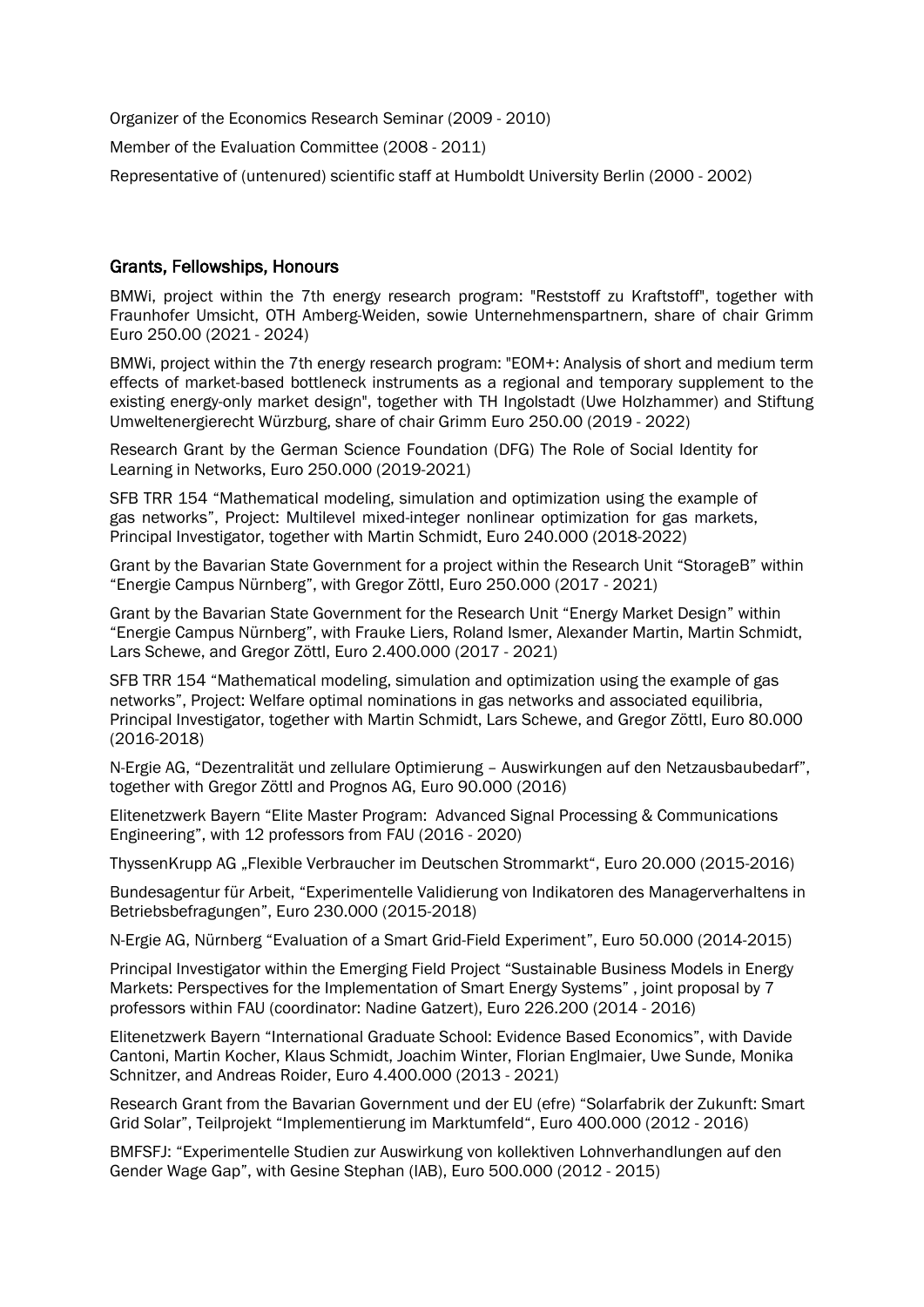Research Grant for the Project "Trust in Character, Capability and Institutions" by GfK Verein, Euro 21.600 (2012-2014)

Coordinator/Principal Investigator of the Project "Taxation, Social Norms, and Compliance: Lessons for Institution Design" that has been awarded the status of an "Emerging Field" within FAU Erlangen- Nürnberg, joint proposal by 10 Professors within FAU, Euro 990.000 (2012 - 2013)

Principal Investigator within the Emerging Field Project "Bio Objects Bio Subjects: Exploring the Interface of Science, Technology and Society", joint proposal by 6 professors within FAU (coordinator: Peter Dabrock), Euro 150.000 (2012 - 2013)

Grant of "Hermann Guttmann Foundation" for funding of experimental Master Theses at the Chair of Economic Theory, Euro 5.000 (2011)

Third party funding in the context of cooperation with local companies (N-ERGIE AG, GfK), approx. Euro 30.000 (2009 - 2014)

Grant by the Bavarian State Government, Principal Investigator of the Research Division "Economy" within "Energy Campus Nürnberg", Euro 400.000 (2012 - 2017)

Research Grant by the German Science Foundation (DFG), "Reputation Formation in Social Systems", with Martin Abraham, approx. Euro 200.000 (2010 - 2012)

Jugendamt der Stadt Nürnberg: Cooperation within the project "Vergabeverfahren für Kindergartenplätze in Nürnberg: Derzeitige Praxis und Verbesserungsmöglichkeiten aus Sicht der Matching-Theorie" (since 2010)

Grant by Energiestiftung Baden-Württemberg (Energy Foundation of Baden Württemberg) for Research on Market Conduct in Energy Markets, with Axel Ockenfels, approx. Euro 200.000 (2006 - 2009)

German Science Foundation (DFG) two year post doc Grant, "Investment Incentives in Market Games and Implications for the Design of Market Rules" (2005)

Member of the Research Project No. SEJ2004-02172 of the Spanish Ministry for Education and Science, "Diffusion, Search and Play in Complex Social Networks" (2003 - 2005)

Member of DFG Sonderforschungsbereich (SFB) Transregio 15: "Governance und die Effizienz ökonomischer Systeme" (2002 - 2003)

Member of DFG Sonderforschungsbereich (SFB) 373: "Quantifikation und Simulation Ökonomischer Prozesse", Humboldt University at Berlin (1998 - 2002)

"Erich Schneider Prize" for the best master thesis in economics, University of Kiel (1998)

#### Language Skills

German (mother tongue), English (fluent), Spanish (fluent), French (basic)

#### **Teaching**

Lectures: (Advanced) Microeconomics, Game Theory, Game Theory with Applications to Information Engineering, Information Economics, Behavioral Economics, Industrial Organization, Topics in Energy Economics, Auction Theory and Market Design

Seminars: Energy Economics, Market Design, Regulatory Economics, Health Economics, Telecommunication Economics, Experimental Economics, Neuroeconomics

#### Ph.D. Supervision

Dr. Matthias Unfried, 2012 (advisor, first placement: GfK Verein)

Dr. Christina Meyer, 2013 (2nd advisor)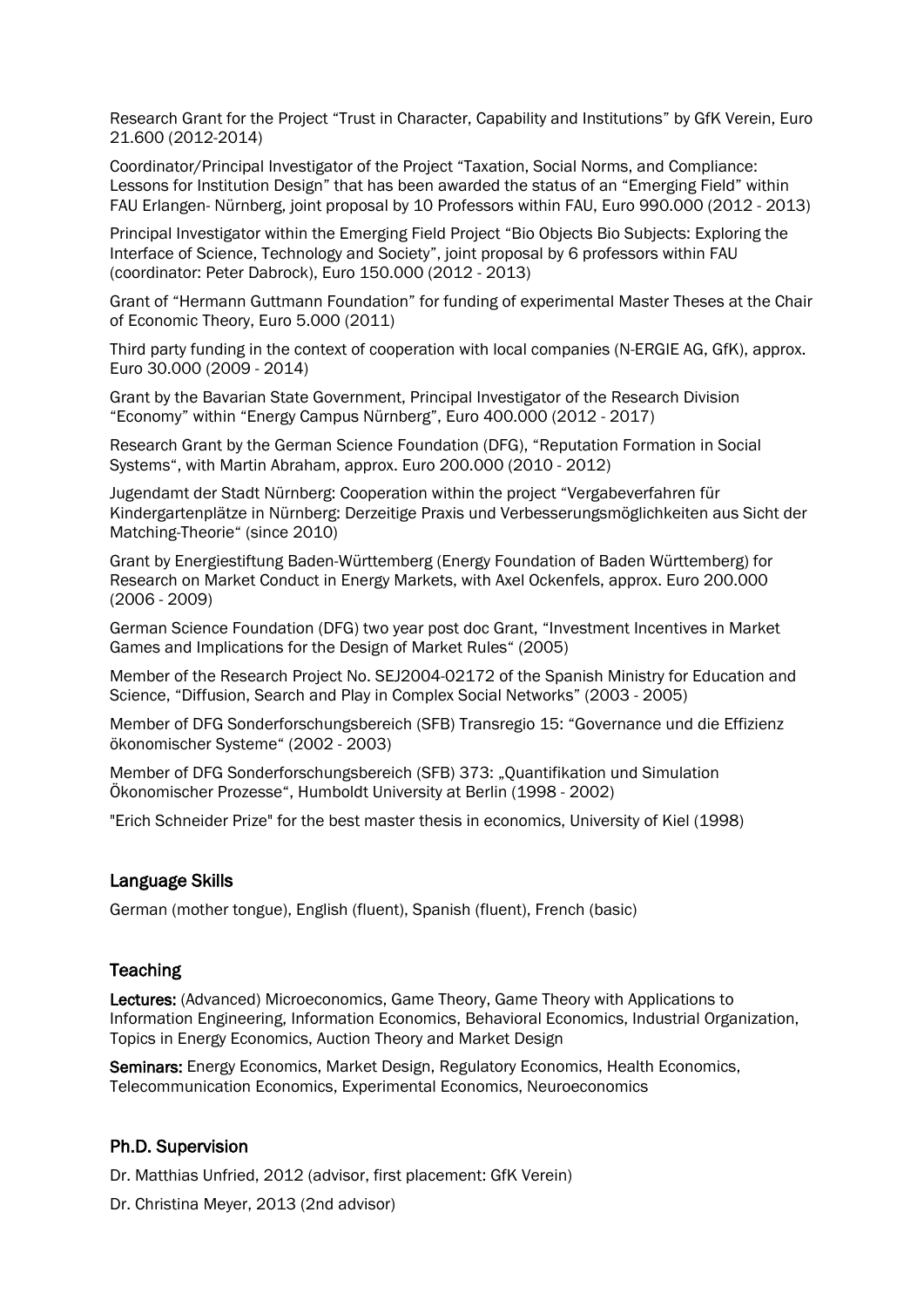Dr. Claudia Leepa, 2013 (advisor, first placement: N-Ergie AG)

Dr. Robert Feicht, 2013 (advisor, first placement: zuständiger Referent für Erneuerbare Energien, Regierung der Oberpfalz)

Anna Lemus, Ph.D., 2013 (member of the committee, Universidad Carlos Tercero de Madrid)

Dr. Michael Seebauer, 2014 (advisor)

Sandro Casal, Ph.D., 2014, (committee member, first placement: University of Milan)

Dr. Lorenzo Valmasoni, 2015, (advisor, first placement: Zalando SE)

Dr. Martin Weibelzahl, 2016 (second advisor)

Dr. Maren Tonn, 2016 (advisor)

- Dr. Simeon Schächtele, 2018 (advisor)
- Dr. Christian Sölch, 2019 (advisor)
- Dr. Bastian Rückel, 2019 (second advisor)
- Dr. Mirjam Ambrosius, 2020 (advisor, current ocupation: adidas)
- Dr. Florian Auferoth, 2020 (advisor, current ocupation: Leibnitz Society)
- Dr. Benjamin Buschmann, 2020 (advisor)
- Dr. Markus Bohlayer, 2020 (second advisor)

Dr. Julia Bellenbaum, 2020 (second advisor, current ocupation: Ministry of Economic Affairs NRW)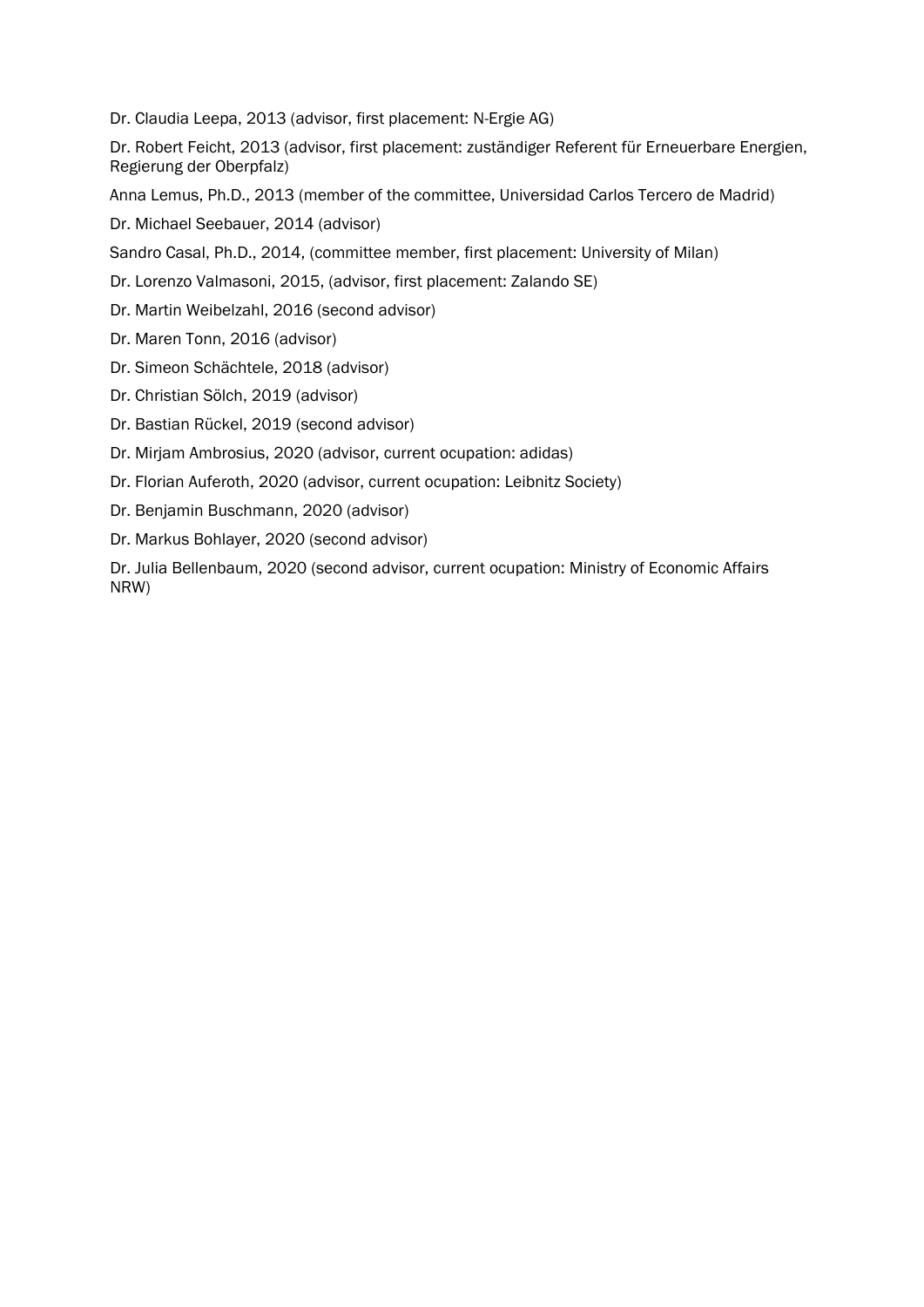# Auszeichnungen

Vordenkerin des Jahres 2021 (Handelsblatt Award), 17.12.2021

[https://www.handelsblatt.com/politik/deutschland/vordenkerin-des-jahres-veronika-grimm](https://www.handelsblatt.com/politik/deutschland/vordenkerin-des-jahres-veronika-grimm-architektin-fuer-den-gruenen-umbau-der-wirtschaft/27888816.html?ticket=ST-3313855-YnmVMliDygrnjVenVKIq-cas01.example.org)[architektin-fuer-den-gruenen-umbau-der-wirtschaft/27888816.html?ticket=ST-3313855-](https://www.handelsblatt.com/politik/deutschland/vordenkerin-des-jahres-veronika-grimm-architektin-fuer-den-gruenen-umbau-der-wirtschaft/27888816.html?ticket=ST-3313855-YnmVMliDygrnjVenVKIq-cas01.example.org) [YnmVMliDygrnjVenVKIq-cas01.example.org](https://www.handelsblatt.com/politik/deutschland/vordenkerin-des-jahres-veronika-grimm-architektin-fuer-den-gruenen-umbau-der-wirtschaft/27888816.html?ticket=ST-3313855-YnmVMliDygrnjVenVKIq-cas01.example.org)

2021 unter den "100 einflussreichsten Frauen der deutschen Wirtschaft" (Manager Magazin) [https://www.manager-magazin.de/politik/deutschland/veronika-grimm-die-wirtschaftsweise-die](https://www.manager-magazin.de/politik/deutschland/veronika-grimm-die-wirtschaftsweise-die-weniger-staat-fordert-a-18834324-0002-0001-0000-000181229056)[weniger-staat-fordert-a-18834324-0002-0001-0000-000181229056](https://www.manager-magazin.de/politik/deutschland/veronika-grimm-die-wirtschaftsweise-die-weniger-staat-fordert-a-18834324-0002-0001-0000-000181229056)

Platz XX im FAZ Ökonomenranking 2021

[https://www.faz.net/aktuell/wirtschaft/frauen-in-der-oekonomie-aufstieg-waehrend-der-krise-](https://www.faz.net/aktuell/wirtschaft/frauen-in-der-oekonomie-aufstieg-waehrend-der-krise-17538397.html)[17538397.html](https://www.faz.net/aktuell/wirtschaft/frauen-in-der-oekonomie-aufstieg-waehrend-der-krise-17538397.html)

Handelsblatt: 100 Frauen, die Deutschland voranbringen (März 2021) [https://www.handelsblatt.com/unternehmen/management/wissenschaftlerinnen-diese-frauen](https://www.handelsblatt.com/unternehmen/management/wissenschaftlerinnen-diese-frauen-stehen-fuer-eine-oekonomie-der-zukunft/26961856.html)[stehen-fuer-eine-oekonomie-der-zukunft/26961856.html](https://www.handelsblatt.com/unternehmen/management/wissenschaftlerinnen-diese-frauen-stehen-fuer-eine-oekonomie-der-zukunft/26961856.html)

INFORMS Best Publication Award in Energy 2021 for the paper: Ambrosius, M., J. Egerer, V. Grimm, A.H. van der Weijde (2020). The role of expectations for market design – on structural regulatory uncertainty in electricity markets, European Journal of Operational Research 285 (1), 343-359 [https://www.informs.org/Recognizing-Excellence/Community-](https://www.informs.org/Recognizing-Excellence/Community-Prizes/Energy-Natural-Resources-and-the-Environment-Section/Best-Publication-Award-in-Energy)[Prizes/Energy-Natural-Resources-and-the-Environment-Section/Best-Publication-Award-in-](https://www.informs.org/Recognizing-Excellence/Community-Prizes/Energy-Natural-Resources-and-the-Environment-Section/Best-Publication-Award-in-Energy)[Energy](https://www.informs.org/Recognizing-Excellence/Community-Prizes/Energy-Natural-Resources-and-the-Environment-Section/Best-Publication-Award-in-Energy)

EAS (European Academy of Sociology) Distinguished Publication Prize 2021 for the article Martin Abraham, Andreas Damelang, Veronika Grimm, Christina Neeß, and Micheal Seebauer "The Role of Reciprocity in the Creation of Reputation." *European Sociological Review* 37 (2021): 137-154. [http://www.european-academy-sociology.eu/eas](http://www.european-academy-sociology.eu/eas-prizes-and-awards.html)[prizes-and-awards.html](http://www.european-academy-sociology.eu/eas-prizes-and-awards.html)

# Fernsehen (Auftritte/Interviews, Auswahl)

3.6.2020 Tagesthemen (ab Min 5:24) [https://www.daserste.de/information/nachrichten](https://www.daserste.de/information/nachrichten-wetter/tagesthemen/videosextern/tagesthemen-16266.html)[wetter/tagesthemen/videosextern/tagesthemen-16266.html](https://www.daserste.de/information/nachrichten-wetter/tagesthemen/videosextern/tagesthemen-16266.html)

17.3.2021, ntv, Droht eine Pleitewelle? Wirtschaftsweise: "Die Entwicklung ist zweigeteilt" [https://www.n-tv.de/mediathek/videos/wirtschaft/Wirtschaftsweise-Die-Entwicklung-ist](https://www.n-tv.de/mediathek/videos/wirtschaft/Wirtschaftsweise-Die-Entwicklung-ist-zweigeteilt-article22431599.html)[zweigeteilt-article22431599.html](https://www.n-tv.de/mediathek/videos/wirtschaft/Wirtschaftsweise-Die-Entwicklung-ist-zweigeteilt-article22431599.html)

29.4.2020, Markus Lanz, https://www.youtube.com/watch?v=U7IC\_cRHohY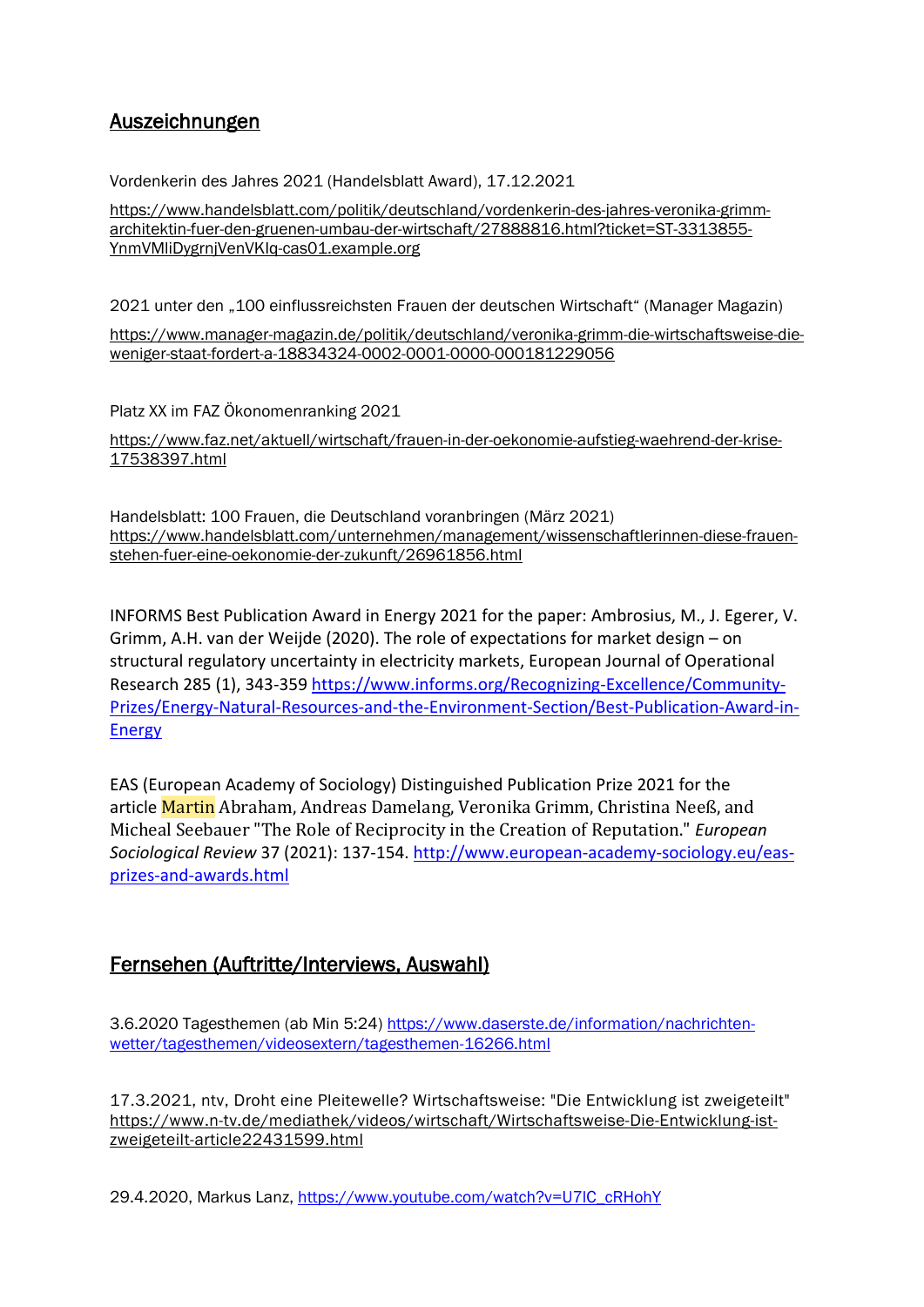7.1.2021, ARD-alpha [https://www.fau.de/2021/01/news/leute/ard-alpha-prof-grimm-ueber-die](https://www.fau.de/2021/01/news/leute/ard-alpha-prof-grimm-ueber-die-deutsche-wirtschaft-in-zeiten-des-coronavirus/)[deutsche-wirtschaft-in-zeiten-des-coronavirus/](https://www.fau.de/2021/01/news/leute/ard-alpha-prof-grimm-ueber-die-deutsche-wirtschaft-in-zeiten-des-coronavirus/)

16.3.2021 BR24 Possoch klärt. Die Deutsche Corona-Politik: Alternativlos oder Staatsversagen? <https://www.youtube.com/watch?v=uqPpHe1HmHI>

30.3.2021 Wirtschaftsweise Grimm zur Corona-Krise: Aufs Impfen kommt es an [https://www.br.de/nachrichten/bayern/wirtschaftsweise-grimm-zur-corona-krise-aufs-impfen](https://www.br.de/nachrichten/bayern/wirtschaftsweise-grimm-zur-corona-krise-aufs-impfen-kommt-es-an,ST3pNlB)[kommt-es-an,ST3pNlB](https://www.br.de/nachrichten/bayern/wirtschaftsweise-grimm-zur-corona-krise-aufs-impfen-kommt-es-an,ST3pNlB)

14.10.2021 Vorstellung Deutschlands neue Agenda, Budespressekonferenz (über Pönix)

[https://www.zdf.de/phoenix/phoenix-vor-ort/phoenix-klimaschutz-und-digitalisierung](https://www.zdf.de/phoenix/phoenix-vor-ort/phoenix-klimaschutz-und-digitalisierung-schluesselthema-100.html)[schluesselthema-100.html](https://www.zdf.de/phoenix/phoenix-vor-ort/phoenix-klimaschutz-und-digitalisierung-schluesselthema-100.html)

14.12.2021, Markus Lanz [https://www.zdf.de/gesellschaft/markus-lanz/markus-lanz-vom-14](https://www.zdf.de/gesellschaft/markus-lanz/markus-lanz-vom-14-dezember-2021-100.html) [dezember-2021-100.html](https://www.zdf.de/gesellschaft/markus-lanz/markus-lanz-vom-14-dezember-2021-100.html)

14.10.2021, MDR. Energiewende in Mitteldeutschland: MDR WISSEN nimmt Wasserstoff unter die Lupe

[https://www.mdr.de/presse/presseinformation\\_Energiewende\\_in\\_Mitteldeutschland\\_MDR\\_WISS](https://www.mdr.de/presse/presseinformation_Energiewende_in_Mitteldeutschland_MDR_WISSEN100.html) [EN100.html](https://www.mdr.de/presse/presseinformation_Energiewende_in_Mitteldeutschland_MDR_WISSEN100.html)

## Radio (Interviews, Auswahl)

30.3.2021, BR24 Wirtschaftsweise Grimm zur Corona-Krise: Aufs Impfen kommt es an [https://www.br.de/nachrichten/bayern/wirtschaftsweise-grimm-zur-corona-krise-aufs](https://www.br.de/nachrichten/bayern/wirtschaftsweise-grimm-zur-corona-krise-aufs-impfen-kommt-es-an,ST3pNlB)[impfen-kommt-es-an,ST3pNlB](https://www.br.de/nachrichten/bayern/wirtschaftsweise-grimm-zur-corona-krise-aufs-impfen-kommt-es-an,ST3pNlB)

24.3.2021 DLF Kultur Diskussion um Schuldenbremse verschieben - Veronika Grimm im Gespräch mit Ute Welty [https://www.deutschlandfunkkultur.de/neuverschuldung-durch-corona](https://www.deutschlandfunkkultur.de/neuverschuldung-durch-corona-diskussion-um-schuldenbremse-100.html)[diskussion-um-schuldenbremse-100.html](https://www.deutschlandfunkkultur.de/neuverschuldung-durch-corona-diskussion-um-schuldenbremse-100.html)

8.4.2021, BR24 Wirtschaftsweise Grimm fordert härtere Corona-Maßnahmen. [https://www.br.de/nachrichten/deutschland-welt/wirtschaftsweise-grimm-fordert-haertere](https://www.br.de/nachrichten/deutschland-welt/wirtschaftsweise-grimm-fordert-haertere-corona-massnahmen,STxsXnK)[corona-massnahmen,STxsXnK](https://www.br.de/nachrichten/deutschland-welt/wirtschaftsweise-grimm-fordert-haertere-corona-massnahmen,STxsXnK)

2.7.2021, BR24, Globale Mindeststeuer [https://www.br.de/mediathek/podcast/br24-thema-des](https://www.br.de/mediathek/podcast/br24-thema-des-tages/globale-mindeststeuer/1831012)[tages/globale-mindeststeuer/1831012](https://www.br.de/mediathek/podcast/br24-thema-des-tages/globale-mindeststeuer/1831012)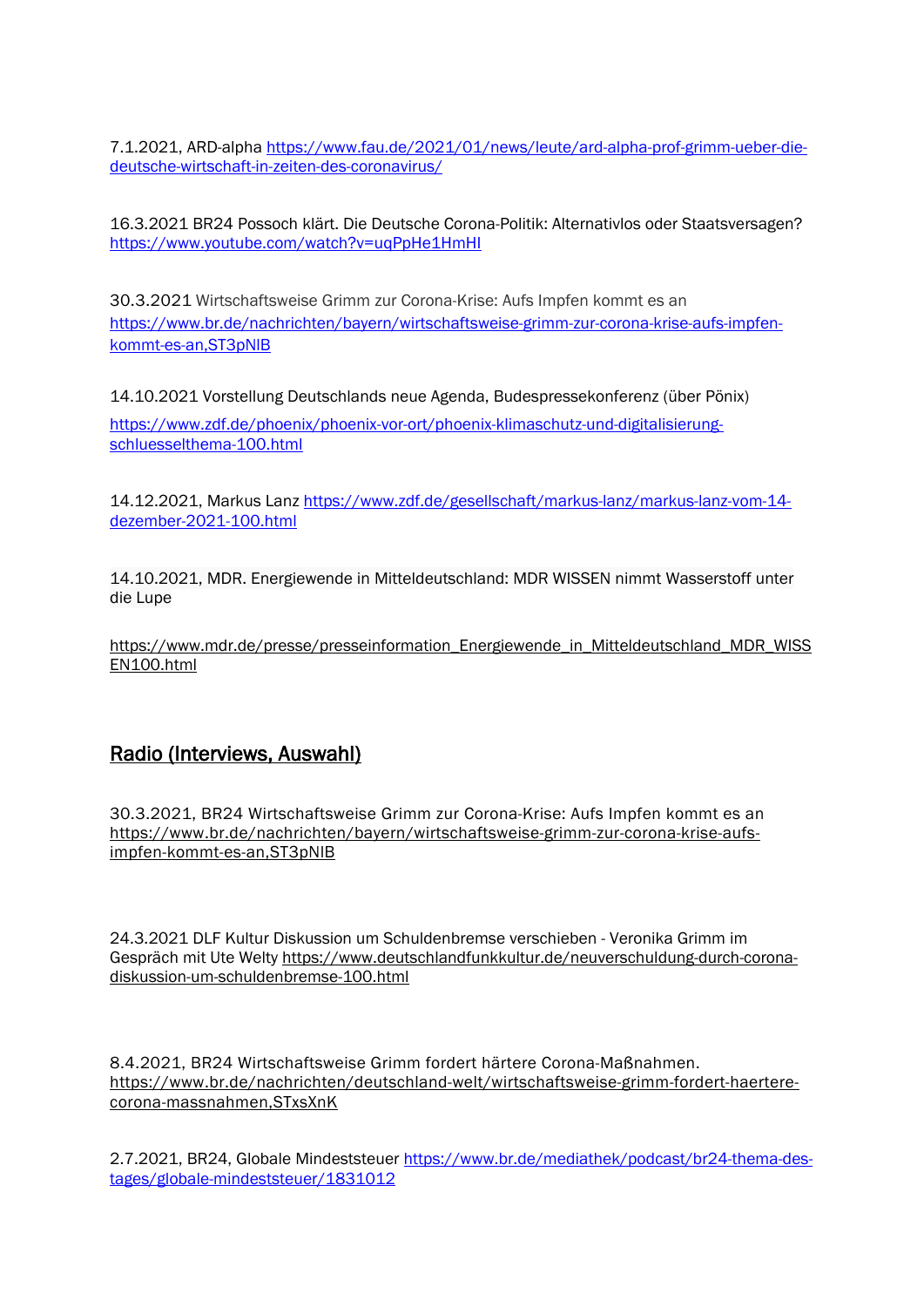25.11.2021, BR24 Wirtschaftsweise Grimm: Ampel-Klimaziele "extrem ambitioniert" [https://www.br.de/nachrichten/wirtschaft/wirtschaftsweise-grimm-ampel-klimaziele-extrem](https://www.br.de/nachrichten/wirtschaft/wirtschaftsweise-grimm-ampel-klimaziele-extrem-ambitioniert,SpmHgVQ)[ambitioniert,SpmHgVQ](https://www.br.de/nachrichten/wirtschaft/wirtschaftsweise-grimm-ampel-klimaziele-extrem-ambitioniert,SpmHgVQ)

24.9.2021 Kann die Politik der Inflation entgegenwirken? [https://www.br.de/radio/bayern2/sendungen/radiowelt/wirtschaftsweise-veronika-grimm](https://www.br.de/radio/bayern2/sendungen/radiowelt/wirtschaftsweise-veronika-grimm-kann-die-politik-der-inflation-entgegenwirken-100.html)[kann-die-politik-der-inflation-entgegenwirken-100.html](https://www.br.de/radio/bayern2/sendungen/radiowelt/wirtschaftsweise-veronika-grimm-kann-die-politik-der-inflation-entgegenwirken-100.html)

11.11.2021, The Pioneer, "Ich neige dazu, dass wir eine Impfpflicht brauchen" [https://www.thepioneer.de/originals/steingarts-morning-briefing/podcasts/ich-neige-dazu](https://www.thepioneer.de/originals/steingarts-morning-briefing/podcasts/ich-neige-dazu-dass-wir-eine-impfpflicht-brauchen)[dass-wir-eine-impfpflicht-brauchen](https://www.thepioneer.de/originals/steingarts-morning-briefing/podcasts/ich-neige-dazu-dass-wir-eine-impfpflicht-brauchen)

25.11.2021 DLF. Bringt die Ampelkoalition die Klimawende (Interview: Georg Ehring) [https://www.deutschlandfunk.de/bringt-die-ampelkoalition-die-klimawende-interview-prof](https://www.deutschlandfunk.de/bringt-die-ampelkoalition-die-klimawende-interview-prof-veronika-grimm-dlf-e8cca48f-100.html)[veronika-grimm-dlf-e8cca48f-100.html](https://www.deutschlandfunk.de/bringt-die-ampelkoalition-die-klimawende-interview-prof-veronika-grimm-dlf-e8cca48f-100.html)

1.12.2021, Radio eins. Die aktuelle Wirtschaftslage in Zeiten der Corona-Pandemie [https://www.radioeins.de/programm/sendungen/modo1619/\\_/corona-pandemie--die](https://www.radioeins.de/programm/sendungen/modo1619/_/corona-pandemie--die-aktuelle-wirtschaftslage.html)[aktuelle-wirtschaftslage.html](https://www.radioeins.de/programm/sendungen/modo1619/_/corona-pandemie--die-aktuelle-wirtschaftslage.html)

# Podcasts

### C

7.4.2020 Coronomics (im Gespräch mit Rüdiger Bachmann und Christian Bayer) <https://open.spotify.com/episode/3G2gGbPgnfmrAPdkZT1LvZ>

### $\mathcal{C}$

10.4.2020 im "Präsi-Podcast" im Gespräch mit dem FAU-Präsidenten Prof. Hornegger <https://www.youtube.com/watch?v=W-h2PFAGWEI>

### $C, K$

8.5.2020 Politikpodcast des Saarländischen Rundfunks: Wie verändert das Virus die Wirtschaft? (Diskussion mit Clemens Fuest, Moderation: Peter Sauer) [https://sr](https://sr-mediathek.de/index.php?seite=7&id=15583&pnr=&tbl=pf)[mediathek.de/index.php?seite=7&id=15583&pnr=&tbl=pf](https://sr-mediathek.de/index.php?seite=7&id=15583&pnr=&tbl=pf)

### K, KL, GL

11.7.2020 DLF Kultur Die Quote kann viel bewegen (im Gespräch mit Anette Riedel) [https://www.deutschlandfunkkultur.de/wirtschaftsweise-veronika-grimme-zur-gleichstellung](https://www.deutschlandfunkkultur.de/wirtschaftsweise-veronika-grimme-zur-gleichstellung-die-100.html)[die-100.html](https://www.deutschlandfunkkultur.de/wirtschaftsweise-veronika-grimme-zur-gleichstellung-die-100.html)

KL

2.10.2020 Let's talk Change Podcast (Host: Doreen Rietentiet) <https://letstalkchange.podigee.io/23-new-episode>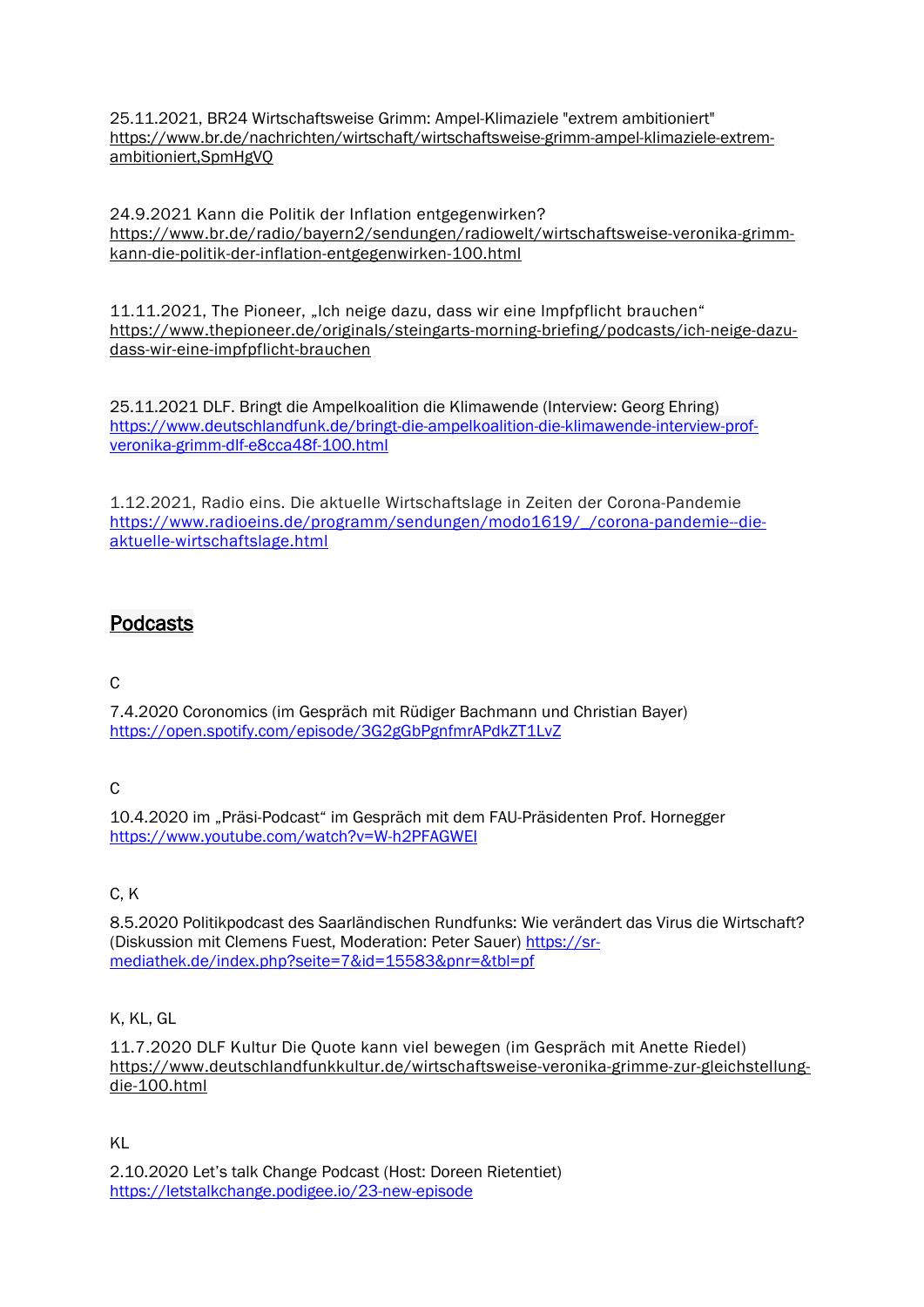### KL, G

5.10.2020, Convoco Podcast Unsere Wirtschaft im Umbau zur Klimaneutralität: Chancen und Herausforderungen (Host: Corinne Flick) <https://open.spotify.com/episode/77vBNAJcjcQwwbW5xRotyw>

## KL, G

29.4.2021 Como pasar del Covid-19 a una economia verde e inclusive? De la recuperacion verde a la paz. Conversacion avec Niclas Galarza (kolumbianischer Vize-Umweltminister[\)https://open.spotify.com/episode/65OfNEC08cDaOA2eetH1Uv?si=Lnx47gQhTtG](https://open.spotify.com/episode/65OfNEC08cDaOA2eetH1Uv?si=Lnx47gQhTtGRzKLhCIKsdA&nd=1) [RzKLhCIKsdA&nd=1](https://open.spotify.com/episode/65OfNEC08cDaOA2eetH1Uv?si=Lnx47gQhTtGRzKLhCIKsdA&nd=1)

4.8.2021, NDR. Wie werden Unternehmen zu Klimaschützern? [https://www.ndr.de/nachrichten/info/Wie-werden-Unternehmen-zu-Klimaschuetzern-Veronika-](https://www.ndr.de/nachrichten/info/Wie-werden-Unternehmen-zu-Klimaschuetzern-Veronika-Grimm-Sonderfolge-1-2,audio934486.html)[Grimm-Sonderfolge-1-2,audio934486.html](https://www.ndr.de/nachrichten/info/Wie-werden-Unternehmen-zu-Klimaschuetzern-Veronika-Grimm-Sonderfolge-1-2,audio934486.html)

### C, P

21.5.2020 BR Podcast "Woman of the Week". Warum sich ein Perspektivwechsel lohnt: Wirtschaftsweise Prof. Veronika Grimm (Host: Mira-Sophie Potten) [https://www.br.de/mediathek/podcast/woman-of-the-week/warum-sich-ein-perspektivwechsel](https://www.br.de/mediathek/podcast/woman-of-the-week/warum-sich-ein-perspektivwechsel-lohnt-wirtschaftsweise-prof-veronika-grimm/1797774)[lohnt-wirtschaftsweise-prof-veronika-grimm/1797774](https://www.br.de/mediathek/podcast/woman-of-the-week/warum-sich-ein-perspektivwechsel-lohnt-wirtschaftsweise-prof-veronika-grimm/1797774)

### KL, K

13.4.2021. Wie die Wissenschaft den Energiemarkt der Zukunft mitgestalten kann (im Gespräch mit dem bayerischen Wissenschaftsminister Bernd Sibler) <https://open.spotify.com/episode/6j6aS7QS2qvEm9SuEebMS4>

### KL. E

13.4.2021 Handelsblatt Green. Was bringt der CO2-Preis? (Host: Kathrin Witsch)

[https://www.handelsblatt.com/audio/green-podcast/handelsblatt-green-was-bringt-der-co2](https://www.handelsblatt.com/audio/green-podcast/handelsblatt-green-was-bringt-der-co2-preis/27086632.html) [preis/27086632.html](https://www.handelsblatt.com/audio/green-podcast/handelsblatt-green-was-bringt-der-co2-preis/27086632.html)

### KL, W, E

22.4.2021 WDR Klimapodcast – Neugier genügt: Wie Klimaneutralität gelingen kann (Host: Elif Senel) [https://www1.wdr.de/mediathek/audio/wdr5/wdr5-neugier-genuegt-redezeit/audio-wie](https://www1.wdr.de/mediathek/audio/wdr5/wdr5-neugier-genuegt-redezeit/audio-wie-klimaneutralitaet-gelingen-kann--veronika-grimm-100.html)[klimaneutralitaet-gelingen-kann--veronika-grimm-100.html](https://www1.wdr.de/mediathek/audio/wdr5/wdr5-neugier-genuegt-redezeit/audio-wie-klimaneutralitaet-gelingen-kann--veronika-grimm-100.html)

### W, G, KL

22.5.2021 Steingarts Morning Briefing Spezial "Die Disruption managen" Die Wirtschaftsweise Veronika Grimm über grünen Wasserstoff. [https://www.thepioneer.de/originals/steingarts](https://www.thepioneer.de/originals/steingarts-morning-briefing-spezial/podcasts/die-disruption-managen)[morning-briefing-spezial/podcasts/die-disruption-managen](https://www.thepioneer.de/originals/steingarts-morning-briefing-spezial/podcasts/die-disruption-managen)

### KL, GW

8.10.2021, SWR. Grimm: Wie Klimaschutz mit Wirtschaftswachstum zusammengeht [https://www.swr.de/swraktuell/radio/wirtschaftsweise-grimm-klimaschutz-geht](https://www.swr.de/swraktuell/radio/wirtschaftsweise-grimm-klimaschutz-geht-marktwirtschaftlich-100.html)[marktwirtschaftlich-100.html](https://www.swr.de/swraktuell/radio/wirtschaftsweise-grimm-klimaschutz-geht-marktwirtschaftlich-100.html)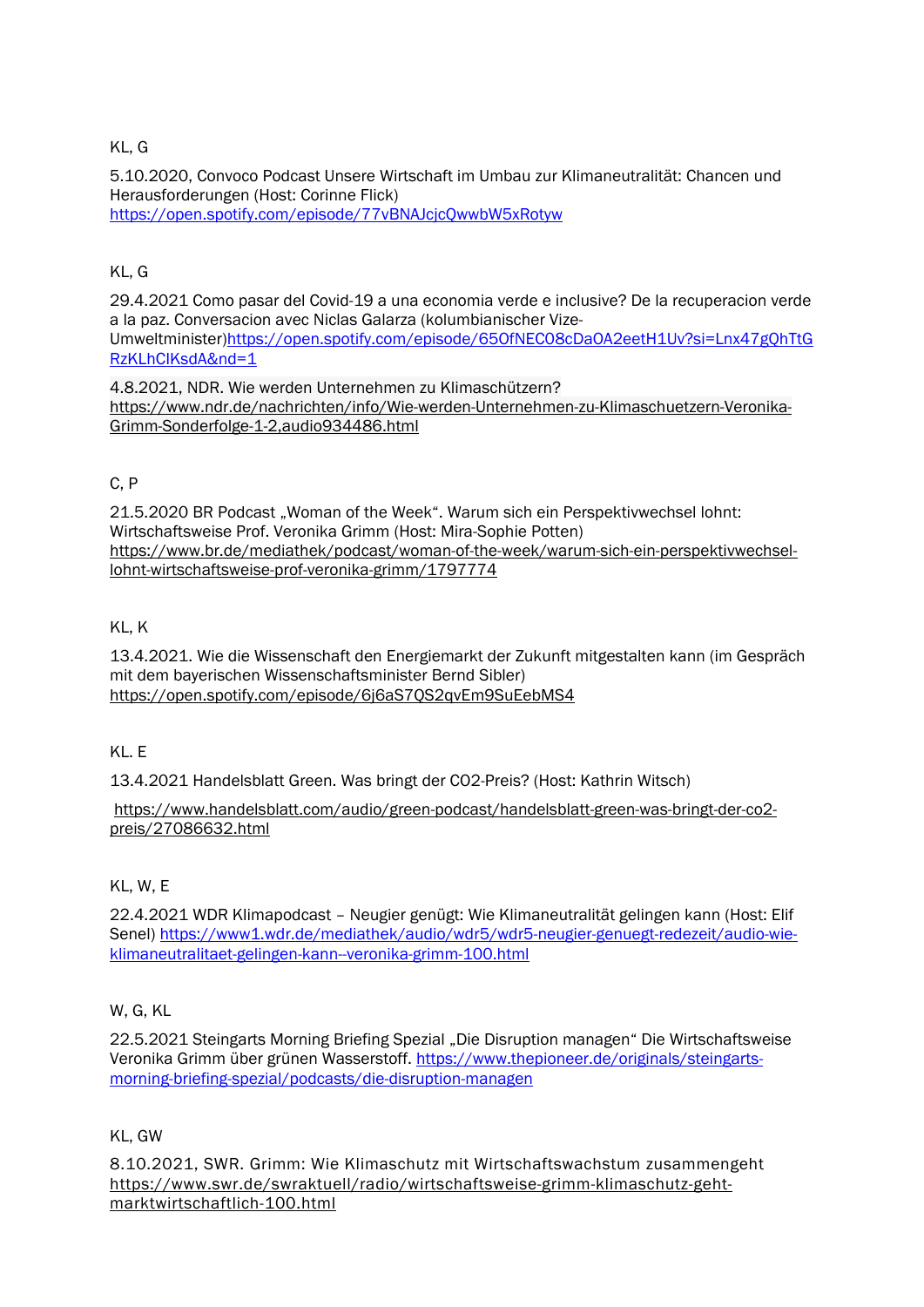KL, GW, W

3.8.2021 NDR, Ökonomin Grimm: Ausstieg aus Öl, Kohle und Gas machbar [https://www.ndr.de/nachrichten/info/Oekonomin-Veronika-Grimm-Ausstieg-aus-Oel-Kohle-und-](https://www.ndr.de/nachrichten/info/Oekonomin-Veronika-Grimm-Ausstieg-aus-Oel-Kohle-und-Gas-machbar,audio942028.html)[Gas-machbar,audio942028.html](https://www.ndr.de/nachrichten/info/Oekonomin-Veronika-Grimm-Ausstieg-aus-Oel-Kohle-und-Gas-machbar,audio942028.html)

### KL, GW

20.9.2021 Zentrum Liberale Moderne: Freiheit in stürmischer Zeit: Energiewende – wie weiter? (Host: Ralf Fücks) [https://libmod.de/podcast\\_freiheit-struermischer-zeit](https://libmod.de/podcast_freiheit-struermischer-zeit-energiewende-wie-weiter/)[energiewende-wie-weiter/](https://libmod.de/podcast_freiheit-struermischer-zeit-energiewende-wie-weiter/)

### KL, W, C, P

24.9.2021 Uniclever Podcast: Pausengespräch. Mit Politikberatung zur Klimaneutralität (Host: Mel Goering) [https://uniclever.de](https://uniclever.de/)

### F, K, C

11.11.2021 Lage der Nation, Gespräch mit Philipp Banse und Ulf Buermeyer [https://lagedernation.org/podcast/ldn266-ampelverhandlungen-corona-lage-spitzt-sich-zu](https://lagedernation.org/podcast/ldn266-ampelverhandlungen-corona-lage-spitzt-sich-zu-gesetz-zur-corona-bekaempfung-cop26-herbstgutachten-der-wirtschaftsweisen/)[gesetz-zur-corona-bekaempfung-cop26-herbstgutachten-der-wirtschaftsweisen/](https://lagedernation.org/podcast/ldn266-ampelverhandlungen-corona-lage-spitzt-sich-zu-gesetz-zur-corona-bekaempfung-cop26-herbstgutachten-der-wirtschaftsweisen/)

### KL, K, I

20.11.2021, The Pioneer "Klimapolitik verteilt oft von unten nach oben" [https://www.thepioneer.de/originals/steingarts-morning-briefing](https://www.thepioneer.de/originals/steingarts-morning-briefing-spezial/podcasts/klimapolitik-verteilt-oft-von-unten-nach-oben)[spezial/podcasts/klimapolitik-verteilt-oft-von-unten-nach-oben](https://www.thepioneer.de/originals/steingarts-morning-briefing-spezial/podcasts/klimapolitik-verteilt-oft-von-unten-nach-oben)

### W, KL

11.2021, NDR Klimapodcast. Wie Stahlwerke klimafreundlicher werden [https://www.ndr.de/nachrichten/info/5-Wie-Stahlwerke-klimafreundlicher](https://www.ndr.de/nachrichten/info/5-Wie-Stahlwerke-klimafreundlicher-werden,audio1015986.html)[werden,audio1015986.html](https://www.ndr.de/nachrichten/info/5-Wie-Stahlwerke-klimafreundlicher-werden,audio1015986.html)

I

10.12.2021 Deutschlandfunk Kultur. Steigen die Preise immer weiter? (Diskussion mit Jörg Krämer und Klaus Müller, Moderation Birgit Kolkmann) <https://www.deutschlandfunkkultur.de/steigen-die-preise-immer-weiter-100.html>

### KL, E

15.12.2021 Energate-Podcast Akzeptanz: "Werden nicht alle überzeugen" [https://www.energate-messenger.de/news/218580/akzeptanz-werden-nicht-alle](https://www.energate-messenger.de/news/218580/akzeptanz-werden-nicht-alle-ueberzeugen)[ueberzeugen](https://www.energate-messenger.de/news/218580/akzeptanz-werden-nicht-alle-ueberzeugen)

# Podiumsdiskussionen/Vorträge (Ausgewählte Videos)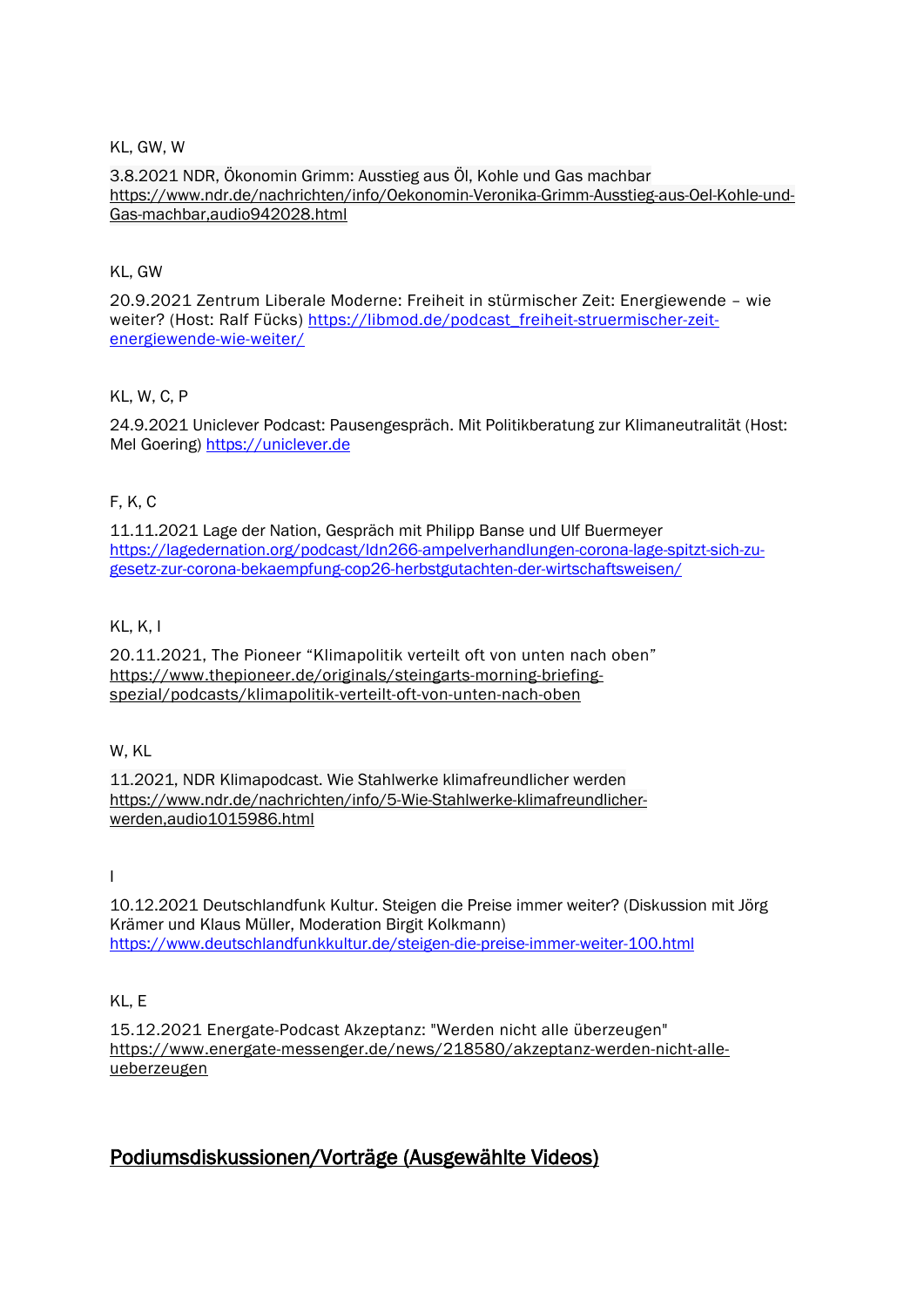E

19.12.2016, ifo Institut. Bedeutung des Strommarktdesigns für die Energiewende <https://www.youtube.com/watch?v=s3R7dKs3TeY>

## C

16.4.2021 IMFS Policy Webinar: "Der Weg aus dem Corona Shutdown: Eine risikoadaptierte Strategie"

[https://www.youtube.com/watch?v=wJi3zHYiu\\_g](https://www.youtube.com/watch?v=wJi3zHYiu_g)

K, GW, I,

17.11.2020. Vorstellung des Jahresgutachtens des Sachverständigenrats 2020/21 <https://www.youtube.com/watch?v=HMu6NwSy81M>

K, GW, I,

Bericht aus dem Gutachten des Sachverständigenrats 2020/21 <https://www.youtube.com/watch?v=JuEHEs3xXY0>

K,

Digital-X zum Corona-Konjunkturpaket, 27.5.2021 <https://www.digital-x.eu/de/magazin/artikel/dx-redaktion/veronika-grimm>

KL, W Dann-Kolloquium, 5.6.2020 <https://www.youtube.com/watch?v=szqB5vQ9lck>

K, F, KL

2.7.2021 LCOY2021 Klimaschutz als Industriepolitische Chance <https://www.youtube.com/watch?v=MbAXXgxhk2k>

K, F, KL 2.7.2021, Uni Würzburg, Klimaschutz als Industriepolitische Chance [https://www.youtube.com/watch?v=WjP8mV\\_Badg](https://www.youtube.com/watch?v=WjP8mV_Badg)

F, KL

4.10.2021, Dialogforum Wirtschaft mit Veronika Grimm und Sebastian Dullien, Moderation Matthias Machnig

<https://www.blog-bpoe.com/2021/10/04/dialogforum-wirtschaft-grimm-dullien/>

F, i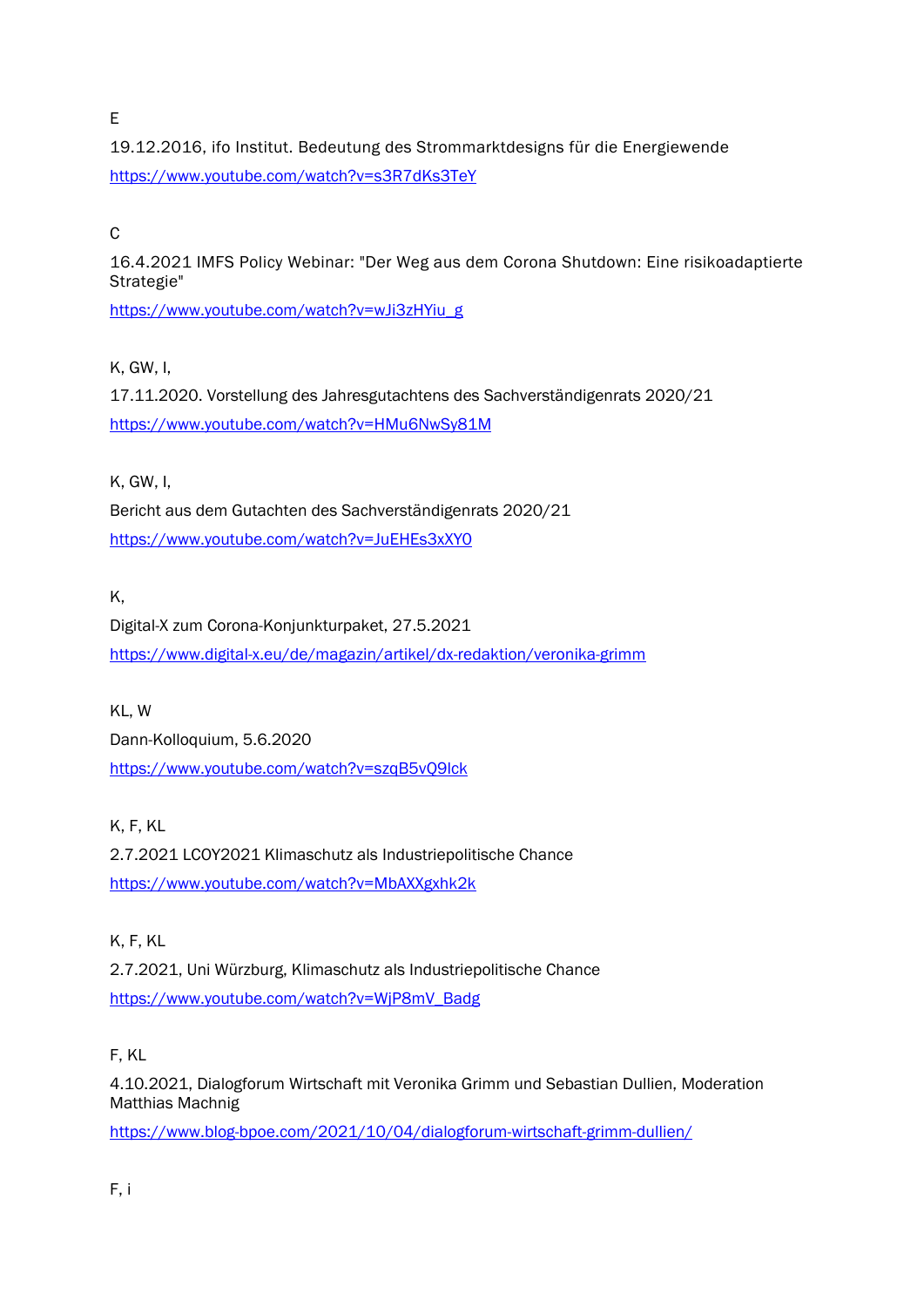#### 19.12.2020 Theodor-Heuss-Stiftung. Das Virus und der Schuldenstaat. Wer zahlt den Preis? Ein Gespräch mit Prof. Dr. Veronika Grimm und Prof. Dr. Werner Plumpe

[https://lisa.gerda-henkel-stiftung.de/thh\\_virus\\_schuldenstaat](https://lisa.gerda-henkel-stiftung.de/thh_virus_schuldenstaat)

### K, I, U, B, KL, G, GW

Vorstellung des Jahresgutachtens des Sachverständigenrats 2020/21 in der Bundespressekonferenz

<https://www.youtube.com/watch?v=IdyaRPkwUVU>

### F, KL

21.6.2021, Heinricht Böll Stiftung, (ab 1:32) Diskussion mit Jens Südekum zu zukunftsorientierten Investitionen, Moderation Mark Schieritz

<https://www.youtube.com/watch?v=0HX9vpZhfPc>

### KL. E

Podiumsdiskussion auf der Woche der Umwelt (mit Kerstin Andreae, Antje Boetius, Veronika Grimm, Karl Haeusgen und Jan Peter Schemmel, Moderation Georg Ehring)

<https://www.youtube.com/watch?v=hlYrBoeBsXg>

### $K, I$

16.11.2021 Adhoc Livetalk zum Jahresgutachten des Sachverständigenrats, Schwerpunkt Lieferketten

<https://www.youtube.com/watch?v=nNG0yW8w7MA>

# **Potraits**

#### P

21.5.2020 BR Podcast "Woman of the Week". Warum sich ein Perspektivwechsel lohnt: Wirtschaftsweise Prof. Veronika Grimm (Host: Mira-Sophie Potten) [https://www.br.de/mediathek/podcast/woman-of-the-week/warum-sich-ein-perspektivwechsel](https://www.br.de/mediathek/podcast/woman-of-the-week/warum-sich-ein-perspektivwechsel-lohnt-wirtschaftsweise-prof-veronika-grimm/1797774)[lohnt-wirtschaftsweise-prof-veronika-grimm/1797774](https://www.br.de/mediathek/podcast/woman-of-the-week/warum-sich-ein-perspektivwechsel-lohnt-wirtschaftsweise-prof-veronika-grimm/1797774)

P

10.4.2021 Nürnberger Nachrichten Professorin und Fußball-Trainerin: Das ist die neue Wirtschaftsweise Veronika Grimm (von Manuel Kugler) [https://www.nordbayern.de/wirtschaft/professorin-und-fussball-trainerin-das-ist-die-neue](https://www.nordbayern.de/wirtschaft/professorin-und-fussball-trainerin-das-ist-die-neue-wirtschaftsweise-veronika-grimm-1.10018351)[wirtschaftsweise-veronika-grimm-1.10018351](https://www.nordbayern.de/wirtschaft/professorin-und-fussball-trainerin-das-ist-die-neue-wirtschaftsweise-veronika-grimm-1.10018351)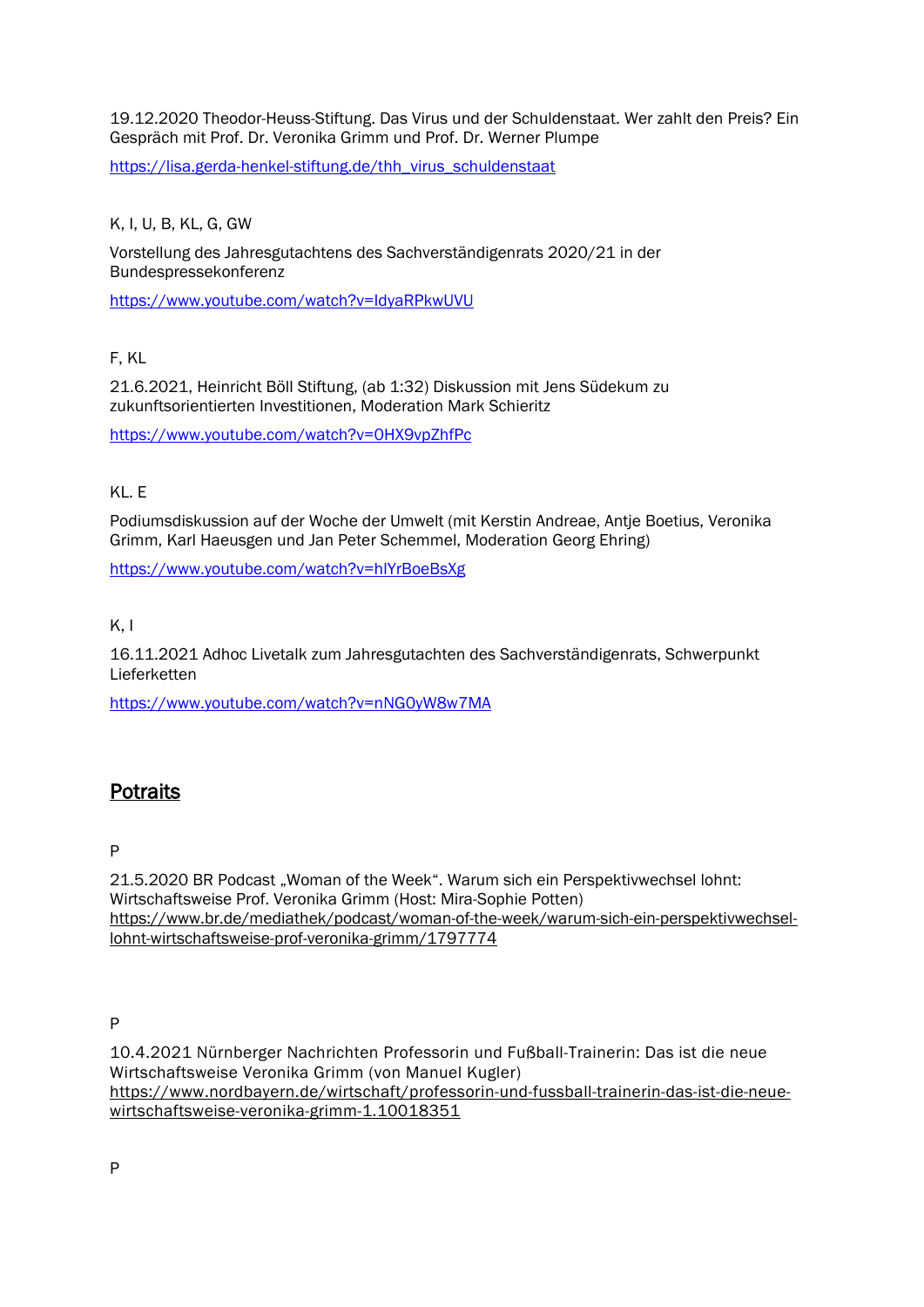2.5.2020 FAZ, Dir Klimaretterin (von Patrick Bernau) [https://www.faz.net/aktuell/wirtschaft/veronika-grimm-ist-neue-wirtschaftsweise-und-energie](https://www.faz.net/aktuell/wirtschaft/veronika-grimm-ist-neue-wirtschaftsweise-und-energie-expertin-16731094.html)[expertin-16731094.html](https://www.faz.net/aktuell/wirtschaft/veronika-grimm-ist-neue-wirtschaftsweise-und-energie-expertin-16731094.html)

### P

12.6.2020 VDI-Nachrichten Jg. 74 (2020) Eine zukunftsfähige Wirtschaftsweise (von Heinz Wraneschitz) [https://elibrary.vdi-verlag.de/10.51202/0042-1758-2020-24-25-2/eine](https://elibrary.vdi-verlag.de/10.51202/0042-1758-2020-24-25-2/eine-zukunftsfaehige-wirtschaftsweise-jahrgang-74-2020-heft-24-25?page=1)[zukunftsfaehige-wirtschaftsweise-jahrgang-74-2020-heft-24-25?page=1](https://elibrary.vdi-verlag.de/10.51202/0042-1758-2020-24-25-2/eine-zukunftsfaehige-wirtschaftsweise-jahrgang-74-2020-heft-24-25?page=1)

### P

18.6.2020, Tagesspiegel Background Portrait (von David Will) <https://background.tagesspiegel.de/energie-klima/veronika-grimm>

### P

5.3.2021 Handelsblatt Diese Frauen stehen für eine Ökonomie der Zukunft [https://www.handelsblatt.com/unternehmen/management/wissenschaftlerinnen-diese-frauen](https://www.handelsblatt.com/unternehmen/management/wissenschaftlerinnen-diese-frauen-stehen-fuer-eine-oekonomie-der-zukunft/26961856.html)[stehen-fuer-eine-oekonomie-der-zukunft/26961856.html](https://www.handelsblatt.com/unternehmen/management/wissenschaftlerinnen-diese-frauen-stehen-fuer-eine-oekonomie-der-zukunft/26961856.html)

### P

1.4.2021 Tagesschau.de Portrait: Wirtschaftsweise Grimm – Klimaökonomin drückt aufs Tempo. (von Tina Wenzel) [https://www.tagesschau.de/wirtschaft/wirtschaftsweise-veronika-grimm](https://www.tagesschau.de/wirtschaft/wirtschaftsweise-veronika-grimm-portrait-101.html)[portrait-101.html](https://www.tagesschau.de/wirtschaft/wirtschaftsweise-veronika-grimm-portrait-101.html)

### P

30.5.2021, Wirtschaftswoche "Ich empfinde den Austausch mit anderen Disziplinen als sehr bereichernd" (Interview: Bernd Losse) [https://www.wiwo.de/erfolg/management/der](https://www.wiwo.de/erfolg/management/der-ursprung-meiner-karriere-veronika-grimm-ich-empfinde-den-austausch-mit-anderen-disziplinen-als-sehr-bereichernd/27221238.html)[ursprung-meiner-karriere-veronika-grimm-ich-empfinde-den-austausch-mit-anderen](https://www.wiwo.de/erfolg/management/der-ursprung-meiner-karriere-veronika-grimm-ich-empfinde-den-austausch-mit-anderen-disziplinen-als-sehr-bereichernd/27221238.html)[disziplinen-als-sehr-bereichernd/27221238.html](https://www.wiwo.de/erfolg/management/der-ursprung-meiner-karriere-veronika-grimm-ich-empfinde-den-austausch-mit-anderen-disziplinen-als-sehr-bereichernd/27221238.html)

### P

24.5.2021 Cicero: Ökonomin voller Energie (von Constantin Wissmann) <https://www.cicero.de/wirtschaft/wirtschaftsweise-veronica-grimm-okonomin-voller-energie/plus>

### P

16.12.2021, Manager Magazin. Die Wirtschaftsweise, die weniger Staat fordert (von Christian Schütte)

[https://www.manager-magazin.de/politik/deutschland/veronika-grimm-die-wirtschaftsweise-die](https://www.manager-magazin.de/politik/deutschland/veronika-grimm-die-wirtschaftsweise-die-weniger-staat-fordert-a-18834324-0002-0001-0000-000181229056)[weniger-staat-fordert-a-18834324-0002-0001-0000-000181229056](https://www.manager-magazin.de/politik/deutschland/veronika-grimm-die-wirtschaftsweise-die-weniger-staat-fordert-a-18834324-0002-0001-0000-000181229056)

### P

17.12.2021 Veronika Grimm: Architektin für den grünen Umbau der Wirtschaft

(von Sigrid Nikutta)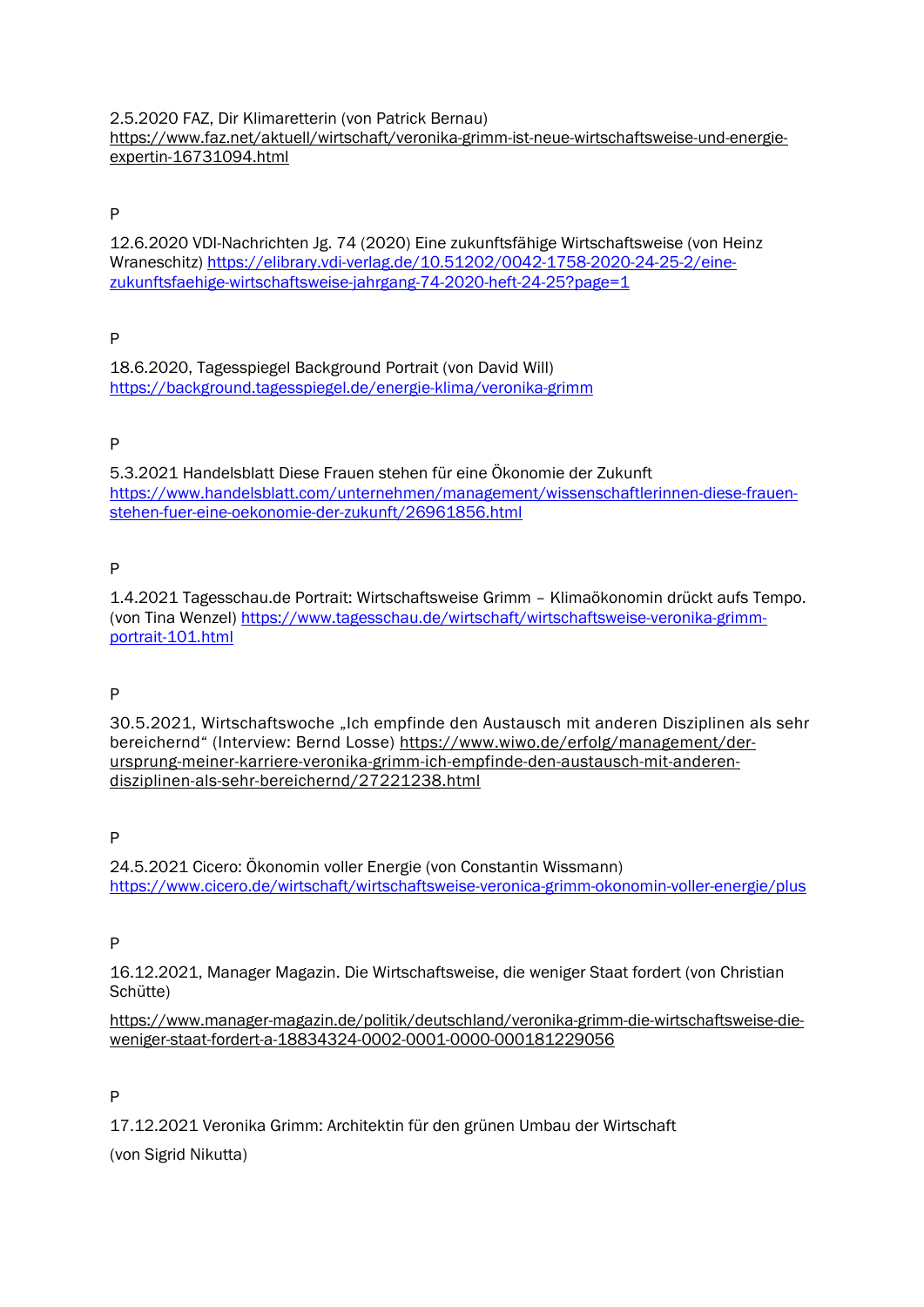[https://www.handelsblatt.com/politik/deutschland/vordenkerin-des-jahres-veronika-grimm](https://www.handelsblatt.com/politik/deutschland/vordenkerin-des-jahres-veronika-grimm-architektin-fuer-den-gruenen-umbau-der-wirtschaft/27888816.html?ticket=ST-3313855-YnmVMliDygrnjVenVKIq-cas01.example.org)[architektin-fuer-den-gruenen-umbau-der-wirtschaft/27888816.html?ticket=ST-3313855-](https://www.handelsblatt.com/politik/deutschland/vordenkerin-des-jahres-veronika-grimm-architektin-fuer-den-gruenen-umbau-der-wirtschaft/27888816.html?ticket=ST-3313855-YnmVMliDygrnjVenVKIq-cas01.example.org) [YnmVMliDygrnjVenVKIq-cas01.example.org](https://www.handelsblatt.com/politik/deutschland/vordenkerin-des-jahres-veronika-grimm-architektin-fuer-den-gruenen-umbau-der-wirtschaft/27888816.html?ticket=ST-3313855-YnmVMliDygrnjVenVKIq-cas01.example.org)

# Medienberichte zu meiner Forschung

### C

4.5.2020, Die WELT Corona-App gibt mehr Freiheiten (von Anne Kunz) [https://www.welt.de/print/die\\_welt/wirtschaft/article207705297/Corona-App-gibt-mehr-](https://www.welt.de/print/die_welt/wirtschaft/article207705297/Corona-App-gibt-mehr-Freiheiten.html)[Freiheiten.html](https://www.welt.de/print/die_welt/wirtschaft/article207705297/Corona-App-gibt-mehr-Freiheiten.html)

## S

4.6.2021 "Soziale Kontrolle reduziert Diskriminierung" (von Bert Losse) [https://www.wiwo.de/my/downloads/27388574/3/der-volkswirt\\_juni-2021.pdf](https://www.wiwo.de/my/downloads/27388574/3/der-volkswirt_juni-2021.pdf)

## KL, E

24.8.2021, Wirtschaftswoche. Diese Studie zeigt, wie irrational die Klimapolitik der Bundesregierung ist (von Tina Zeinlinger) [https://www.wiwo.de/my/politik/deutschland/kohleausstieg-diese-studie-zeigt-wie-irrational](https://www.wiwo.de/my/politik/deutschland/kohleausstieg-diese-studie-zeigt-wie-irrational-die-klimapolitik-der-bundesregierung-ist/27536136.html)[die-klimapolitik-der-bundesregierung-ist/27536136.html](https://www.wiwo.de/my/politik/deutschland/kohleausstieg-diese-studie-zeigt-wie-irrational-die-klimapolitik-der-bundesregierung-ist/27536136.html)

### KL, D

24.10.2021, Handelsblatt. So wird Deutschlands Wirtschaft grün: Tausend Tipps für die Dekarbonisierung (von Hans Christian Müller) [https://www.handelsblatt.com/technik/thespark/buchkritik-so-wird-deutschlands-wirtschaft](https://www.handelsblatt.com/technik/thespark/buchkritik-so-wird-deutschlands-wirtschaft-gruen-tausend-tipps-fuer-die-dekarbonisierung-/27725396.html?ticket=ST-3338917-hFma5z4r33apqK3QKX21-cas01.example.org)[gruen-tausend-tipps-fuer-die-dekarbonisierung-/27725396.html?ticket=ST-3338917](https://www.handelsblatt.com/technik/thespark/buchkritik-so-wird-deutschlands-wirtschaft-gruen-tausend-tipps-fuer-die-dekarbonisierung-/27725396.html?ticket=ST-3338917-hFma5z4r33apqK3QKX21-cas01.example.org) [hFma5z4r33apqK3QKX21-cas01.example.org](https://www.handelsblatt.com/technik/thespark/buchkritik-so-wird-deutschlands-wirtschaft-gruen-tausend-tipps-fuer-die-dekarbonisierung-/27725396.html?ticket=ST-3338917-hFma5z4r33apqK3QKX21-cas01.example.org)

KL, D

16.10.2021, Manager Magazin Buchtipp: "Deutschlands Neue Agenda" Grosse Transformation – was jetzt ansteht (von Christian Schütte) [https://www.manager](https://www.manager-magazin.de/politik/deutschland/deutschlands-neue-agenda-digitalisierung-und-klimawandel-buchtipp-a-f6de2fbb-48dd-4ec4-a22f-bd93d9a5847a)[magazin.de/politik/deutschland/deutschlands-neue-agenda-digitalisierung-und-klimawandel](https://www.manager-magazin.de/politik/deutschland/deutschlands-neue-agenda-digitalisierung-und-klimawandel-buchtipp-a-f6de2fbb-48dd-4ec4-a22f-bd93d9a5847a)[buchtipp-a-f6de2fbb-48dd-4ec4-a22f-bd93d9a5847a](https://www.manager-magazin.de/politik/deutschland/deutschlands-neue-agenda-digitalisierung-und-klimawandel-buchtipp-a-f6de2fbb-48dd-4ec4-a22f-bd93d9a5847a)

# **Interviews**

C, KL, GL

8.4.2020, Süddeutsche Zeitung "Unser Wirtschaftssystem wird sich verändern" <https://www.sueddeutsche.de/wirtschaft/corona-krise-exit-strategie-veronika-grimm-1.4870681>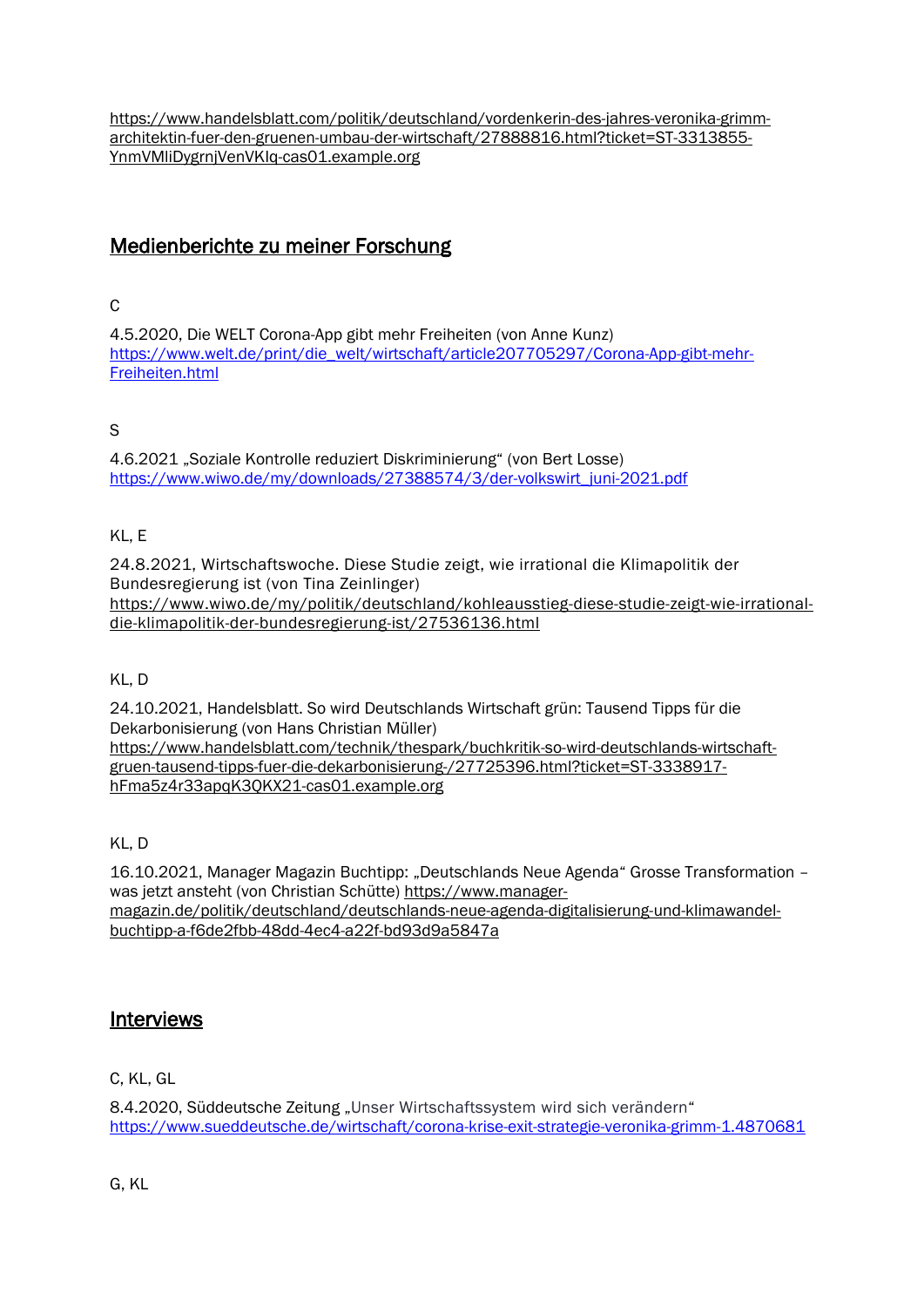14.4.2020, Der Spiegel. "Nicht mehr so stark auf internationale Lieferketten vertrauen" [https://www.spiegel.de/wirtschaft/soziales/corona-aufarbeitung-wirtschaftsweise-veronika](https://www.spiegel.de/wirtschaft/soziales/corona-aufarbeitung-wirtschaftsweise-veronika-grimm-fuer-abkehr-von-internationalen-lieferketten-a-ed5165e4-867e-41a2-b2e1-cd96ad228ee4)[grimm-fuer-abkehr-von-internationalen-lieferketten-a-ed5165e4-867e-41a2-b2e1](https://www.spiegel.de/wirtschaft/soziales/corona-aufarbeitung-wirtschaftsweise-veronika-grimm-fuer-abkehr-von-internationalen-lieferketten-a-ed5165e4-867e-41a2-b2e1-cd96ad228ee4) [cd96ad228ee4](https://www.spiegel.de/wirtschaft/soziales/corona-aufarbeitung-wirtschaftsweise-veronika-grimm-fuer-abkehr-von-internationalen-lieferketten-a-ed5165e4-867e-41a2-b2e1-cd96ad228ee4)

## C, KL, (B)

14.4.2020, Handelsblatt Wirtschaftsweise Grimm: "Wir werden internationalen Lieferketten weniger vertrauen" (Interview: Donata Riedel)

[https://www.handelsblatt.com/politik/deutschland/oekonomin-zur-coronakrise-wirtschaftsweise](https://www.handelsblatt.com/politik/deutschland/oekonomin-zur-coronakrise-wirtschaftsweise-grimm-wir-werden-internationalen-lieferketten-weniger-vertrauen/25730486.html)[grimm-wir-werden-internationalen-lieferketten-weniger-vertrauen/25730486.html](https://www.handelsblatt.com/politik/deutschland/oekonomin-zur-coronakrise-wirtschaftsweise-grimm-wir-werden-internationalen-lieferketten-weniger-vertrauen/25730486.html)

### KL

31.12.2020, Der Spiegel. Klimaschutz verschleppt: Wirtschaftsweise grimm kritisiert Industrie scharf [https://www.spiegel.de/wirtschaft/unternehmen/klimaschutz-verschleppt](https://www.spiegel.de/wirtschaft/unternehmen/klimaschutz-verschleppt-wirtschaftsweise-veronika-grimm-kritisiert-industrie-a-7bec73e3-8f60-4c61-9022-53d778e8e2a6)[wirtschaftsweise-veronika-grimm-kritisiert-industrie-a-7bec73e3-8f60-4c61-9022-](https://www.spiegel.de/wirtschaft/unternehmen/klimaschutz-verschleppt-wirtschaftsweise-veronika-grimm-kritisiert-industrie-a-7bec73e3-8f60-4c61-9022-53d778e8e2a6) [53d778e8e2a6](https://www.spiegel.de/wirtschaft/unternehmen/klimaschutz-verschleppt-wirtschaftsweise-veronika-grimm-kritisiert-industrie-a-7bec73e3-8f60-4c61-9022-53d778e8e2a6)

### B, U

22.1.2021, ZEIT online "Im schlimmsten Fall hängen wir Kinder dauerhaft ab" (Interview: Tina Groll und Jurik Caspar Iser) [https://www.zeit.de/wirtschaft/2021-01/veronika-grimm](https://www.zeit.de/wirtschaft/2021-01/veronika-grimm-wirtschaftsweisen-corona-lockdown-wirtschaftliche-folgen)[wirtschaftsweisen-corona-lockdown-wirtschaftliche-folgen](https://www.zeit.de/wirtschaft/2021-01/veronika-grimm-wirtschaftsweisen-corona-lockdown-wirtschaftliche-folgen)

## C, F, KL

17.3.2021, Handelsblatt. Wirtschaftsweise: "Vermögensteuer ist mit viel Aufwand, aber wenig Ertrag verbunden" (Interview: Donata Riedel & Martin Greive) [https://www.handelsblatt.com/politik/deutschland/veronika-grimm-im-interview](https://www.handelsblatt.com/politik/deutschland/veronika-grimm-im-interview-wirtschaftsweise-vermoegensteuer-ist-mit-viel-aufwand-aber-wenig-ertrag-verbunden/27015356.html)[wirtschaftsweise-vermoegensteuer-ist-mit-viel-aufwand-aber-wenig-ertrag](https://www.handelsblatt.com/politik/deutschland/veronika-grimm-im-interview-wirtschaftsweise-vermoegensteuer-ist-mit-viel-aufwand-aber-wenig-ertrag-verbunden/27015356.html)[verbunden/27015356.html](https://www.handelsblatt.com/politik/deutschland/veronika-grimm-im-interview-wirtschaftsweise-vermoegensteuer-ist-mit-viel-aufwand-aber-wenig-ertrag-verbunden/27015356.html)

### U, B

20.3.2021, t-online. Soziale Spaltung

Wenn Minijobs wegfallen und die Belastungen steigen [https://www.t](https://www.t-online.de/nachrichten/deutschland/id_89693162/wirtschaftsweise-veronika-grimm-warnt-vor-sozialer-spaltung-durch-corona-pandemie.html)[online.de/nachrichten/deutschland/id\\_89693162/wirtschaftsweise-veronika-grimm-warnt](https://www.t-online.de/nachrichten/deutschland/id_89693162/wirtschaftsweise-veronika-grimm-warnt-vor-sozialer-spaltung-durch-corona-pandemie.html)[vor-sozialer-spaltung-durch-corona-pandemie.html](https://www.t-online.de/nachrichten/deutschland/id_89693162/wirtschaftsweise-veronika-grimm-warnt-vor-sozialer-spaltung-durch-corona-pandemie.html)

### $C, K$

23.3.2021, RND. Wirtschaftsweise Grimm zur MPK: "Dieses ständige Auf und Zu ist für die Wirtschaft sehr schädlich" (Interview: Christoph Höland) [https://www.rnd.de/wirtschaft/wirtschaftsweise-grimm-zu-corona-gipfel-ergebnis-dieses](https://www.rnd.de/wirtschaft/wirtschaftsweise-grimm-zu-corona-gipfel-ergebnis-dieses-standige-auf-und-zu-ist-fur-die-wirtschaft-sehr-schadlich-NVCPIPPDORGFZNT5DHLR6DXM4A.html)[standige-auf-und-zu-ist-fur-die-wirtschaft-sehr-schadlich-](https://www.rnd.de/wirtschaft/wirtschaftsweise-grimm-zu-corona-gipfel-ergebnis-dieses-standige-auf-und-zu-ist-fur-die-wirtschaft-sehr-schadlich-NVCPIPPDORGFZNT5DHLR6DXM4A.html)[NVCPIPPDORGFZNT5DHLR6DXM4A.html](https://www.rnd.de/wirtschaft/wirtschaftsweise-grimm-zu-corona-gipfel-ergebnis-dieses-standige-auf-und-zu-ist-fur-die-wirtschaft-sehr-schadlich-NVCPIPPDORGFZNT5DHLR6DXM4A.html)

 $\mathcal{C}$ 

12.4.2021 Der Spiegel. Wirtschaftsweise unterstützt Testpflicht in Firmen. [https://www.spiegel.de/wirtschaft/unternehmen/corona-schnelltests-wirtschaftsweise](https://www.spiegel.de/wirtschaft/unternehmen/corona-schnelltests-wirtschaftsweise-unterstuetzt-testpflicht-in-firmen-a-5d451df1-c2c5-4482-99c8-45a8143066c7)[unterstuetzt-testpflicht-in-firmen-a-5d451df1-c2c5-4482-99c8-45a8143066c7](https://www.spiegel.de/wirtschaft/unternehmen/corona-schnelltests-wirtschaftsweise-unterstuetzt-testpflicht-in-firmen-a-5d451df1-c2c5-4482-99c8-45a8143066c7)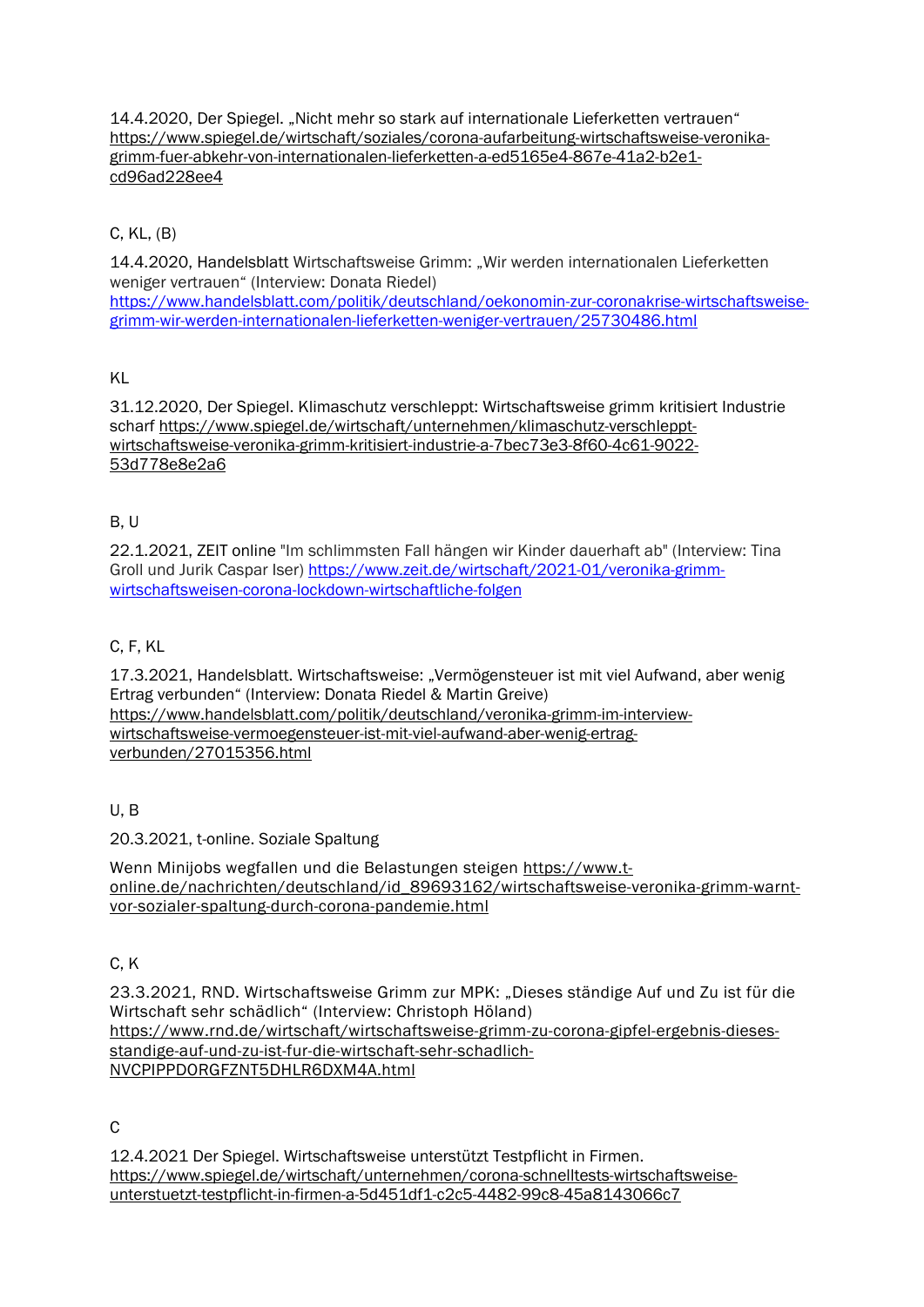### $*$  KL, E

16.4.2021Wirtschaftsweise Veronika Grimm: "Wir werden mehr Strom verbrauchen" (Interview: Klaus Stratmann) [https://www.handelsblatt.com/unternehmen/energie/energiewende](https://www.handelsblatt.com/unternehmen/energie/energiewende-wirtschaftsweise-veronika-grimm-wir-werden-mehr-strom-verbrauchen/27098778.html)[wirtschaftsweise-veronika-grimm-wir-werden-mehr-strom-verbrauchen/27098778.html](https://www.handelsblatt.com/unternehmen/energie/energiewende-wirtschaftsweise-veronika-grimm-wir-werden-mehr-strom-verbrauchen/27098778.html)

### G, W, KL

8.5.2021 FAZ "Das ist ein sehr deutsches und gefährliches Narrativ"(Interview: Niklas Zaboji & Johannes Pennekamp) [https://www.faz.net/aktuell/wirtschaft/klima-nachhaltigkeit/keine](https://www.faz.net/aktuell/wirtschaft/klima-nachhaltigkeit/keine-klimaneutralitaet-ohne-wasserstoff-sagt-wirtschaftsweise-veronika-grimm-17331527.html)[klimaneutralitaet-ohne-wasserstoff-sagt-wirtschaftsweise-veronika-grimm-17331527.html](https://www.faz.net/aktuell/wirtschaft/klima-nachhaltigkeit/keine-klimaneutralitaet-ohne-wasserstoff-sagt-wirtschaftsweise-veronika-grimm-17331527.html)

## W, KL

21.5.2021, Stuttgarter Zeitung. "Mit grünem Wasserstoff dauert es zu lange" [https://www.stuttgarter-zeitung.de/inhalt.wirtschaftsweise-veronika-grimm-mit-gruenem](https://www.stuttgarter-zeitung.de/inhalt.wirtschaftsweise-veronika-grimm-mit-gruenem-wasserstoff-dauert-es-zu-lange.67b8a4d3-3ecc-4cdf-9e6a-ad78b7907353.html?reduced=true)[wasserstoff-dauert-es-zu-lange.67b8a4d3-3ecc-4cdf-9e6a](https://www.stuttgarter-zeitung.de/inhalt.wirtschaftsweise-veronika-grimm-mit-gruenem-wasserstoff-dauert-es-zu-lange.67b8a4d3-3ecc-4cdf-9e6a-ad78b7907353.html?reduced=true)[ad78b7907353.html?reduced=true](https://www.stuttgarter-zeitung.de/inhalt.wirtschaftsweise-veronika-grimm-mit-gruenem-wasserstoff-dauert-es-zu-lange.67b8a4d3-3ecc-4cdf-9e6a-ad78b7907353.html?reduced=true)

## KL

29.5.2021, Die ZEIT "Es wird immer teurer, sich klimaschädlich zu verhalten" (Interview: Petra Pinzler) [https://www.zeit.de/wirtschaft/2021-05/veronika-grimm-klimawandel-markt-staat-co2](https://www.zeit.de/wirtschaft/2021-05/veronika-grimm-klimawandel-markt-staat-co2-preis) [preis](https://www.zeit.de/wirtschaft/2021-05/veronika-grimm-klimawandel-markt-staat-co2-preis)

### W

31.5.2021, Automobilwoche. Veronika Grimm: Wirtschaftsweise fordert Brennstoffzellen-Forschung. [https://www.automobilwoche.de/article/20210531/AGENTURMELDUNGEN/305309998/ve](https://www.automobilwoche.de/article/20210531/AGENTURMELDUNGEN/305309998/veronika-grimm-wirtschaftsweise-fordert-brennstoffzellen-forschung) [ronika-grimm-wirtschaftsweise-fordert-brennstoffzellen-forschung](https://www.automobilwoche.de/article/20210531/AGENTURMELDUNGEN/305309998/veronika-grimm-wirtschaftsweise-fordert-brennstoffzellen-forschung)

### KL

24.6.2021, Wirtschaftswoche. Wahlprogramm-Check: Der Preis ist heiß (Interview: Max Harder). [https://www.wiwo.de/my/politik/deutschland/klimaschutz-wahlprogramm-check](https://www.wiwo.de/my/politik/deutschland/klimaschutz-wahlprogramm-check-der-preis-ist-heiss/27356900.html)[der-preis-ist-heiss/27356900.html](https://www.wiwo.de/my/politik/deutschland/klimaschutz-wahlprogramm-check-der-preis-ist-heiss/27356900.html)

### C, K

13.7.2020, STERN. Wirtschaftsweise Veronika Grimm: "Wir werden nicht jede Firma retten können" [https://www.stern.de/p/plus/politik/wirtschaftsweise-veronika-grimm---wir-werden](https://www.stern.de/p/plus/politik/wirtschaftsweise-veronika-grimm---wir-werden-nicht-jede-firma-retten---9334566.html)[nicht-jede-firma-retten---9334566.html](https://www.stern.de/p/plus/politik/wirtschaftsweise-veronika-grimm---wir-werden-nicht-jede-firma-retten---9334566.html)

### G, KL

15.7.2021, Die ZEIT. Kommt die klimafreundliche Energie? "Ja, Politik und Konzerne haben begriffen" (Interview: Thomas Fischermann) [https://www.zeit.de/2021/29/veronika-grimm](https://www.zeit.de/2021/29/veronika-grimm-wirtschaftsweise-klimawandel-energiewende-eu)[wirtschaftsweise-klimawandel-energiewende-eu](https://www.zeit.de/2021/29/veronika-grimm-wirtschaftsweise-klimawandel-energiewende-eu)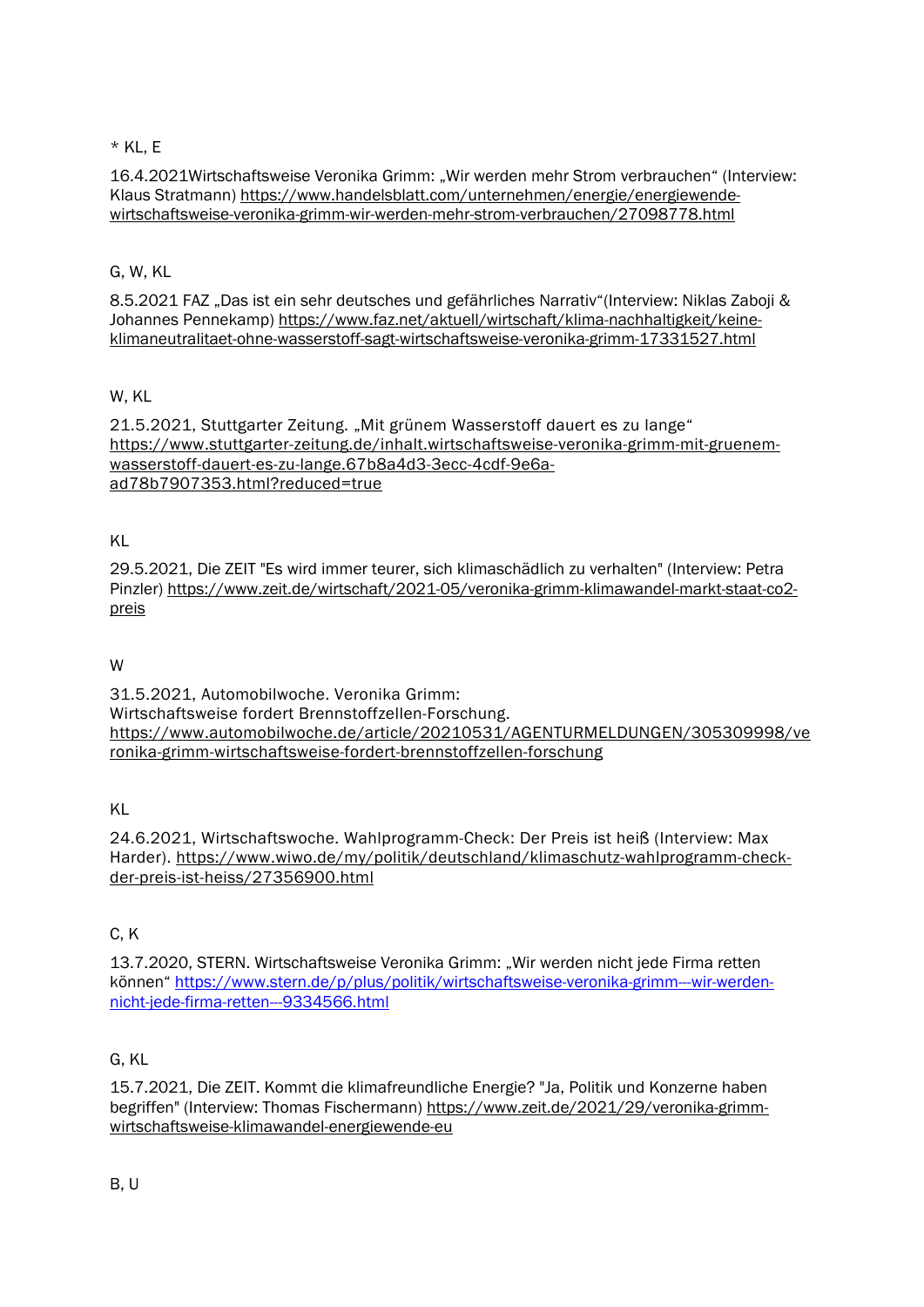24.7.2021 Süddeutsche Zeitung Schulschließungen: Wirtschaftsweise fürchtet Langzeitfolgen [https://www.sueddeutsche.de/wirtschaft/konjunktur-schulschliessungen-wirtschaftsweise](https://www.sueddeutsche.de/wirtschaft/konjunktur-schulschliessungen-wirtschaftsweise-fuerchtet-langzeitfolgen-dpa.urn-newsml-dpa-com-20090101-210724-99-501499)[fuerchtet-langzeitfolgen-dpa.urn-newsml-dpa-com-20090101-210724-99-501499](https://www.sueddeutsche.de/wirtschaft/konjunktur-schulschliessungen-wirtschaftsweise-fuerchtet-langzeitfolgen-dpa.urn-newsml-dpa-com-20090101-210724-99-501499)

### E, KL

27.8.2021, Fränkischer Tag. Solarparks: "Ein wichtiger Beitrag zur Energiewende. [https://www.fraenkischertag.de/lokales/forchheim-fraenkischeschweiz/wirtschaft/solarparks](https://www.fraenkischertag.de/lokales/forchheim-fraenkischeschweiz/wirtschaft/solarparks-ein-wichtiger-beitrag-zur-energiewende-art-70592)[ein-wichtiger-beitrag-zur-energiewende-art-70592](https://www.fraenkischertag.de/lokales/forchheim-fraenkischeschweiz/wirtschaft/solarparks-ein-wichtiger-beitrag-zur-energiewende-art-70592)

### KL, G, F,

10.11.2021, Handelsblatt "Teurer Aktionismus, kein wirksamer Klimaschutz" – Wirtschaftsweise Grimm warnt vor fehlgeleiteten Klimazielen (Interview: Julian Olk & Klaus Stratmann) [https://www.handelsblatt.com/politik/konjunktur/nachrichten/interview-teurer-aktionismus-kein](https://www.handelsblatt.com/politik/konjunktur/nachrichten/interview-teurer-aktionismus-kein-wirksamer-klimaschutz-wirtschaftsweise-grimm-warnt-vor-fehlgeleiteten-klimazielen/27783996.html)[wirksamer-klimaschutz-wirtschaftsweise-grimm-warnt-vor-fehlgeleiteten](https://www.handelsblatt.com/politik/konjunktur/nachrichten/interview-teurer-aktionismus-kein-wirksamer-klimaschutz-wirtschaftsweise-grimm-warnt-vor-fehlgeleiteten-klimazielen/27783996.html)[klimazielen/27783996.html](https://www.handelsblatt.com/politik/konjunktur/nachrichten/interview-teurer-aktionismus-kein-wirksamer-klimaschutz-wirtschaftsweise-grimm-warnt-vor-fehlgeleiteten-klimazielen/27783996.html)

### B, U

13.7.2021, Die ZEIT "Die Politik lässt Kitas und Schulen in Planungsunsicherheit" (Inzterview: Tina Groll[\)https://www.zeit.de/wirtschaft/2021-07/veronika-grimm-wirtschaftsweise-corona](https://www.zeit.de/wirtschaft/2021-07/veronika-grimm-wirtschaftsweise-corona-schule-bildung-kinder)[schule-bildung-kinder](https://www.zeit.de/wirtschaft/2021-07/veronika-grimm-wirtschaftsweise-corona-schule-bildung-kinder)

### B, U

31.7.2021, ZDF. Wirtschaftsweise Veronika Grimm- Generation Corona: "Gravierende Auswirkungen" (Interview: Florence-Anne Kälble) [https://www.zdf.de/nachrichten/wirtschaft/corona-kinder-jugendliche-volkswirtschaft-veronika](https://www.zdf.de/nachrichten/wirtschaft/corona-kinder-jugendliche-volkswirtschaft-veronika-grimm-wirtschaftsweise-100.html)[grimm-wirtschaftsweise-100.html](https://www.zdf.de/nachrichten/wirtschaft/corona-kinder-jugendliche-volkswirtschaft-veronika-grimm-wirtschaftsweise-100.html)

F

19.9.2021 t-online. Experten erklären: Das muss sich bei der Rente ändern [https://www.t](https://www.t-online.de/finanzen/news/unternehmen-verbraucher/id_90812826/star-oekonomen-fordern-das-muss-sich-in-deutschland-aendern.html)[online.de/finanzen/news/unternehmen-verbraucher/id\\_90812826/star-oekonomen](https://www.t-online.de/finanzen/news/unternehmen-verbraucher/id_90812826/star-oekonomen-fordern-das-muss-sich-in-deutschland-aendern.html)[fordern-das-muss-sich-in-deutschland-aendern.html](https://www.t-online.de/finanzen/news/unternehmen-verbraucher/id_90812826/star-oekonomen-fordern-das-muss-sich-in-deutschland-aendern.html)

KL

### 30. 9. 2021, Wirtschaftswoche

"Klimaschutz wird teuer. Das wollte niemand laut sagen" (Interview: Max Harder) [https://www.wiwo.de/politik/deutschland/wirtschaftsweise-veronika-grimm-klimaschutz](https://www.wiwo.de/politik/deutschland/wirtschaftsweise-veronika-grimm-klimaschutz-wird-teuer-das-wollte-niemand-laut-sagen/27658410.html)[wird-teuer-das-wollte-niemand-laut-sagen/27658410.html](https://www.wiwo.de/politik/deutschland/wirtschaftsweise-veronika-grimm-klimaschutz-wird-teuer-das-wollte-niemand-laut-sagen/27658410.html)

## \* KL, G, W

5.10.2021 Fünf Schritte für eine erfolgreiche deutsche Klimapolitik (Interview: Kalina Oroschakoff) [https://www.nzz.ch/wissenschaft/fuenf-schritte-fuer-eine-erfolgreiche](https://www.nzz.ch/wissenschaft/fuenf-schritte-fuer-eine-erfolgreiche-deutsche-klimapolitik-ld.1633484?reduced=true)[deutsche-klimapolitik-ld.1633484?reduced=true](https://www.nzz.ch/wissenschaft/fuenf-schritte-fuer-eine-erfolgreiche-deutsche-klimapolitik-ld.1633484?reduced=true)

KL, E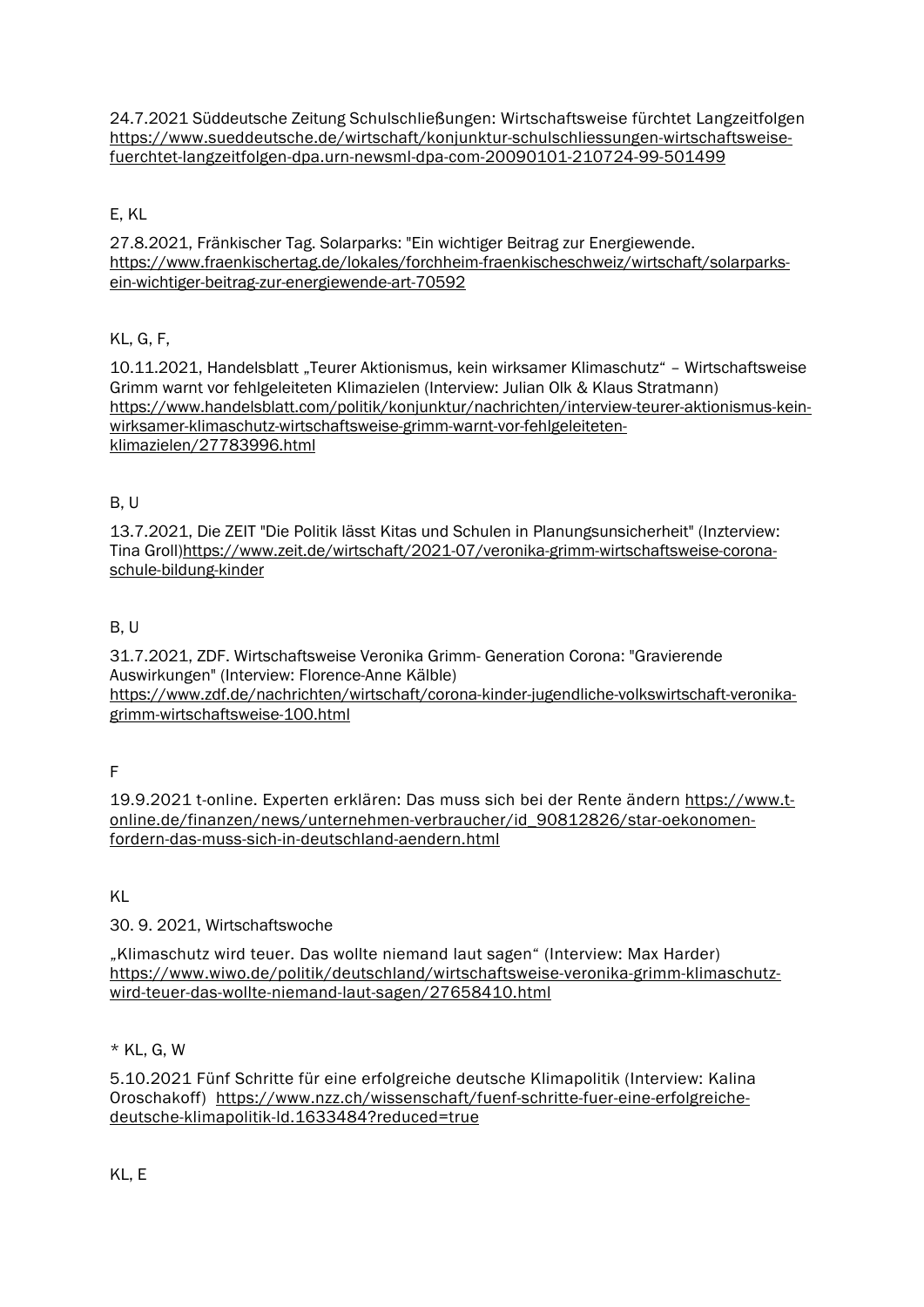1010.2021, Handelsblatt. (gemeinsames Interview mit Andreas Kuhlmann) "Klimaneutralität lässt sich nicht herbeifördern" – Experten fordern radikales Umsteuern in der Klimapolitik (Interview: Silke Kersting & Klaus Stratmann)

[https://www.handelsblatt.com/technik/thespark/veronika-grimm-und-andreas-kuhlmann-im](https://www.handelsblatt.com/technik/thespark/veronika-grimm-und-andreas-kuhlmann-im-interview-klimaneutralitaet-laesst-sich-nicht-herbeifoerdern-experten-fordern-radikales-umsteuern-in-der-klimapolitik/27688888.html)[interview-klimaneutralitaet-laesst-sich-nicht-herbeifoerdern-experten-fordern-radikales](https://www.handelsblatt.com/technik/thespark/veronika-grimm-und-andreas-kuhlmann-im-interview-klimaneutralitaet-laesst-sich-nicht-herbeifoerdern-experten-fordern-radikales-umsteuern-in-der-klimapolitik/27688888.html)[umsteuern-in-der-klimapolitik/27688888.html](https://www.handelsblatt.com/technik/thespark/veronika-grimm-und-andreas-kuhlmann-im-interview-klimaneutralitaet-laesst-sich-nicht-herbeifoerdern-experten-fordern-radikales-umsteuern-in-der-klimapolitik/27688888.html)

KL, E

11.10.2021, Handelsblatt Strengere Klimaziele? Experten raten ab – potenzielle Ampel-Partner streiten [https://www.handelsblatt.com/politik/deutschland/sondierungen-strengere-klimaziele](https://www.handelsblatt.com/politik/deutschland/sondierungen-strengere-klimaziele-experten-raten-ab-potenzielle-ampel-partner-streiten/27694294.html)[experten-raten-ab-potenzielle-ampel-partner-streiten/27694294.html](https://www.handelsblatt.com/politik/deutschland/sondierungen-strengere-klimaziele-experten-raten-ab-potenzielle-ampel-partner-streiten/27694294.html)

F

13.10.2021, Handelsblatt Rücklage durch Schulden: Möglicher "Befreiungsschlag" für die Finanzpolitik der Ampel. [https://www.handelsblatt.com/politik/deutschland/schuldenbremse](https://www.handelsblatt.com/politik/deutschland/schuldenbremse-ruecklage-durch-schulden-moeglicher-befreiungsschlag-fuer-die-finanzpolitik-der-ampel/27703332.html)[ruecklage-durch-schulden-moeglicher-befreiungsschlag-fuer-die-finanzpolitik-der](https://www.handelsblatt.com/politik/deutschland/schuldenbremse-ruecklage-durch-schulden-moeglicher-befreiungsschlag-fuer-die-finanzpolitik-der-ampel/27703332.html)[ampel/27703332.html](https://www.handelsblatt.com/politik/deutschland/schuldenbremse-ruecklage-durch-schulden-moeglicher-befreiungsschlag-fuer-die-finanzpolitik-der-ampel/27703332.html)

### KL, W, F

10.11.2021, NZZ. Wirtschaftsweise Grimm: «Ohne den Einsatz von Wasserstoff können wir die Klimaneutralität nicht erreichen» (Interview: Rene Höltschi) [https://www.nzz.ch/wirtschaft/wirtschaftsweise-grimm-ohne-wasserstoff-keine](https://www.nzz.ch/wirtschaft/wirtschaftsweise-grimm-ohne-wasserstoff-keine-klimaneutralitaet-ld.1654288)[klimaneutralitaet-ld.1654288](https://www.nzz.ch/wirtschaft/wirtschaftsweise-grimm-ohne-wasserstoff-keine-klimaneutralitaet-ld.1654288)

### KL, E

10.11.2021, Der Spiegel. Die Energiepreise darf man auf keinen Fall deckeln (Interview: David Böcking) [https://www.spiegel.de/wirtschaft/energiepreise-wirtschaftsweise-ist-gegen-deckelung](https://www.spiegel.de/wirtschaft/energiepreise-wirtschaftsweise-ist-gegen-deckelung-und-fuer-kooperation-mit-russland-a-84fcbb07-b664-4af9-9c3c-d1b0b4cf4f52)[und-fuer-kooperation-mit-russland-a-84fcbb07-b664-4af9-9c3c-d1b0b4cf4f52](https://www.spiegel.de/wirtschaft/energiepreise-wirtschaftsweise-ist-gegen-deckelung-und-fuer-kooperation-mit-russland-a-84fcbb07-b664-4af9-9c3c-d1b0b4cf4f52)

KL, E

15.11.2021, Neue Westfälische, Wirtschaftsweise will einen CO2-Preis von 50 Euro schon 2023. [https://www.nw.de/nachrichten/wirtschaft/23129379\\_Wirtschaftsweise-will-einen-CO2-Preis](https://www.nw.de/nachrichten/wirtschaft/23129379_Wirtschaftsweise-will-einen-CO2-Preis-von-50-Euro-schon-2023.html)[von-50-Euro-schon-2023.html](https://www.nw.de/nachrichten/wirtschaft/23129379_Wirtschaftsweise-will-einen-CO2-Preis-von-50-Euro-schon-2023.html)

# Meinungsbeiträge in den Medien

### $\mathcal{C}$

W

Grimm, V. (Handelsblatt, 5.5. 2020) Die Öffnungsstrategie braucht Pragmatismus statt Ideologie, [https://www.handelsblatt.com/meinung/gastbeitraege/gastkommentar-die-oeffnungsstrategie](https://www.handelsblatt.com/meinung/gastbeitraege/gastkommentar-die-oeffnungsstrategie-braucht-pragmatismus-statt-ideologie/25797562.html)[braucht-pragmatismus-statt-ideologie/25797562.html](https://www.handelsblatt.com/meinung/gastbeitraege/gastkommentar-die-oeffnungsstrategie-braucht-pragmatismus-statt-ideologie/25797562.html)

Grimm, V. (Hauptstadtbrief, 14. Juni 2020) Wasserstoffmarsch! <https://www.derhauptstadtbrief.de/wasserstoff-marsch/>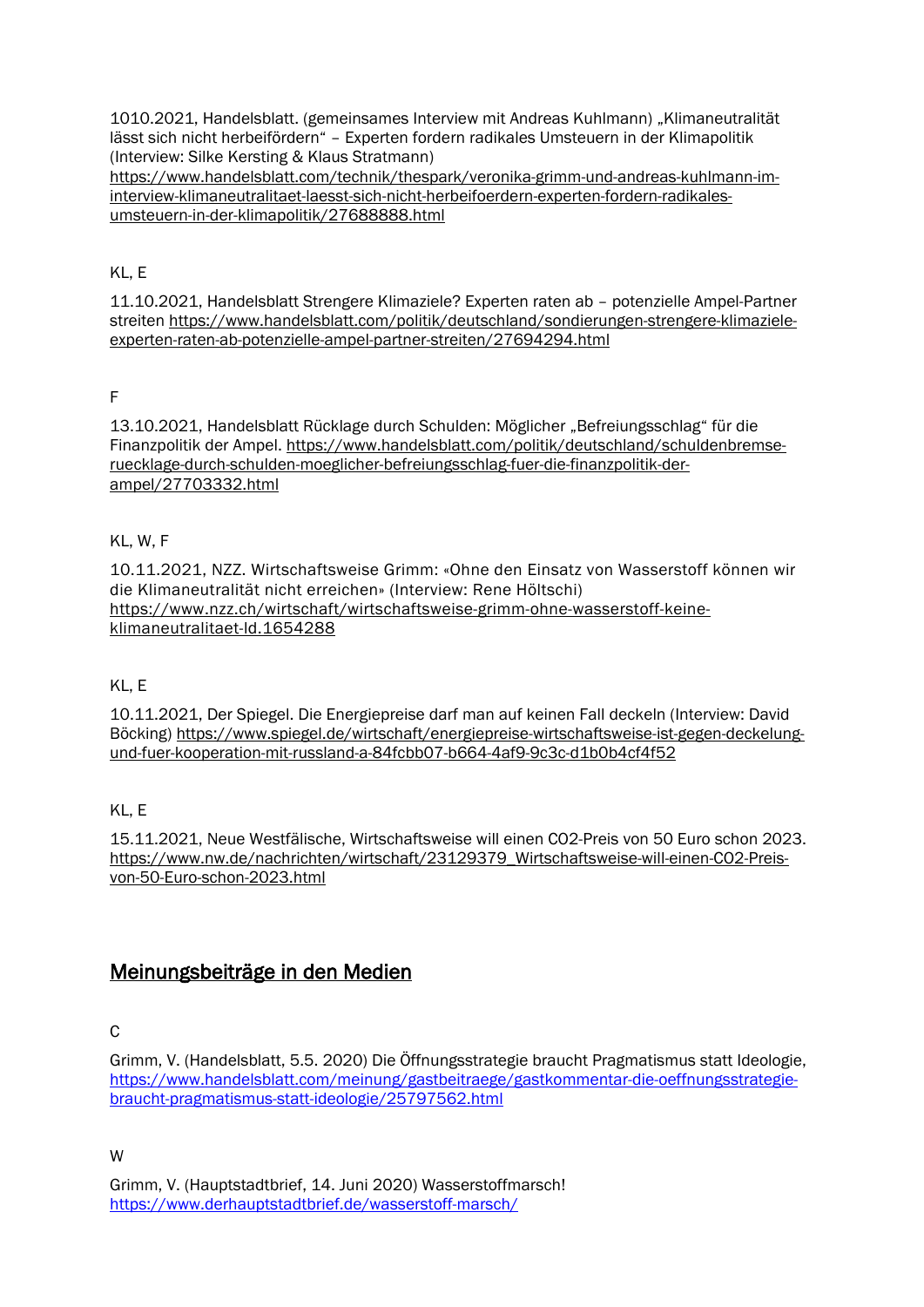Grimm, V. (DIE ZEIT, 15. Oktober 2020) Drei, zwei, eins ... meins! Der Wirtschaftsnobelpreis geht dieses Jahr an zwei Auktionstheorietiker – ihre Forschung nützt der Wirtschaft und dem Steuerzahler. [https://www.zeit.de/2020/43/robert-wilson-paul-milgrom-nobelpreis-wirtschaft](https://www.zeit.de/2020/43/robert-wilson-paul-milgrom-nobelpreis-wirtschaft-auktionstheorie-spieltheorie)[auktionstheorie-spieltheorie](https://www.zeit.de/2020/43/robert-wilson-paul-milgrom-nobelpreis-wirtschaft-auktionstheorie-spieltheorie)

### K

Feld, L., Grimm, V. Schnitzer, M. Truger, A. Wieland, V. Süddeutsche Zeitung, 22.5.2020) So kann sich die Wirtschaft erholen [https://www.sueddeutsche.de/wirtschaft/wirtschaftsweise](https://www.sueddeutsche.de/wirtschaft/wirtschaftsweise-coronakrise-ratschlaege-1.4913986)[coronakrise-ratschlaege-1.4913986](https://www.sueddeutsche.de/wirtschaft/wirtschaftsweise-coronakrise-ratschlaege-1.4913986)

### C, KL, K

Grimm, V. (2020). Der Weg zu einer "Neuen Normalität". Die Pandemie in Schach halten und die Wirtschaft wieder anfahren – diese Maßnahmen erleichtern den Neustart. Wirtschaft in Mittelfranken 5-6 2020, S. 30-31. [https://www.ihk-nuernberg.de/de/IHK-Magazin-WiM/WiM-](https://www.ihk-nuernberg.de/de/IHK-Magazin-WiM/WiM-Archiv/WIM-Daten/2020-05/corona/der-weg-zu-einer-neuen-normalitaet-)[Archiv/WIM-Daten/2020-05/corona/der-weg-zu-einer-neuen-normalitaet-](https://www.ihk-nuernberg.de/de/IHK-Magazin-WiM/WiM-Archiv/WIM-Daten/2020-05/corona/der-weg-zu-einer-neuen-normalitaet-)

### C, K, KL, E

Grimm, V. (Handelsblatt, 9.7.2020) Europa muss die Krise als Chance begreifen [https://www.handelsblatt.com/meinung/gastbeitraege/deutschland-europa-muss-die-krise-als](https://www.handelsblatt.com/meinung/gastbeitraege/deutschland-europa-muss-die-krise-als-chance-begreifen/25990522.html)[chance-begreifen/25990522.html](https://www.handelsblatt.com/meinung/gastbeitraege/deutschland-europa-muss-die-krise-als-chance-begreifen/25990522.html)

### G, KL, W

Grimm, V. (Tagesspiegel, 29.9.2020) Die Wertschöpfung wird neu geordnet. [https://www.tagesspiegel.de/politik/global-challenges-die-wertschoepfung-wird-neu](https://www.tagesspiegel.de/politik/global-challenges-die-wertschoepfung-wird-neu-geordnet/26228980.html)[geordnet/26228980.html](https://www.tagesspiegel.de/politik/global-challenges-die-wertschoepfung-wird-neu-geordnet/26228980.html)

### KL, G, Klimaclub

Grimm, V. (Handelsblatt, 2.12.2020) Ein globaler "Klub der Willigen" könnte den Klimawandel aufhalten [https://www.handelsblatt.com/meinung/gastbeitraege/analyse-serie-global](https://www.handelsblatt.com/meinung/gastbeitraege/analyse-serie-global-challenges-veronika-grimm-ein-globaler-klub-der-willigen-koennte-den-klimawandel-aufhalten/26678382.html)[challenges-veronika-grimm-ein-globaler-klub-der-willigen-koennte-den-klimawandel](https://www.handelsblatt.com/meinung/gastbeitraege/analyse-serie-global-challenges-veronika-grimm-ein-globaler-klub-der-willigen-koennte-den-klimawandel-aufhalten/26678382.html)[aufhalten/26678382.html](https://www.handelsblatt.com/meinung/gastbeitraege/analyse-serie-global-challenges-veronika-grimm-ein-globaler-klub-der-willigen-koennte-den-klimawandel-aufhalten/26678382.html)

### D, K, C

Feld, L., Grimm, V. Schnitzer, M. Truger, A. Wieland, V. (handelsblatt, 13.1.2021) Sachverständigenrat: Deutschland muss Wirtschaft und Verwaltung konsequenter digitalisieren [https://www.handelsblatt.com/meinung/gastbeitraege/gastkommentar-sachverstaendigenrat](https://www.handelsblatt.com/meinung/gastbeitraege/gastkommentar-sachverstaendigenrat-deutschland-muss-wirtschaft-und-verwaltung-konsequenter-digitalisieren/26791864.html)[deutschland-muss-wirtschaft-und-verwaltung-konsequenter-digitalisieren/26791864.html](https://www.handelsblatt.com/meinung/gastbeitraege/gastkommentar-sachverstaendigenrat-deutschland-muss-wirtschaft-und-verwaltung-konsequenter-digitalisieren/26791864.html)

### KL, E, GW

Grimm, V. (Handelsblatt Energie Gipfel, 25.1.2020) Klimaneutralität als industriepolitische Chance [https://veranstaltungen.handelsblatt.com/energie/klimaneutralitaet-als](https://veranstaltungen.handelsblatt.com/energie/klimaneutralitaet-als-industriepolitische-chance/)[industriepolitische-chance/](https://veranstaltungen.handelsblatt.com/energie/klimaneutralitaet-als-industriepolitische-chance/)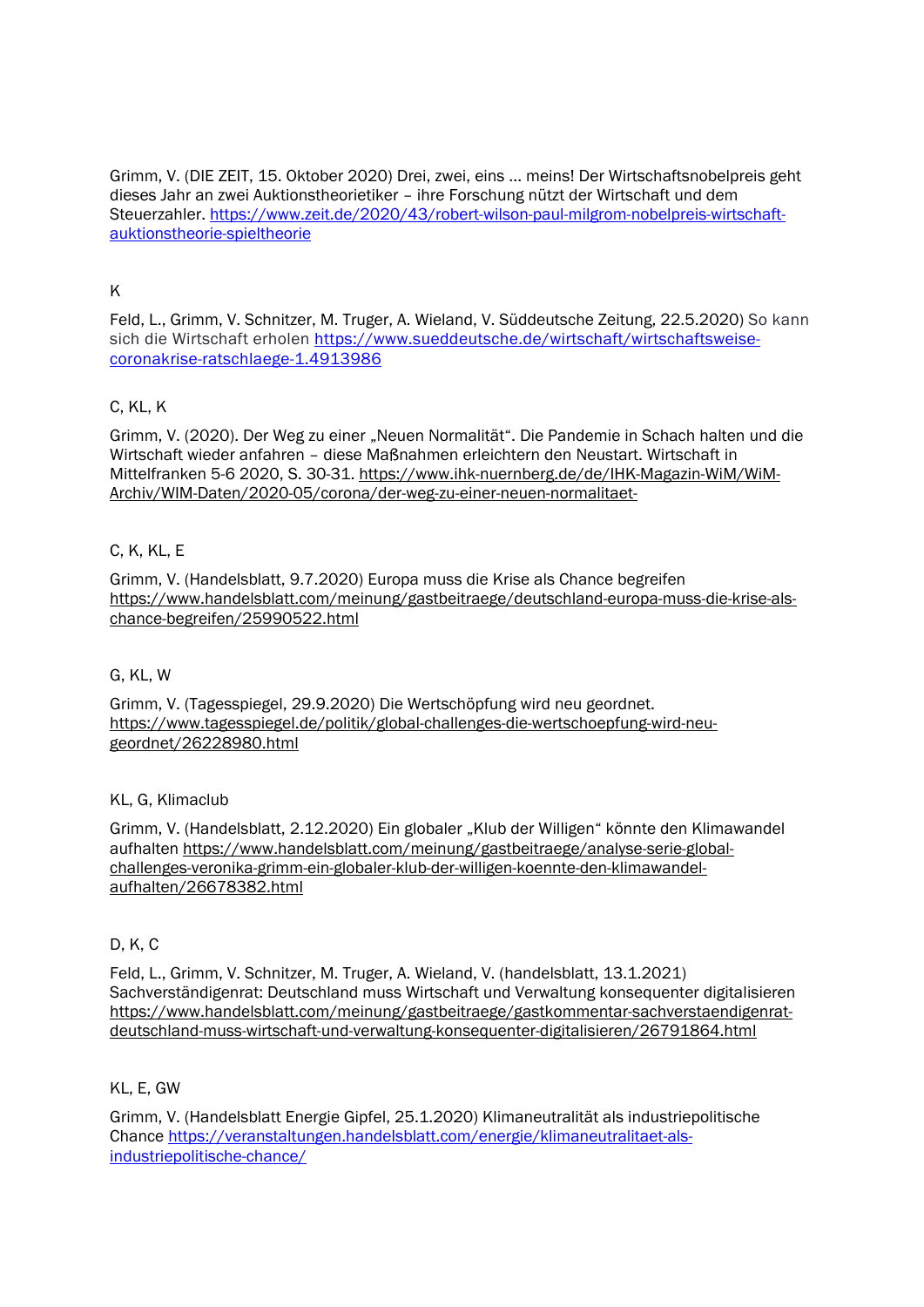### KL, E, GW

Grimm, V. Löschel, A. Lenz, B. Staiss, F. (Handelsblatt, 3.2.2021) In diesem Jahrzehnt entscheidet sich, ob die Klimaneutralität in der EU bis 2050 erreichbar ist

[https://www.handelsblatt.com/meinung/gastbeitraege/gastkommentar-in-diesem-jahrzehnt](https://www.handelsblatt.com/meinung/gastbeitraege/gastkommentar-in-diesem-jahrzehnt-entscheidet-sich-ob-die-klimaneutralitaet-in-der-eu-bis-2050-erreichbar-ist/26875086.html)[entscheidet-sich-ob-die-klimaneutralitaet-in-der-eu-bis-2050-erreichbar-ist/26875086.html](https://www.handelsblatt.com/meinung/gastbeitraege/gastkommentar-in-diesem-jahrzehnt-entscheidet-sich-ob-die-klimaneutralitaet-in-der-eu-bis-2050-erreichbar-ist/26875086.html)

#### W, M, IN

Grimm, V. (Handelsblatt, 25.2.2021) Europa sollte im Schwerlastverkehr auf Wasserstoff setzen [https://www.handelsblatt.com/meinung/gastbeitraege/gastkommentar-global-challenges](https://www.handelsblatt.com/meinung/gastbeitraege/gastkommentar-global-challenges-europa-sollte-im-schwerlastverkehr-auf-wasserstoff-setzen/26941704.html)[europa-sollte-im-schwerlastverkehr-auf-wasserstoff-setzen/26941704.html](https://www.handelsblatt.com/meinung/gastbeitraege/gastkommentar-global-challenges-europa-sollte-im-schwerlastverkehr-auf-wasserstoff-setzen/26941704.html)

#### B, U

Grimm, V. Schnitzer, M. Truger, A. Wieland, V. (FAZ, 15.3.2021) Jetzt in Bildung investieren! [https://www.faz.net/aktuell/wirtschaft/sachverstaendigenrat-fordert-jetzt-in-bildung-investieren-](https://www.faz.net/aktuell/wirtschaft/sachverstaendigenrat-fordert-jetzt-in-bildung-investieren-17244454.html)[17244454.html](https://www.faz.net/aktuell/wirtschaft/sachverstaendigenrat-fordert-jetzt-in-bildung-investieren-17244454.html)

#### G, W, blauer Wasserstoff

Grimm, V. Westphal, K. (FAZ, 25.3.2021) Welche Gefahren der Fokus auf grüne Wasserstoff-Importe birgt. [https://www.faz.net/aktuell/wirtschaft/klima-nachhaltigkeit/welche-gefahren-der](https://www.faz.net/aktuell/wirtschaft/klima-nachhaltigkeit/welche-gefahren-der-fokus-auf-gruene-wasserstoff-importe-birgt-17257685.html)[fokus-auf-gruene-wasserstoff-importe-birgt-17257685.html](https://www.faz.net/aktuell/wirtschaft/klima-nachhaltigkeit/welche-gefahren-der-fokus-auf-gruene-wasserstoff-importe-birgt-17257685.html)

### KL, W,

Grimm, V. & Kuhlmann, A. (Handelsblatt, 21.4.2021) Klimaschutz braucht technologische Vielfalt [https://www.handelsblatt.com/meinung/gastbeitraege/gastkommentar-klimaschutz-braucht](https://www.handelsblatt.com/meinung/gastbeitraege/gastkommentar-klimaschutz-braucht-technologische-vielfalt/27109000.html)[technologische-vielfalt/27109000.html](https://www.handelsblatt.com/meinung/gastbeitraege/gastkommentar-klimaschutz-braucht-technologische-vielfalt/27109000.html)

#### F, KL

Grimm, V. (Wirtschaftswoche, 27.4.2021) Beim Klimaschutz punkten wir durch Reformen – nicht durch Schulden [https://www.wiwo.de/my/politik/europa/denkfabrik-beim-klimaschutz](https://www.wiwo.de/my/politik/europa/denkfabrik-beim-klimaschutz-punkten-wir-durch-reformen-nicht-durch-schulden/27119404.html)[punkten-wir-durch-reformen-nicht-durch-schulden/27119404.html](https://www.wiwo.de/my/politik/europa/denkfabrik-beim-klimaschutz-punkten-wir-durch-reformen-nicht-durch-schulden/27119404.html)

#### G, W, blauer Wasserstoff

Grimm, V. Westphal, K. (FAS, 2.5.2021) Kauft Wasserstoff aus Russland. <https://www.karenina.de/news/wirtschaft/kauft-wasserstoff-aus-russland/>

### GW, C, KL

Grimm, V. (Böll-Thema, 8.5.2021) Wille zur Veränderung, Mut zum Risiko. <https://www.boell.de/de/2021/06/29/wille-zur-veraenderung-mut-zum-risiko>

#### IM,G

Grimm, V. (Tagesspiegel, 2.6.2021) Impft in den Entwicklungsländern! [https://www.tagesspiegel.de/politik/global-challenges-impft-in-den](https://www.tagesspiegel.de/politik/global-challenges-impft-in-den-entwicklungslaendern/27249216.html)[entwicklungslaendern/27249216.html](https://www.tagesspiegel.de/politik/global-challenges-impft-in-den-entwicklungslaendern/27249216.html)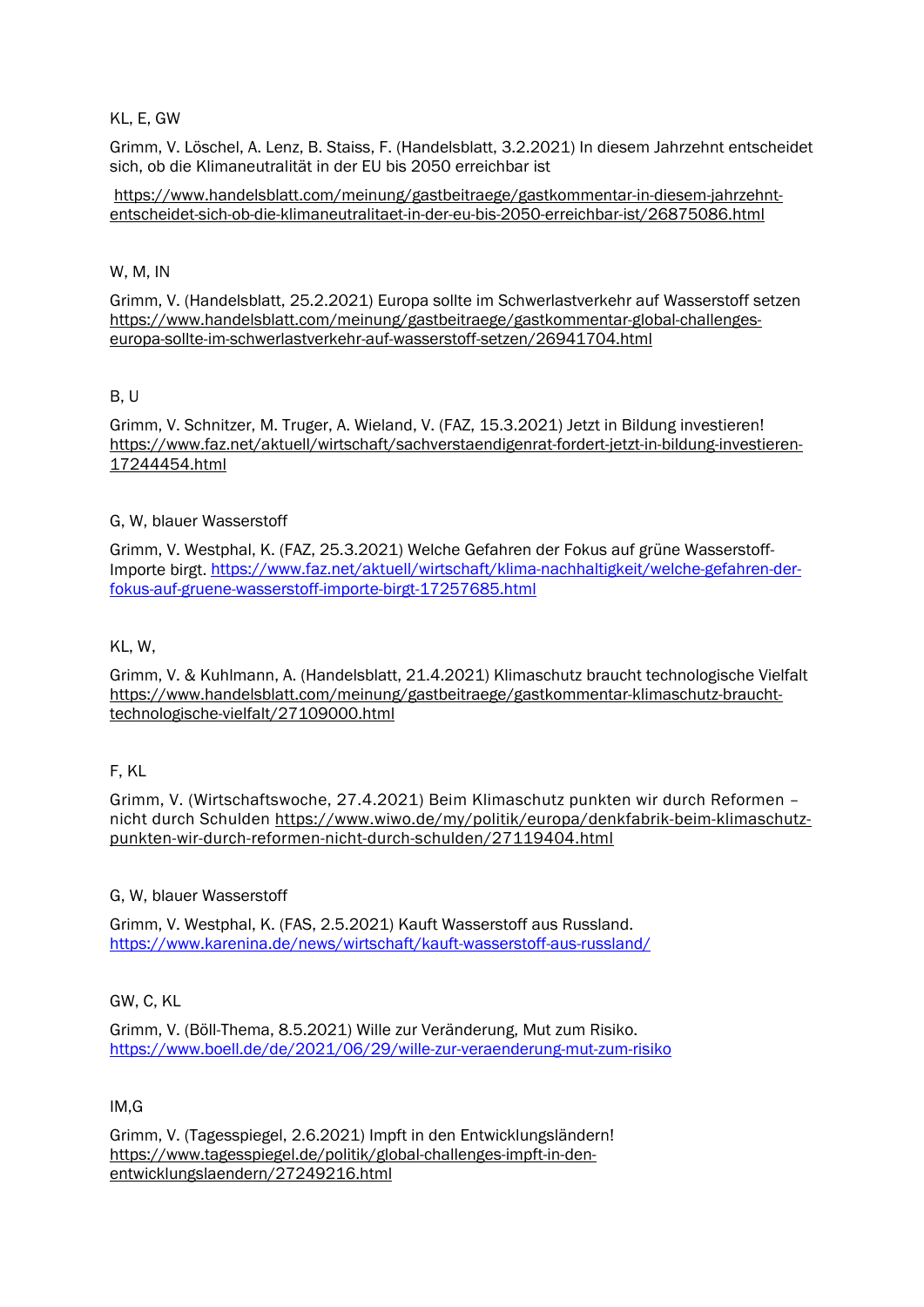### KL, GW

Grimm, V. (Sonderveröffentlichung der Ludwig-Erhard-Stiftung 2.6.2021) Die grüne Transformation — Chancen für Industriestandort und Bürger [https://www.ludwig-erhard.de/wp](https://www.ludwig-erhard.de/wp-content/uploads/Ludwig-Erhard-Stiftung_2021_Wohlstand-f%C3%BCr-Alle-Vorteil-Marktwirtschaft.pdf)[content/uploads/Ludwig-Erhard-Stiftung\\_2021\\_Wohlstand-für-Alle-Vorteil-Marktwirtschaft.pdf](https://www.ludwig-erhard.de/wp-content/uploads/Ludwig-Erhard-Stiftung_2021_Wohlstand-f%C3%BCr-Alle-Vorteil-Marktwirtschaft.pdf)

### KL, GW, Rückschau

Grimm, V. (liberal 2/2021) Umweltpolitik mit Weitblick – Die Freiburger Thesen in der Rückschau <https://liberal-02-2021.freiheit.digital/umweltpolitik-mit-weitblick/>

### F, KL, K

Felbermayr, G- Feld, L. Fuest, C., Grimm, V. Schmidt, C. Wieland, V. (FAZ, 11.7.2021) Rückkehr zur Marktwirtschaft [https://www.faz.net/aktuell/wirtschaft/nach-corona-rueckkehr-zur](https://www.faz.net/aktuell/wirtschaft/nach-corona-rueckkehr-zur-marktwirtschaft-17428448.html)[marktwirtschaft-17428448.html](https://www.faz.net/aktuell/wirtschaft/nach-corona-rueckkehr-zur-marktwirtschaft-17428448.html)

### G, F

Grimm, V. (Tagesspiegel, 28.7..2021) Nur gemeinsam sind wir stark: Die weltweite Kooperation bei der Mindeststeuer sollte auch in der Klimapolitik Schule machen. [https://www.tagesspiegel.de/politik/global-challenges-nur-gemeinsam-sind-wir](https://www.tagesspiegel.de/politik/global-challenges-nur-gemeinsam-sind-wir-stark/27461094.html)[stark/27461094.html](https://www.tagesspiegel.de/politik/global-challenges-nur-gemeinsam-sind-wir-stark/27461094.html)

### KL, E,

Grimm, V. Löschel, A. Lenz, B. Staiss, F. (FAZ, 17.8.2021) Die große Klima-Chance [https://www.faz.net/aktuell/wirtschaft/klima-nachhaltigkeit/wieso-deutschland-den-green-deal](https://www.faz.net/aktuell/wirtschaft/klima-nachhaltigkeit/wieso-deutschland-den-green-deal-der-eu-nutzen-und-verstaerken-sollte-17486210.html)[der-eu-nutzen-und-verstaerken-sollte-17486210.html](https://www.faz.net/aktuell/wirtschaft/klima-nachhaltigkeit/wieso-deutschland-den-green-deal-der-eu-nutzen-und-verstaerken-sollte-17486210.html)

### KL, E

Grimm, V. (Die Presse, 6.9.2021) Klimaneutralität ist eine Chance für Europa <https://www.diepresse.com/6029360/klimaneutralitat-ist-eine-chance-fur-europa>

### KL

Grimm, V. (Tagesspiegel, 6.10.2021) Gesamtkonzept statt Einzellösungen Neue Koalition muss mutige Vision für Deutschland liefern [https://www.tagesspiegel.de/politik/gesamtkonzept-statt-einzelloesungen-neue-koalition](https://www.tagesspiegel.de/politik/gesamtkonzept-statt-einzelloesungen-neue-koalition-muss-mutige-vision-fuer-deutschland-liefern/27681810.html)[muss-mutige-vision-fuer-deutschland-liefern/27681810.html](https://www.tagesspiegel.de/politik/gesamtkonzept-statt-einzelloesungen-neue-koalition-muss-mutige-vision-fuer-deutschland-liefern/27681810.html)

### KL, E, Rückschau

Grimm, V. (Handelsblatt, 26.8.2021)Merkels Umwelt- und Energiepolitik: "Ambitionierte Initiativen, an einem Gesamtkonzept fehlt es" [https://www.handelsblatt.com/technik/thespark/veronika-grimm-merkels-umwelt-und](https://www.handelsblatt.com/technik/thespark/veronika-grimm-merkels-umwelt-und-energiepolitik-ambitionierte-initiativen-an-einem-gesamtkonzept-fehlt-es/27553238.html)[energiepolitik-ambitionierte-initiativen-an-einem-gesamtkonzept-fehlt-es/27553238.html](https://www.handelsblatt.com/technik/thespark/veronika-grimm-merkels-umwelt-und-energiepolitik-ambitionierte-initiativen-an-einem-gesamtkonzept-fehlt-es/27553238.html)

### W, blauer Wasserstoff

Grimm, V. (Tagesspiegel Background, 22.9.2021) Farbenvielfalt bei Wasserstoff für einen schnellen Technologiehochlauf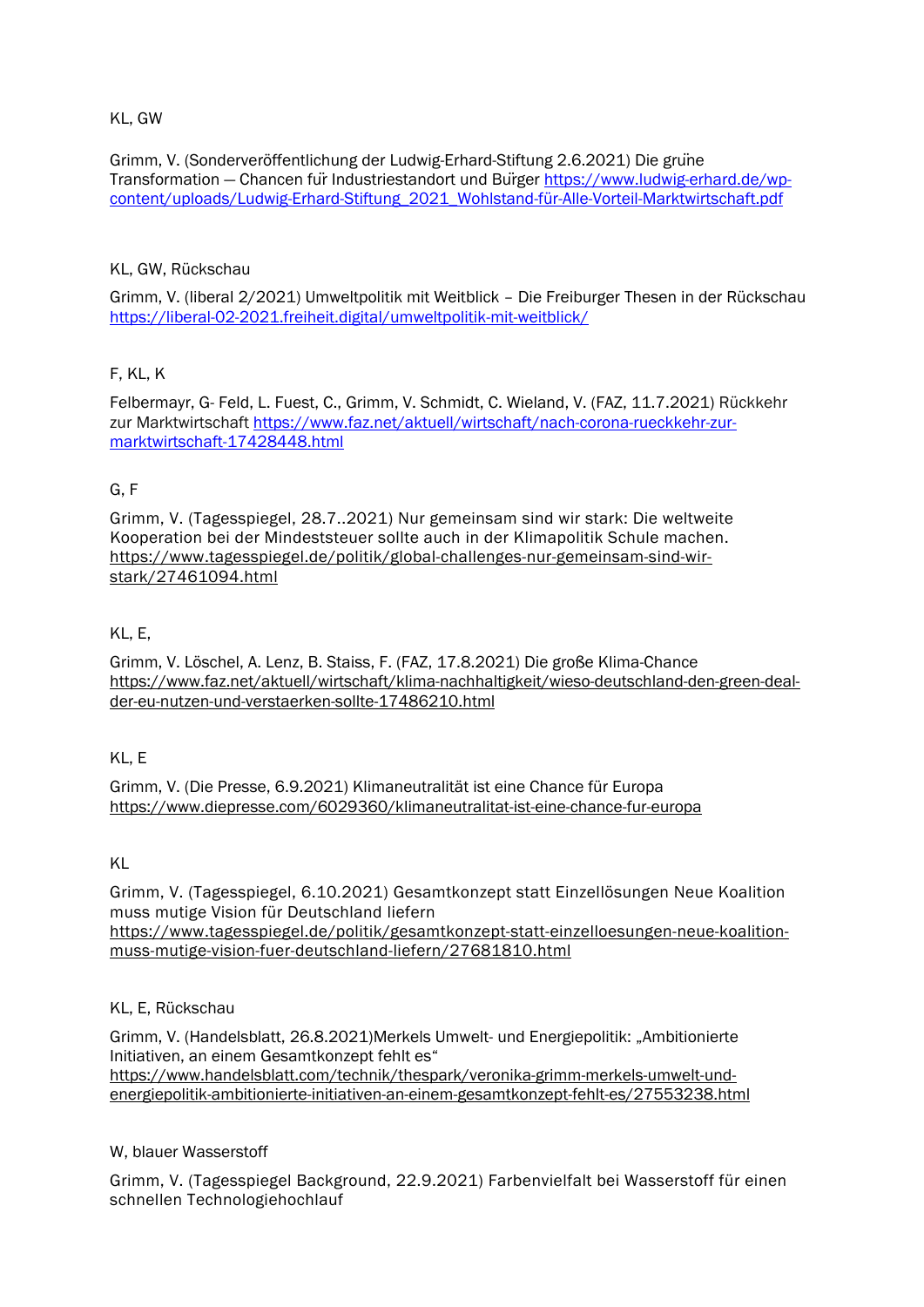[https://background.tagesspiegel.de/mobilitaet/farbenvielfalt-bei-wasserstoff-fuer-einen](https://background.tagesspiegel.de/mobilitaet/farbenvielfalt-bei-wasserstoff-fuer-einen-schnellen-technologiehochlauf)[schnellen-technologiehochlauf](https://background.tagesspiegel.de/mobilitaet/farbenvielfalt-bei-wasserstoff-fuer-einen-schnellen-technologiehochlauf)

### KL, E,

Grimm, V. & Löschel, A. (Tagesspiegel, 13.10.2021) Die Energiekrise gefährdet den Green Deal der EU [https://www.tagesspiegel.de/politik/angst-vor-den-kosten-fuer-klimaschutz-die](https://www.tagesspiegel.de/politik/angst-vor-den-kosten-fuer-klimaschutz-die-energiekrise-gefaehrdet-den-green-deal-der-eu/27699564.html)[energiekrise-gefaehrdet-den-green-deal-der-eu/27699564.html](https://www.tagesspiegel.de/politik/angst-vor-den-kosten-fuer-klimaschutz-die-energiekrise-gefaehrdet-den-green-deal-der-eu/27699564.html)

### KL, G, U

Edenhofer, O., Grimm, V. & Löschel, A., Pittel, K., Schmidt, C. (FAZ, 13.11.2021) Schneller zum Erfolg im Klimaschutz [https://www.faz.net/aktuell/wirtschaft/klima-nachhaltigkeit/wie-wir](https://www.faz.net/aktuell/wirtschaft/klima-nachhaltigkeit/wie-wir-schneller-zum-erfolg-im-klimaschutz-kommen-17629666.html)[schneller-zum-erfolg-im-klimaschutz-kommen-17629666.html](https://www.faz.net/aktuell/wirtschaft/klima-nachhaltigkeit/wie-wir-schneller-zum-erfolg-im-klimaschutz-kommen-17629666.html)

### F, KL

Feld, L., Grimm, V. Wieland, V. (FAS, 15.11.2021) Genug Spielraum. Klimaschutz geht in Deutschland auch ohne eine Lockerung der staatlichen Schuldenbremse.

### K, D

Grimm, V. Schnitzer, M. Truger, A. Wieland, V. (Die WELT, 15.11.2021) Das ist der Reformfahrplan der Wirtschaftsweisen für Deutschland [https://www.welt.de/wirtschaft/article235031856/Sachverstaendigenrat-So-sieht-der-](https://www.welt.de/wirtschaft/article235031856/Sachverstaendigenrat-So-sieht-der-Reformfahrplan-fuer-Deutschland-aus.html)[Reformfahrplan-fuer-Deutschland-aus.html](https://www.welt.de/wirtschaft/article235031856/Sachverstaendigenrat-So-sieht-der-Reformfahrplan-fuer-Deutschland-aus.html)

### IM, C, Impfpflicht

Grimm, V. & Steinbach, A. (Tagesspiegel, 3.12.2021) Wenn Entscheidungsfreiheit zum Problem wird: Eine Impfpflicht würde rechtskonformes Handeln neu definieren – und dadurch gesellschaftliche Konflikte befrieden. [https://www.tagesspiegel.de/politik/zur](https://www.tagesspiegel.de/politik/zur-debatte-um-die-impfpflicht-wenn-entscheidungsfreiheit-zum-problem-wird/27856302.html)[debatte-um-die-impfpflicht-wenn-entscheidungsfreiheit-zum-problem-wird/27856302.html](https://www.tagesspiegel.de/politik/zur-debatte-um-die-impfpflicht-wenn-entscheidungsfreiheit-zum-problem-wird/27856302.html)

### B, U

Grimm, V., Wößmann, L. (Süddeutsche Zeitung, 5.12.2021) Bildungsverliuste bleiben undter dem Radar<https://www.sueddeutsche.de/wirtschaft/bildung-schulen-coronapandemie-1.5480722>

### IM, C. Impfpflicht

Grimm, V. (FAS, 11.12.2021) Die Impfpflicht muss kommen. Eine allgemeine Impfpflicht schützt künftige Freiheiten und entschärft die Polarisierung.

# Offene Briefe/Impulspapiere

Offener Brief vom 14.10.2021: Den Weg in eine nachhaltige Zukunft frei machen. Offener Brief des Nachhaltigkeitsrats und 14 weiterer Beiräte und Beratungsgremien der Bundesregierung an die Bundesvorsitzenden, Generalsekretäre sowie die Vorsitzenden der Bundestagsfraktionen von SPD, Bündnis 90/ Die Grünen, FDP und CDU/CSU.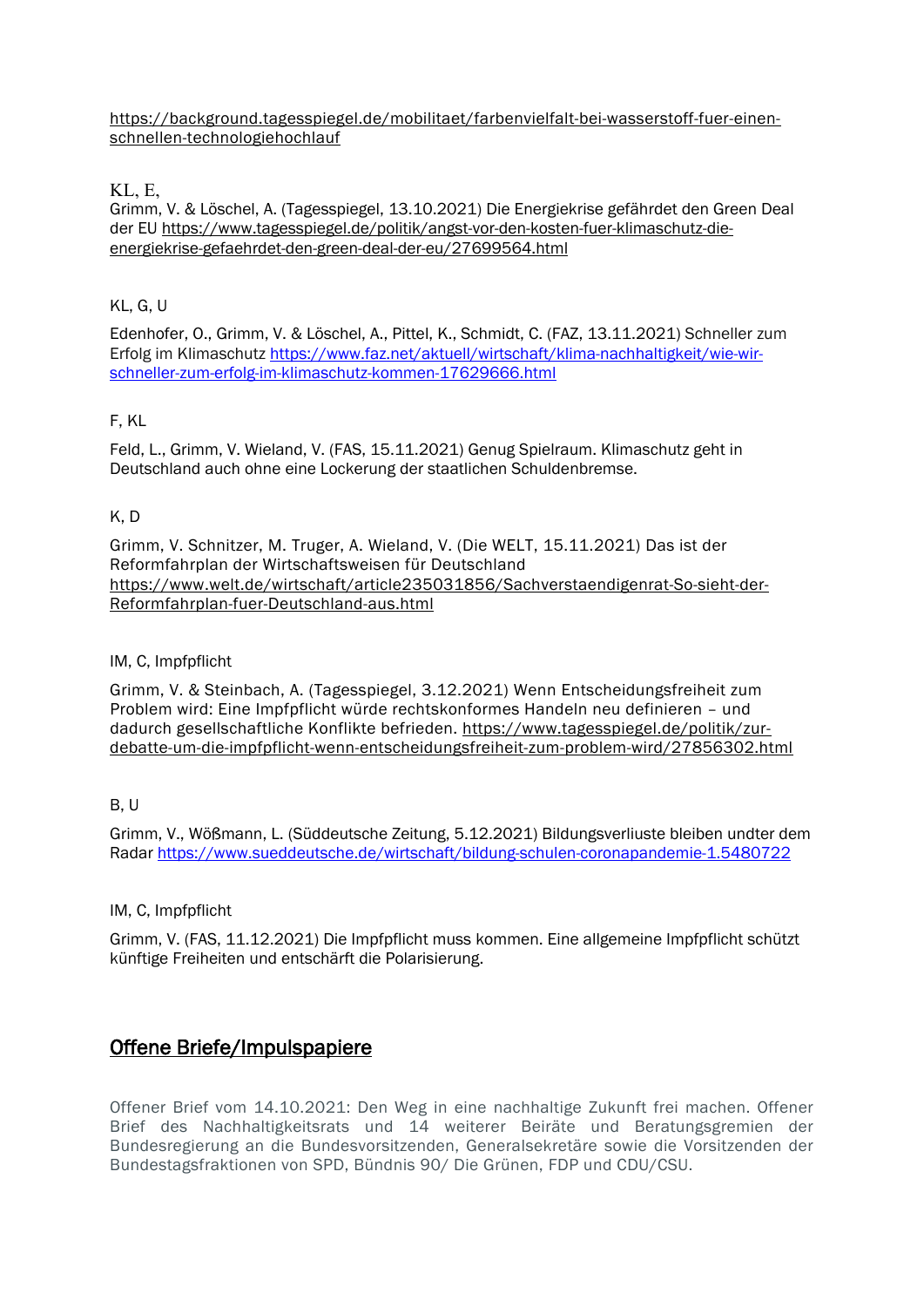[https://www.nachhaltigkeitsrat.de/aktuelles/offener-brief-den-weg-in-eine-nachhaltige-zukunft](https://www.nachhaltigkeitsrat.de/aktuelles/offener-brief-den-weg-in-eine-nachhaltige-zukunft-frei-machen/)[frei-machen/](https://www.nachhaltigkeitsrat.de/aktuelles/offener-brief-den-weg-in-eine-nachhaltige-zukunft-frei-machen/)

*Klimaschutz beschleuingen: marktwirtschaftlich, sozial, global (2021) Antje Boetius, Alexander Bonde, Ottmar Edenhofer, Lars P. Feld, Clemens Fuest, Ralf Fücks, Veronika Grimm, Karl Haeusgen, Justus Haucap, Gerald Haug, Gunther Kegel, Andreas Kuhlmann, Andreas Löschel, Dirk Messner, Hildegard Müller, Sabine Nallinger, Karen Pittel, Katherina Reiche, Siegfried Russwurm, Christoph M. Schmidt, Werner Schnappauf, Marie-Luise Wolff.* Der Text wurde am 18.11.2021 den Verhandlungsparteien für den Koalitionsvertrag zur Verfügung gestellt.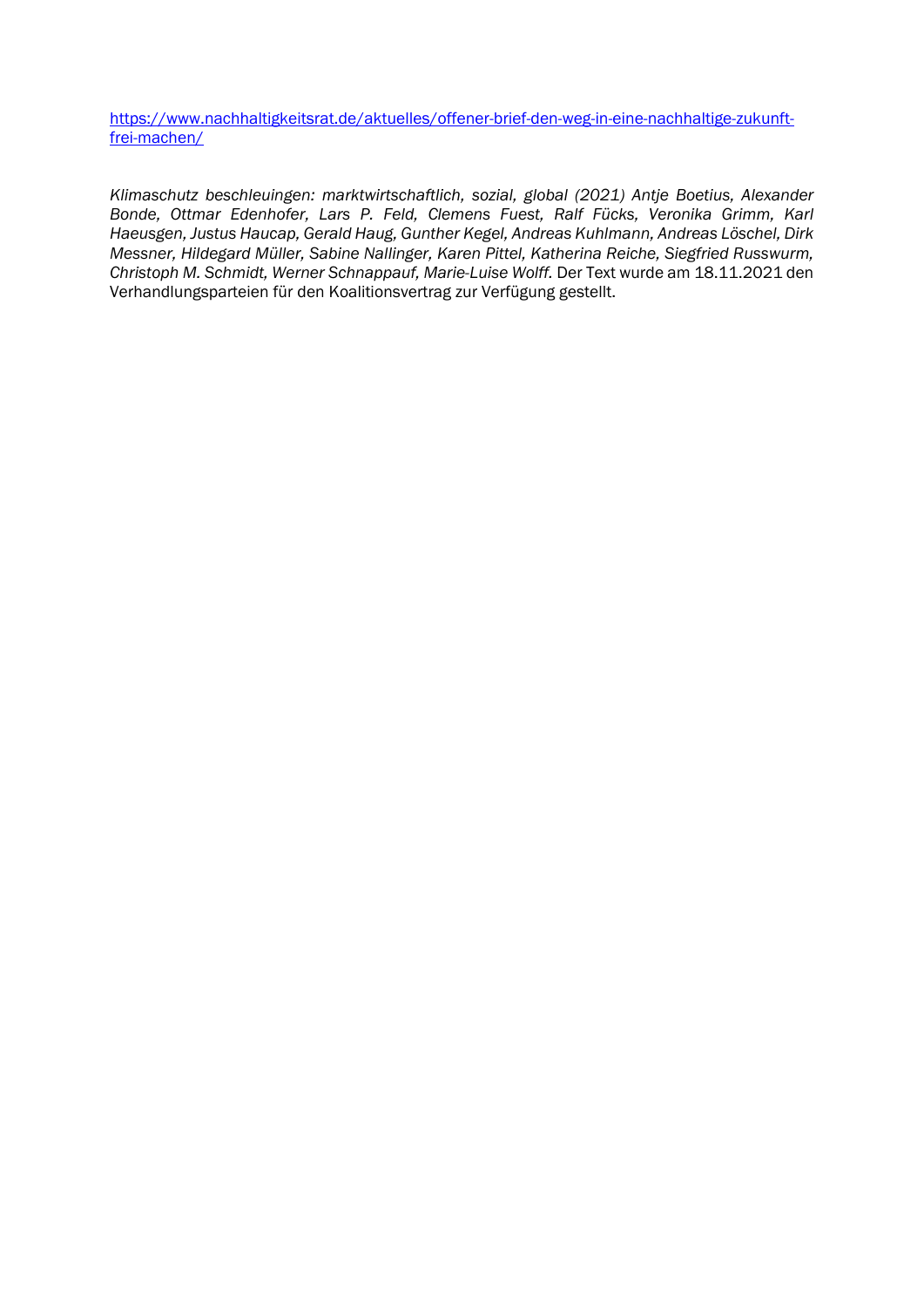### Economic Consulting and Policy Reports

(BMWi Council of Academic Advisors: I mention only the reports that I significantly contributed to)

Transformation gestalten: Bildung, Digitalisierung, Nachhaltigkeit. Jahresgutachten 2021/22. Sachverständigenrat zur Begutachtung der gesamtwirtschaftlichen Entwicklung. <https://www.sachverstaendigenrat-wirtschaft.de/jahresgutachten-2021.html#einzelkapitel>

Deutschlands Neue Agenda (2021). Grimm, V., Lang, J., Messner, D, Meyer, D., Meyer, L., Nikutta, S. Schaible, S. (Hrsg.), Berlin. ISBN 978-3-430-21069-0. [https://deutschlands-neue](https://deutschlands-neue-agenda.de/de/)[agenda.de/de/](https://deutschlands-neue-agenda.de/de/)

Klimaneutralität: Optionen für eine ambitionierte Weichenstellung und Umsetzung (2021), herausgegeben von der Nationalen Akademie der Wissenschaften und dem Rat für Nachhaltige Entwicklung.

[https://www.leopoldina.org/publikationen/detailansicht/publication/klimaneutralitaet-optionen](https://www.leopoldina.org/publikationen/detailansicht/publication/klimaneutralitaet-optionen-fuer-eine-ambitionierte-weichenstellung-und-umsetzung-2021/)[fuer-eine-ambitionierte-weichenstellung-und-umsetzung-2021/](https://www.leopoldina.org/publikationen/detailansicht/publication/klimaneutralitaet-optionen-fuer-eine-ambitionierte-weichenstellung-und-umsetzung-2021/)

Gutachten zur Lage der Verbraucherinnen und Verbraucher in Deutschland 2021. Sachverständigenrat für Verbraucherfragen. [https://www.svr](https://www.svr-verbraucherfragen.de/dokumente/2058-2/)[verbraucherfragen.de/dokumente/2058-2/](https://www.svr-verbraucherfragen.de/dokumente/2058-2/)

Konjunkturprognose 2021 und 2022. Sachverständigenrat zur Begutachtung der Gesamtwirtschaftlichen Entwicklung, Juni 2020. [https://www.sachverstaendigenrat](https://www.sachverstaendigenrat-wirtschaft.de/fileadmin/dateiablage/Konjunkturprognosen/2021/KJ2021_Gesamtausgabe.pdf)[wirtschaft.de/fileadmin/dateiablage/Konjunkturprognosen/2021/KJ2021\\_Gesamtausgabe.pdf](https://www.sachverstaendigenrat-wirtschaft.de/fileadmin/dateiablage/Konjunkturprognosen/2021/KJ2021_Gesamtausgabe.pdf)

Stellungnahme zum achten Monitoring-Bericht der Bundesregierung für die Berichtsjahre 2018 und 2019. Expertenkommission zum Monitoring-Prozess "Energie der Zukunft", A. Löschel, V. Grimm, B. Lenz, F. Staiß, 2021. [https://www.bmwi.de/Redaktion/DE/Downloads/S-](https://www.bmwi.de/Redaktion/DE/Downloads/S-T/stellungnahme-der-expertenkommission-zum-achten-monitoring-bericht-zusammenfassung.pdf?__blob=publicationFile&v=12)[T/stellungnahme-der-expertenkommission-zum-achten-monitoring-bericht](https://www.bmwi.de/Redaktion/DE/Downloads/S-T/stellungnahme-der-expertenkommission-zum-achten-monitoring-bericht-zusammenfassung.pdf?__blob=publicationFile&v=12)zusammenfassung.pdf? blob=publicationFile&v=12

Corona-Krise gemeinsam bewältigen, Resilienz und Wachstum stärken. Jahresgutachten 2020/21. Sachverständigenrat zur Begutachtung der gesamtwirtschaftlichen Entwicklung. <https://www.sachverstaendigenrat-wirtschaft.de/jahresgutachten-2020.html#einzelkapitel>

Liedtke, C., Baur, N., Dehmel, S., Grimm, V., Kenning, P., Micklitz, H. W., Specht-Riemenschneider, L. & Scharioth, S. (2020). Nachhaltigen Konsum und nachhaltige Produktion ermöglichen. Empfehlungen für die Verbraucherpolitik. Veröffentlichungen des Sachverständigenrats für Verbraucherfragen. Berlin: Sachverständigenrat für Verbraucherfragen. [https://www.svr](https://www.svr-verbraucherfragen.de/dokumente/nachhaltiger-konsumrepraesentativbefragung-zu-kenntnissenakzeptanz-verhalten-erwartungenund-einstellungen-im-kontext-von-sdg-12/)[verbraucherfragen.de/dokumente/nachhaltiger-konsumrepraesentativbefragung-zu](https://www.svr-verbraucherfragen.de/dokumente/nachhaltiger-konsumrepraesentativbefragung-zu-kenntnissenakzeptanz-verhalten-erwartungenund-einstellungen-im-kontext-von-sdg-12/)[kenntnissenakzeptanz-verhalten-erwartungenund-einstellungen-im-kontext-von-sdg-12/](https://www.svr-verbraucherfragen.de/dokumente/nachhaltiger-konsumrepraesentativbefragung-zu-kenntnissenakzeptanz-verhalten-erwartungenund-einstellungen-im-kontext-von-sdg-12/)

Öffentliche Infrastruktur in Deutschland: Probleme und Reformbedarf. Gutachten des Wissenschaftlichen Beirats beim BMWi (2020)

[https://www.bmwi.de/Redaktion/DE/Publikationen/Ministerium/Veroeffentlichung-](https://www.bmwi.de/Redaktion/DE/Publikationen/Ministerium/Veroeffentlichung-Wissenschaftlicher-Beirat/gutachten-oeffentliche-infrastruktur-in-deutschland.pdf?__blob=publicationFile&v=12)[Wissenschaftlicher-Beirat/gutachten-oeffentliche-infrastruktur-in](https://www.bmwi.de/Redaktion/DE/Publikationen/Ministerium/Veroeffentlichung-Wissenschaftlicher-Beirat/gutachten-oeffentliche-infrastruktur-in-deutschland.pdf?__blob=publicationFile&v=12)deutschland.pdf? blob=publicationFile&v=12

Konjunkturprognose 2020 und 2021. Sachverständigenrat zur Begutachtung der Gesamtwirtschaftlichen Entwicklung, Juni 2020. [https://www.sachverstaendigenrat](https://www.sachverstaendigenrat-wirtschaft.de/fileadmin/dateiablage/Konjunkturprognosen/2020/KJ2020_Gesamtausgabe.pdf)[wirtschaft.de/fileadmin/dateiablage/Konjunkturprognosen/2020/KJ2020\\_Gesamtausgabe.pdf](https://www.sachverstaendigenrat-wirtschaft.de/fileadmin/dateiablage/Konjunkturprognosen/2020/KJ2020_Gesamtausgabe.pdf)

Klimaschutz vorantreiben, Wohlstand stärken – Kommentierung zentraler Handlungsfelder der deutschen Energiewende im europäischen Kontext. Kommission zum Monitoring-Prozess "Energie der Zukunft" beim Bundesministerium für Wirtschaft und Energie, V. Grimm, A. Löschel, B. Lenz, F.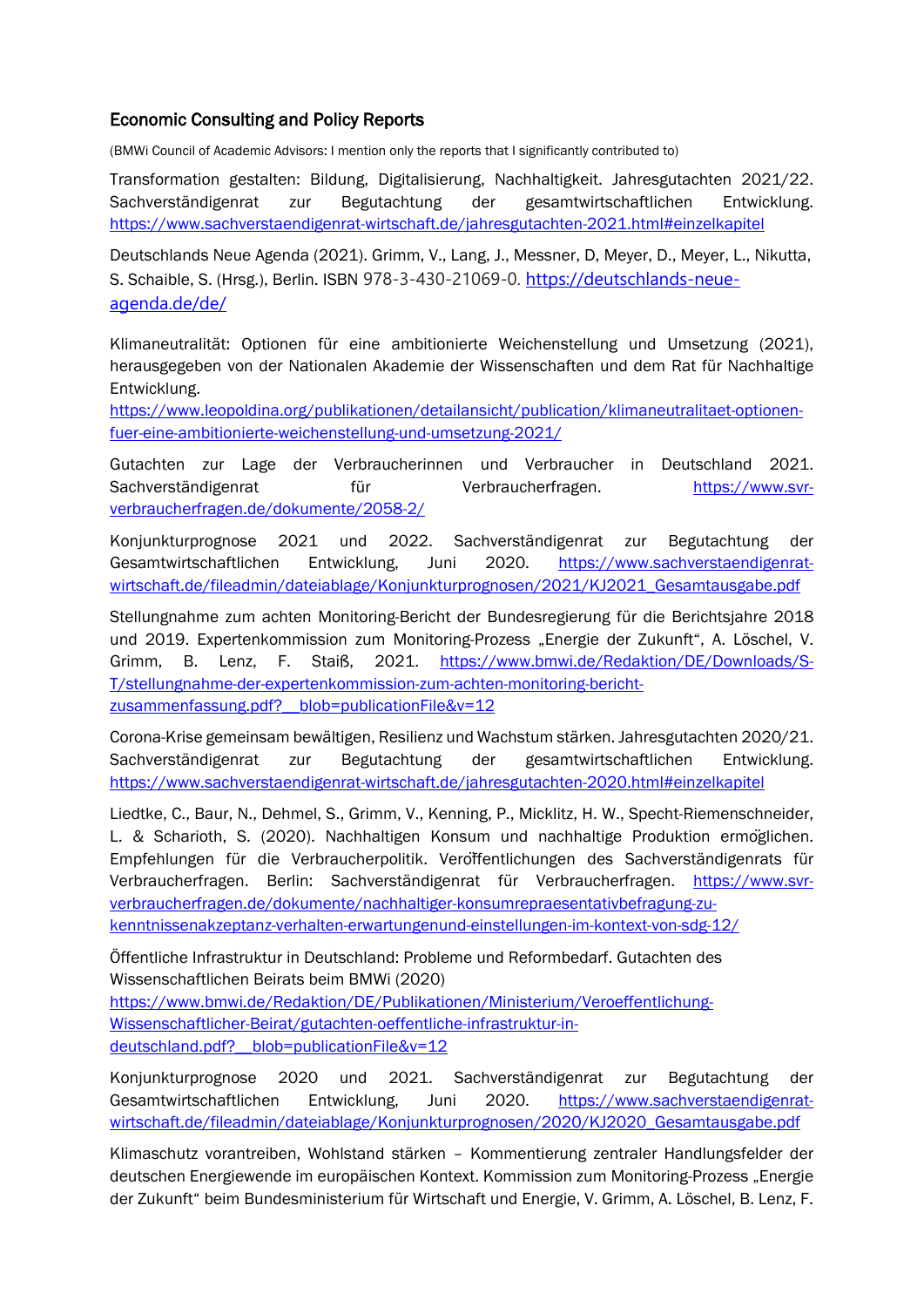Staiß, Juni 2020. [https://www.bmwi.de/Redaktion/DE/Downloads/E/ewk-stellungnahme-](https://www.bmwi.de/Redaktion/DE/Downloads/E/ewk-stellungnahme-2020.pdf?__blob=publicationFile&v=4)2020.pdf? blob=publicationFile&v=4

Die Bekämpfung der Corona-Pandemie tragfähig gestalten. Empfehlungen für eine flexible, risikoadaptierte Strategie. A. Abele-Brehm, H. Dreier, C. Fuest, V. Grimm. H. Krässlich, G.Krause, M. Leonhard, A. Lohse, M. Lohse, T. Mansky, A. Peichl, R. Schmid. G. Wess, C. Woopen, April 2020. [https://www.ifo.de/en/publikationen/2020/monograph-authorship/die-bekampfung-der](https://www.ifo.de/en/publikationen/2020/monograph-authorship/die-bekampfung-der-coronavirus-pandemie-tragfahig-gestalten)[coronavirus-pandemie-tragfahig-gestalten](https://www.ifo.de/en/publikationen/2020/monograph-authorship/die-bekampfung-der-coronavirus-pandemie-tragfahig-gestalten)

Energiepreise und effiziente Klimapolitik. Gutachten des Beirats beim BMWi (2019) [https://www.bmwi.de/Redaktion/DE/Publikationen/Ministerium/Veroeffentlichung-](https://www.bmwi.de/Redaktion/DE/Publikationen/Ministerium/Veroeffentlichung-Wissenschaftlicher-Beirat/gutachten-energiepreise-effiziente-klimapolitik.html)[Wissenschaftlicher-Beirat/gutachten-energiepreise-effiziente-klimapolitik.html](https://www.bmwi.de/Redaktion/DE/Publikationen/Ministerium/Veroeffentlichung-Wissenschaftlicher-Beirat/gutachten-energiepreise-effiziente-klimapolitik.html)

Brief des Wissenschaftlichen Beirats beim BMWi zur Nationalen Industriestrategie (2019) [https://www.bmwi.de/Redaktion/DE/Downloads/Wissenschaftlicher-Beirat/brief-nationale](https://www.bmwi.de/Redaktion/DE/Downloads/Wissenschaftlicher-Beirat/brief-nationale-industriestrategie.pdf?__blob=publicationFile&v=2)industriestrategie.pdf? blob=publicationFile&v=2

Brief des Wissenschaftlichen Beirats beim BMWI zur Bildungsgerechtigkeit als Kernelement der Sozialen Marktwirtschaft (the contribution was written by Ludger Wößmann and myself and appeared in a modified form in the FAZ and in the annual report of the Sparkasse Köln) (2019) [https://www.bmwi.de/Redaktion/DE/Downloads/Wissenschaftlicher-Beirat/brief](https://www.bmwi.de/Redaktion/DE/Downloads/Wissenschaftlicher-Beirat/brief-wissenschaftlicher-beirat-bildungsgerechtigkeit.pdf?__blob=publicationFile&v=10)wissenschaftlicher-beirat-bildungsgerechtigkeit.pdf? blob=publicationFile&v=10

*Regionalkomponenten bei der EE-Vergütung*. Gutachten im Auftrag der Monopolkommission in Vorbereitung des 72. Sondergutachtens Energie2017 der Monopolkommission. Grimm, V., G. Zöttl, and C. Sölch *(2017).* [http://www.wirtschaftstheorie.wiso.uni-erlangen.de/wp](http://www.wirtschaftstheorie.wiso.uni-erlangen.de/wp-content/uploads/2017/10/20170810_Studie_RegionalkomponentenEE_mitAnhang.pdf)[content/uploads/2017/10/20170810\\_Studie\\_RegionalkomponentenEE\\_mitAnhang.pdf](http://www.wirtschaftstheorie.wiso.uni-erlangen.de/wp-content/uploads/2017/10/20170810_Studie_RegionalkomponentenEE_mitAnhang.pdf)

*Stärkung von Investitionen in Deutschland*. Stellungnahme der Expertenkommission im Auftrag des Bundesministers für Wirtschaft und Energie, Sigmar Gabriel, Berlin. Kommission: Fratzscher, M. (Vorsitz) , S. Articus, F. Bsirske, R. Feiger, L. P. Feld, J. Fitschen, V. Grimm, R. Hoffmann, H. Jung, M. Kerber, W. Lemb, F.-J. Lersch-Mense, H.-H. Loewenstein , T. Mayer, T. Oletzky, S. Russwurm, M. Schnitzer, U. Schröder, H. Schwager, E. Schweitzer, M. Vassiliadis, T. R. Böger, F. Nauschnigg, T. Posselt, A. Bender, W. Eckart, S. Eide, D. Homann, A. Lieber, L. Schuknecht, B. Alm, R. L´Hoest, M. Meurers, U. Neuhäußer, P. Steinberg, S. Weins, J. Zettelmeyer, M. Gornig, C. Michelsen, B. Pagel, and A.

Schiersch (2016). [https://www.bmwi.de/Redaktion/DE/Downloads/S-T/stellungnahme](https://www.bmwi.de/Redaktion/DE/Downloads/S-T/stellungnahme-expertenkommission-staerkung-von-investitionen-in-deutschland.pdf?__blob=publicationFile&v=4)[expertenkommission-staerkung-von-investitionen-in](https://www.bmwi.de/Redaktion/DE/Downloads/S-T/stellungnahme-expertenkommission-staerkung-von-investitionen-in-deutschland.pdf?__blob=publicationFile&v=4)deutschland.pdf? blob=publicationFile&v=4

*Dezentralität und zellulare Optimierung – Auswirkungen auf den Netzausbaubedarf*. Gutachten im Auftrag der N-Ergie AG, gemeinsam mit der Prognos AG und G. Zöttl, M. Ambrosius, B. Rückel and C. Sölch (2016). [https://www.fau.de/files/2016/10/Energiestudie\\_Studie.pdf](https://www.fau.de/files/2016/10/Energiestudie_Studie.pdf)

*Regionale Preiskomponenten im Strommarkt*. Gutachten im Auftrag der Monopolkommission in Vorbereitung des 71. Sondergutachtens Energie2015 der Monopolkommission. Grimm, V., G. Zöttl, B. Rückel, and C. Sölch *(2015).* [http://www.wirtschaftstheorie.wiso.uni-erlangen.de/wp](http://www.wirtschaftstheorie.wiso.uni-erlangen.de/wp-content/uploads/2016/02/gutachten_regionale-preiskomponenten07.10.15.pdf)[content/uploads/2016/02/gutachten\\_regionale-preiskomponenten07.10.15.pdf](http://www.wirtschaftstheorie.wiso.uni-erlangen.de/wp-content/uploads/2016/02/gutachten_regionale-preiskomponenten07.10.15.pdf)

*Stärkung von Investitionen in Deutschland*. Bericht der Expertenkommission im Auftrag des Bundesministers für Wirtschaft und Energie, Berlin. Kommission: Fratzscher, M. (Vorsitz) , S. Articus, F. Bsirske, R. Feiger, L. P. Feld, J. Fitschen, V. Grimm, R. Hoffmann, H. Jung, M. Kerber, W. Lemb, F.-J. Lersch-Mense, H.-H. Loewenstein , T. Mayer, T. Oletzky, S. Russwurm, M. Schnitzer, U. Schröder, H. Schwager, E. Schweitzer, M. Vassiliadis, T. R. Böger, F. Nauschnigg, T. Posselt, A. Bender, W. Eckart, S. Eide, D. Homann, A. Lieber, L. Schuknecht, B. Alm, R. L´Hoest, M. Meurers,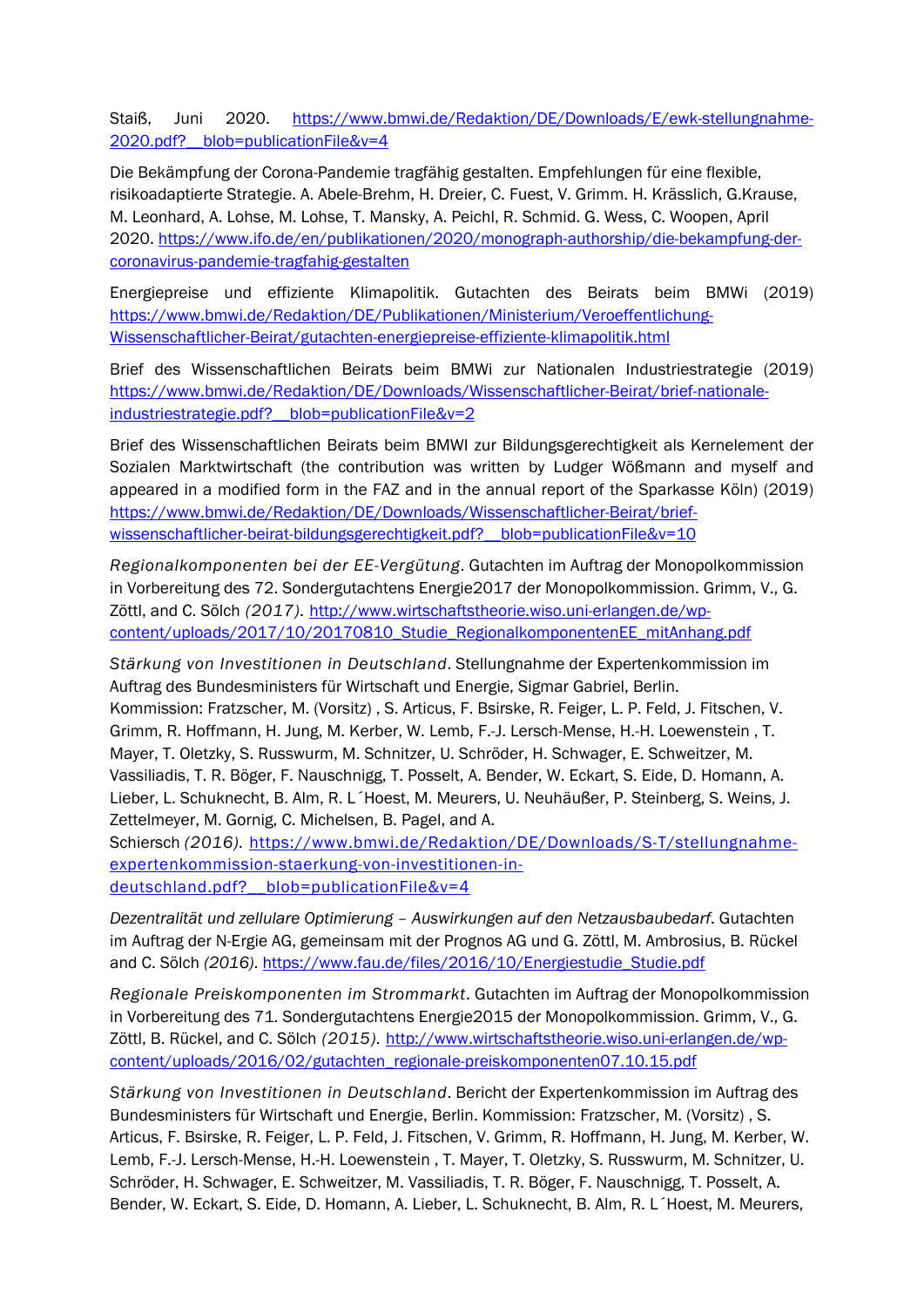U. Neuhäußer, P. Steinberg, S. Weins, J. Zettelmeyer, M. Gornig, C. Michelsen, B. Pagel, and A. Schiersch *(2015).*

[https://www.bmwi.de/Redaktion/DE/Publikationen/Studien/staerkung-von](https://www.bmwi.de/Redaktion/DE/Publikationen/Studien/staerkung-von-investitionen-in-deutschland.html)[investitionen-in-deutschland.html](https://www.bmwi.de/Redaktion/DE/Publikationen/Studien/staerkung-von-investitionen-in-deutschland.html)

Report "Die Auswirkung von kollektiven Lohnverhandlungen auf den Gender Wage Gap" to the Federal Ministry for Family Affairs, Senior Citizens, Women, and Youth (2015)

Report on "Tendering for outpatient generic medicines in Europe", joint with ESMT Competition Analysis GmbH, Berlin (2010)

*Strommarktdesign – Preisbildungsmechanismus im Auktionsverfahren für Stromstundenkontrakte an der EEX,* Cologne. Ockenfels, A., V. Grimm, and G. Zöttl *(2008).* [https://ockenfels.uni-koeln.de/fileadmin/wiso\\_fak/stawi](https://ockenfels.uni-koeln.de/fileadmin/wiso_fak/stawi-ockenfels/pdf/ForschungPublikationen/Gutachten_EEX_Ockenfels.pdf)[ockenfels/pdf/ForschungPublikationen/Gutachten\\_EEX\\_Ockenfels.pdf](https://ockenfels.uni-koeln.de/fileadmin/wiso_fak/stawi-ockenfels/pdf/ForschungPublikationen/Gutachten_EEX_Ockenfels.pdf)

BWA ("WiMax") auction 2006 (consulting of a potential bidder), with Axel Ockenfels

UMTS auction 2000 (bid preparation for Vodafone), with Frank Riedel and Elmar Wolfstetter

GMS auction 1999 (bid preparation for Mannesmann Mobilfunk), with Frank Riedel and Elmar **Wolfstetter** 

# **Publications**

### Articles in Refereed Journals

Grimm, V., A. Martin, C. Sölch, M. Weibelzahl, and G. Zöttl (2022). *Market-based Redispatch May Result in an Inefficient Dispatch.* Energy Jounral 43 (5). <https://dx.doi.org/10.2139/ssrn.3120403>

Ambrosius, M., J. Egerer, V. Grimm, A.H. van der Weijde (2022). Risk aversion in multilevel electricity market models with different congestion pricing regimes. Energy Economics 105, 105701, <https://doi.org/10.1016/j.eneco.2021.105701>

Böttger, T., V. Grimm, T. Kleinert, M. Schmidt (2022). The cost of decoupling trade and transport in the European entry exit market with lineas physics modelling. European Journal of Operational Research. 297 (3), 1095-1111. https://doi.org/[10.1016/j.ejor.2021.06.034](http://dx.doi.org/10.1016/j.ejor.2021.06.034)

Grimm, V., Nowak, D., Schewe, L., Schmidt, M., Schwartz, A., & Zöttl, G. (2021). A Tractable Multi-Leader Multi-Follower Peak-Load-Pricing Model with Strategic Interaction. Mathematical Programming Series A. <https://doi.org/10.1007/s10107-021-01708-0>

Grimm, V., Mengel, F. & Schmidt, M. (2021). Extensions of the SEIR model for the analysis of tailored social distancing and tracing approaches to cope with COVID-19. *Sci Rep* **11,** 4214.<https://doi.org/10.1038/s41598-021-83540-2>

Egerer, J., V. Grimm, T. Kleinert, M. Schmidt, and G. Zöttl (2021). The Impact of Neighboring Markets on Renewable Locations, Transmission Expansion, and Generation Investment, European Journal of Operational Research, 292 (2), 696-713. <https://doi.org/10.1016/j.ejor.2020.10.055>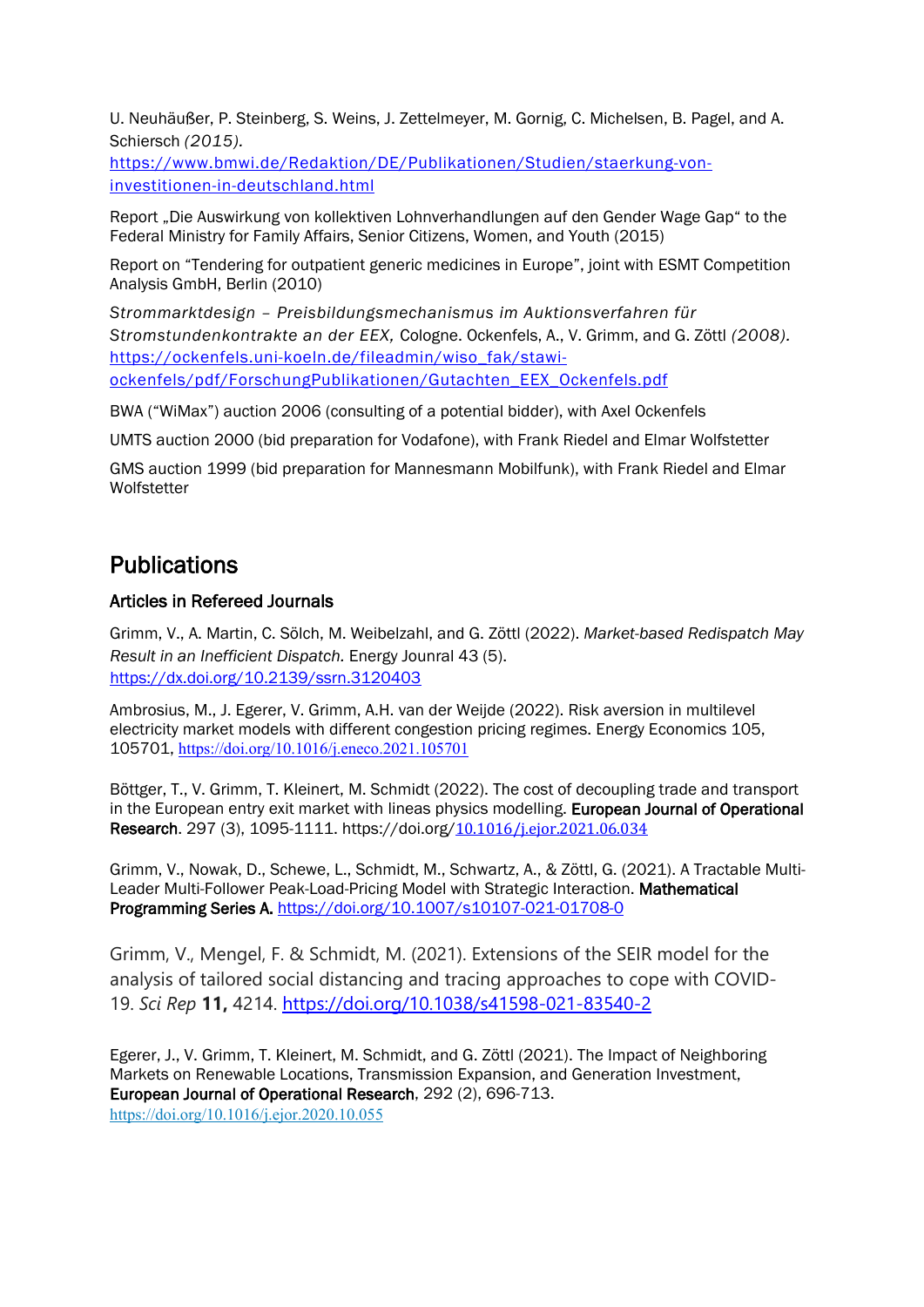Kleinert, T., Grimm, V. & Schmidt, M. (2021). Outer approximation for global optimization of mixed-integer quadratic bilevel problems. *Math. Program.* **188,** 461– 521<https://doi.org/10.1007/s10107-020-01601-2>

Bichler, M., V. Grimm, S. Kretschmer, and P. Sutterer (2020). Market Design for Renewable Energy Auctions: An Analysis of Alternative Auction Formats. Energy Economics 92, 104904. <https://doi.org/10.1016/j.eneco.2020.104904>

Grimm, V., G. Orlinskaya, L. Schewe, M. Schmidt, and G. Zöttl (2020). Optimal Design of Retailer-Prosumer Electricity Tariffs using Bilevel Optimization. Omega 102, 102327. <https://doi.org/10.1016/j.omega.2020.102327>

Grimm, V., H. Rau, and S. Schächtele (2020). Gender Differences in Multi-Employee Gift Exchange with Self-Reported Contribution. PLOS ONE 15 (9), e0238236. <https://doi.org/10.1371/journal.pone.0238236>

Grimm V., B. Rückel, C. Sölch, and G. Zöttl (2020). The Impact of Market Design on Transmission and Generation Investment in Electricity Markets. Energy Economics 93, 104934 <https://doi.org/10.1016/j.eneco.2020.104934>

Ambrosius, M., V. Grimm, T. Kleinert, F. Liers, M. Schmidt, and G. Zöttl (2020). Endogenous Price Zones and Investment Incentives in Electricity Markets: An Application of Multilevel Optimization with Graph Partitioning, Energy Economics 92. 104879 <https://doi.org/10.1016/j.eneco.2020.104879>

Abraham, M., A. Damelang, V. Grimm, C. Neeß, and M. Seebauer (2020). The role of reciprocity in the creation of reputation. Mimeo, FAU Erlangen-Nürnberg. European Sociological Review 37 (1), 137-154. <https://doi.org/10.1093/esr/jcaa038>

Ambrosius, M., J. Egerer, V. Grimm, A.H. van der Weijde (2020). UNCERTAIN BIDDING ZONE CONFIGURATIONS: THE ROLE OF EXPECTATIONS FOR TRANSMISSION AND GENERATION CAPACITY EXPANSION, European Journal of Operational Research 285 (1), 343-359. <https://doi.org/10.1016/j.ejor.2020.01.024>

Grimm V., S. Kretschmer, and S. Mehl (2020). Diffusion of green innovations: The organizational setup of pilot projects and its influence on consumer perceptions. Mimeo, FAU ErlangenNürnberg. Forthcoming, Energy Policy 142, 111474 <https://doi.org/10.1016/j.enpol.2020.111474>

Grimm, V., J. Grübel, B. Rückel, C. Sölch, and G. Zöttl (2020). Storage investment and network expansion in distribution networks: The impact of regulatory frameworks. Applied Energy 262, 114017, <https://doi.org/10.1016/j.apenergy.2019.114017>

Casal, S., V. Grimm, and S. Schächtele (2019). *Tax compliance with mobile high-income agents. An experiment on acceptance of regressive tax rates.* Mimeo, FAU Erlangen-Nürnberg. Games 10 (4).<https://doi.org/10.3390/g10040042>

Cagala, T., U. Glogowski, V. Grimm, J. Rincke, and A. Tuset (2019)*. Rent extraction and prosocial behavior*, Journal of Economic Behavior and Organization 166, 709-723. <https://doi.org/10.1016/j.jebo.2019.08.008>

Büttner, T., V. Grimm, and K. Erbe (2019)*. Tax Planning of Married Couples and Intra-Household Income Inequality.* forthcoming Journal of Public Economics. <https://dx.doi.org/10.2139/ssrn.3016803>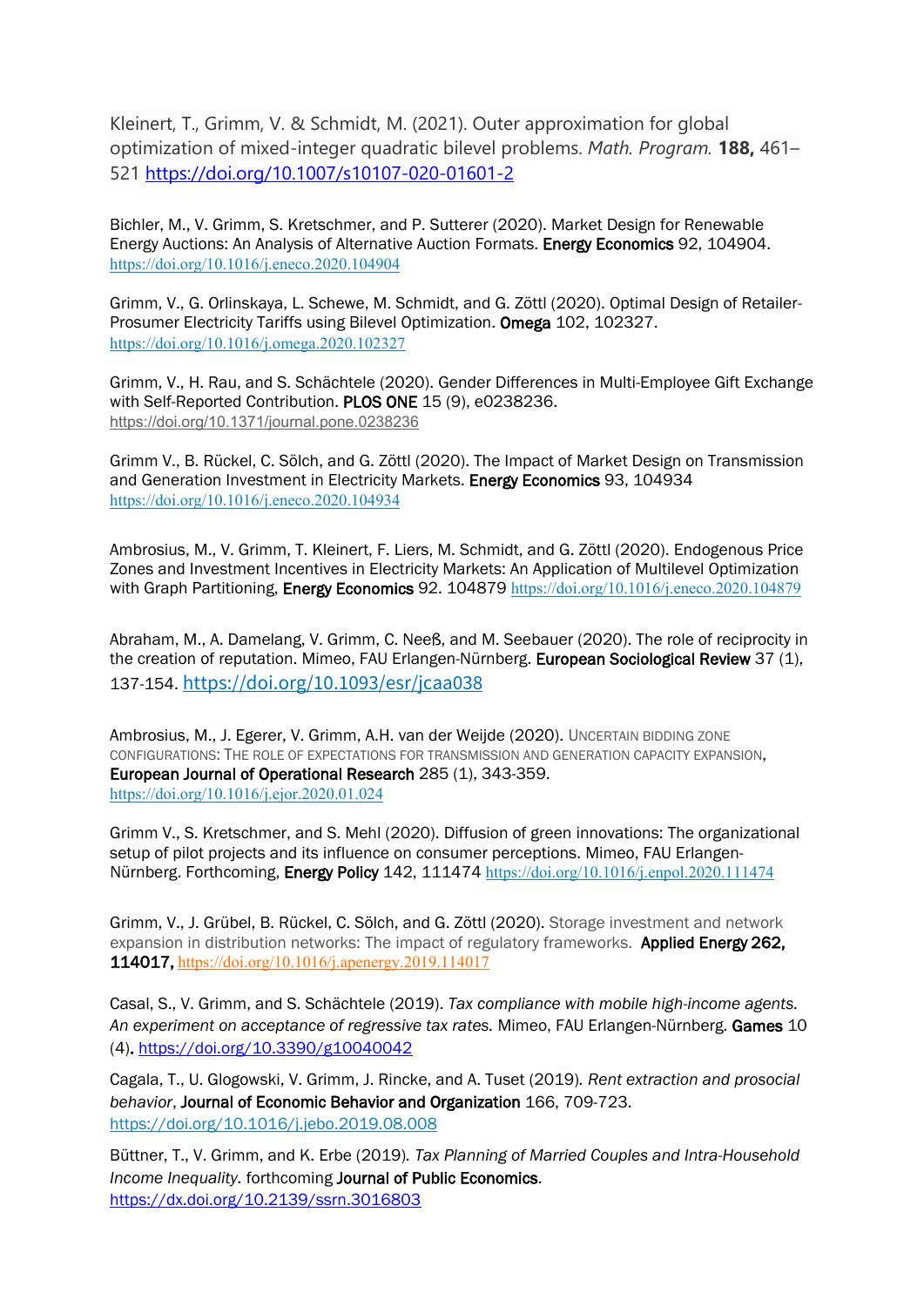Choo, L., V. Grimm, G. Horvath, and K. Nitta (2019). *Whistleblowing and Diffusion of Responsibility: An Experimental Investigation*. European Economic Review 119, 287-301 <https://doi.org/10.1016/j.euroecorev.2019.07.010>

Grimm, V., B. Rückel, C. Sölch, and G. Zöttl (2019). *Regionally differentiated network fees to provide proper incentives for generation investment.* Energy Vol. 177, 487-502 <http://dx.doi.org/10.1016/j.energy.2019.04.035>

Abraham, M., V. Grimm, K. Lorek, K. Möslein, C. Niessen, C. Schnabel, and M. Wrede (2019)*. Electronic monitoring at work: The role of attitudes, functions, and perceived control for the acceptance of tracking technologies.* forthcoming, Human Ressource Management Journal. <https://doi.org/10.1111/1748-8583.12250>

Runge, P., C. Sölch, J. Albert, P. Wasserscheid, G. Zöttl, and V. Grimm (2019)*. Economic comparison of different electric fuels for energy scenarios in 2035.* Applied Energy Vol 233-234, 1078-1093.<https://doi.org/10.1016/j.apenergy.2018.10.023>

Grimm., V., J. Grübel, L. Schewe, M. Schmidt, and G. Zöttl (2019). *Nonconvex Equilibrium Models for Gas Market Analysis: Failure of Standard Techniques and Alternative Modeling Approaches.* forthcoming, European Journal of Operational Research, Vol 273, 1097-1108. <https://doi.org/10.1016/j.ejor.2018.09.016>

Grimm., V., L. Schewe, M. Schmidt, and G. Zöttl (2019). *A multilevel model of the European entryexit gas market*, forthcoming, Mathematical Methods of Operations Research, Vol 89, [Issue](https://link.springer.com/journal/186/89/2/page/1) 2, pp 223–255.<https://doi.org/10.1007/s00186-018-0647-z>

Grimm, V., and F. Mengel (2018). *Experiments on Belief Formation in Networks*, forthcoming, Journal of the European Economic Association. <https://doi.org/10.1093/jeea/jvy038>

Cagala, T., U. Glogowski, V. Grimm, and J. Rincke (2018). *Public Goods Provision with Rentextracting Administrators*, forthcoming, The Economic Journal Volume 129, Issue 620, May 2019, Pages 1593–1617. <https://doi.org/10.1111/ecoj.12614>

Buschmann, B., Gärtner, D., Grimm, V., Osiander, C., & Stephan, G. (2018). Wann würden Frauen für Tarifkommissionen kandidieren? Befunde aus einem faktoriellen Survey. *Industrielle Beziehungen - Zeitschrift für Arbeit, Organisation und Management*, *3*, 320- 342. <https://dx.doi.org/10.3224/indbez.v25i3.03>

Ambrosius, M., V. Grimm, C. Sölch, and G. Zöttl (2018). *Investment incentives for flexible demand options under different market designs,* Energy Policy, 118, 372-389. <https://doi.org/10.1016/j.enpol.2018.01.059>

Grimm, V., T. Kleinert, F. Liers, M. Schmidt, and G. Zöttl (2017). *Optimal price zones in electricity markets: a mixed-integer multilevel model and global solution approaches, Optimization Methods & Software*, *34*(2), 406-436. <https://dx.doi.org/10.1080/10556788.2017.1401069>

Grimm, V., V. Utikal, and L. Valmasoni (2017). *In-group favoritism and discrimination among multiple out-groups.* Journal of Economic Behaviour & Organization, 143, 254-271. <https://doi.org/10.1016/j.jebo.2017.08.015>

Feicht, R., V. Grimm, H. Rau, and G. Stephan (2017). *On the impact of quotas and decision rules in collective bargaining*, European Economic Review, 100, 175-192. <https://doi.org/10.1016/j.euroecorev.2017.08.004>

Ambrosius, M., V. Grimm, B. Rückel, C. Sölch, and G. Zöttl (2017). *Modellierung von liberalisierten Strommärkten – Herausforderungen und Lösungen,* Perspektiven der Wirtschaftspolitik, 18(1), 2- 31. <https://doi.org/10.1515/pwp-2017-0001>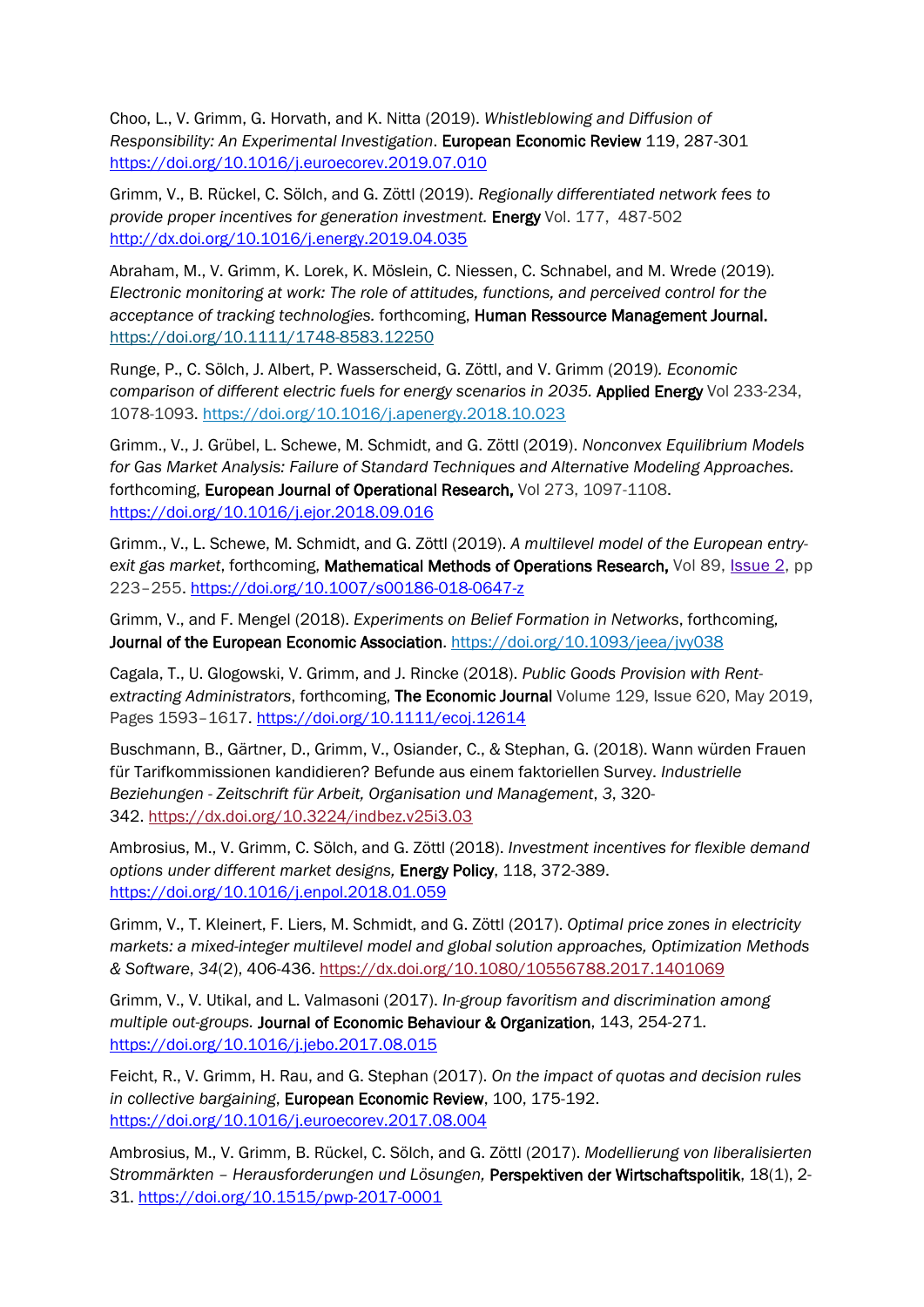Grimm, V., L. Schewe, M. Schmidt, and G. Zöttl (2017). *Uniqueness of market equilibrium on a network: A peak-load pricing approach*, European Journal of Operational Research, 261(3), 971- 983. <https://doi.org/10.1016/j.ejor.2017.03.036>

Grimm, V., J. Lang, and J. Stephan (2016). *Tarifverträge und die Lohnlücke zwischen Männern und Frauen Empirische Evidenz aus Zerlegungsanalysen*, Industrielle Beziehungen, 23(3), 309- 333. <https://www.jstor.org/stable/24889863>

Abraham, M., V. Grimm, C. Neeß, and M. Seebauer (2016). *Reputation formation in economic transactions.* Journal of Economic Behavior and Organization, 121, 1-14. <https://doi.org/10.1016/j.jebo.2015.10.010>

Büttner, T. and V. Grimm (2016). *Taxation, social norms, and compliance: Research questions and results* , Journal of Economic Behavior and Organization, 124, 1-6. <https://doi.org/10.1016/j.jebo.2016.02.004>

Dieckmann, A., V. Grimm, M. Unfried, V. Utikal, and L. Valmasoni (2016). *On trust in honesty and volunteering among Europeans: Cross-country evidence on perceptions and behavior,* European Economic Review, 90, 225–253.<https://doi.org/10.1016/j.euroecorev.2016.01.011>

Grimm, V., A. Martin, M. Schmidt, M. Weibelzahl, and G. Zöttl (2016). Transmission and generation investment in electricity markets: The effects of market splitting and network fee regimes. European Journal of Operational Research, 254(2), 493-509. <https://dx.doi.org/10.1016/j.ejor.2016.03.044>

Grimm, V., A. Martin, M. Weibelzahl, and G. Zöttl (2016). *On the long run effects of market splitting: Why more price zones might decrease welfare.* Energy Policy 94*,* 453–467. <http://dx.doi.org/10.1016/j.enpol.2015.11.010>

Grimm, V., B. Rückel, C. Sölch, and G. Zöttl (2016). *Zur Reduktion des Netzausbaubedarfs durch Redispatch und effizientes Engpassmanagement: Eine modellbasierte Abschätzung.* List Forum für Wirtschafts- und Finanzpolitik*,* 41(4), 465–498. [https://dx.doi.org/10.1007/s41025-016-](https://dx.doi.org/10.1007/s41025-016-0027-5) [0027-5](https://dx.doi.org/10.1007/s41025-016-0027-5)

Feicht, R., V. Grimm, and M. Seebauer (2016). *An experimental study of corporate social responsibility through charitable giving in Bertrand markets*, Journal of Economic Behavior and Organization, 124, 88-101. <https://doi.org/10.1016/j.jebo.2015.11.005>

Gärtner, D., V. Grimm, J. Lang, and G. Stephan (2014). *Kollektive Lohnverhandlungen und der Gender Wage Gap: Befunde aus einer qualitativen Studie*. Industrielle Beziehungen, 22(3-4), 260-281. <https://www.jstor.org/stable/24575062>

Bolle F., V. Grimm, A. Ockenfels, and X. del Pozo (2013)*. An experiment on supply function competition.* European Economic Review, 63, 170-185. <https://doi.org/10.1016/j.euroecorev.2013.06.006>

Grimm, V. and L. Ilieva (2013). *An experiment on emissions trading: the effect of different allocation mechanisms*. Journal of Regulatory Economics, 44 (3), 308- 338. <https://doi.org/10.1007/s11149-013-9222-y>

Engelmann, D. and V. Grimm (2012). *Mechanisms for Efficient Voting with Private Information about Preferences*. The Economic Journal, 122 (563), 1010-1041. <https://doi.org/10.1111/j.1468-0297.2012.02515.x>

Grimm, V. and F. Mengel (2012). *An experiment on learning in a multiple games environment*. Journal of Economic Theory, 147 (6), 2220-2259.<https://doi.org/10.1016/j.jet.2012.05.011>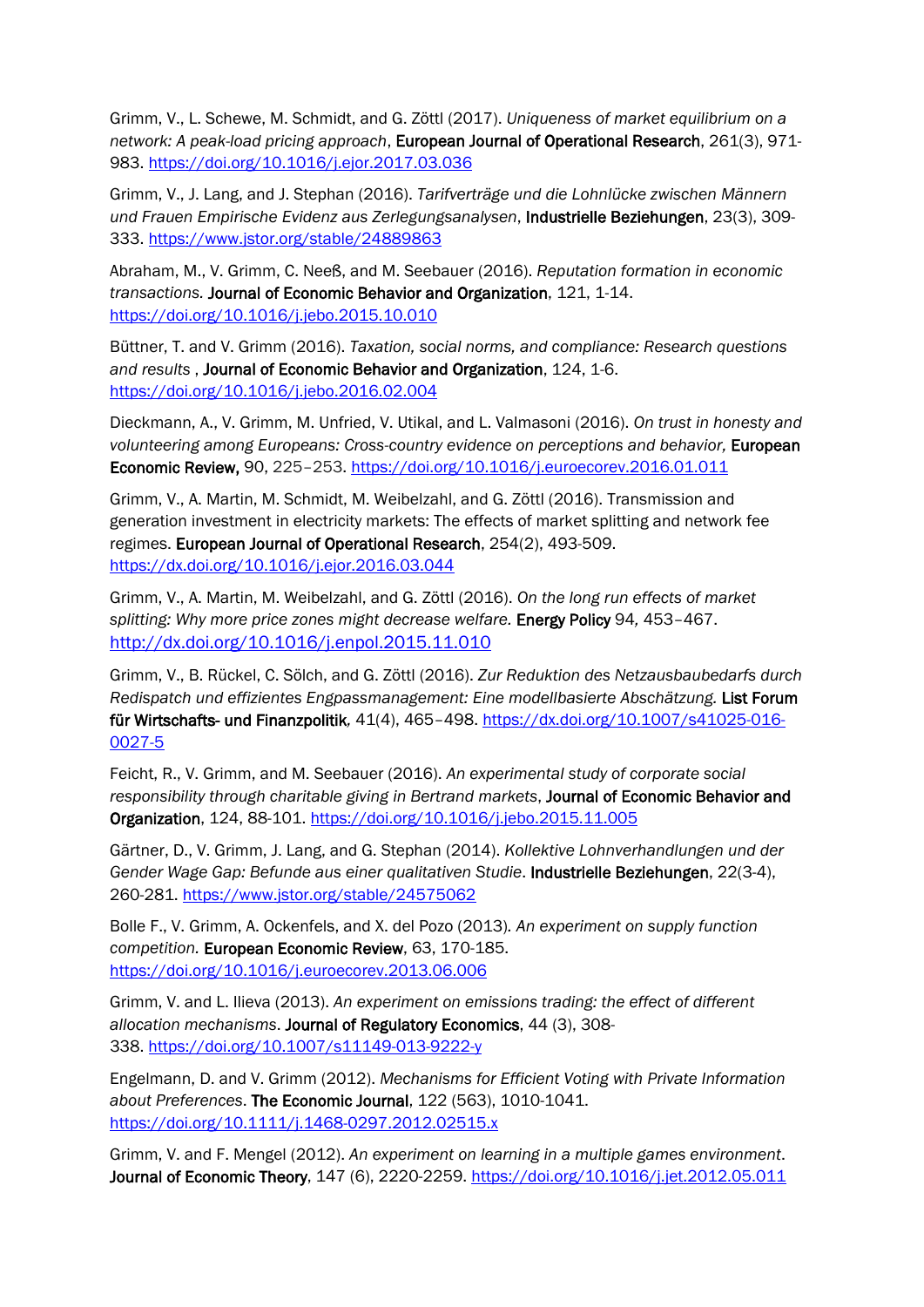Grimm, V. and G. Zöttl (2012). *Investment Incentives and Electricity Spot Market Competition.* Journal of Economics and Management Strategy, 22 (4), 832-851. <https://doi.org/10.1111/jems.12029>

Grimm, V. and F. Mengel (2011). *Let me sleep on it: Delay reduces rejection rates in ultimatum games*. Economics Letters, 111 (2), 113-115. <https://doi.org/10.1016/j.econlet.2011.01.025>

Grimm, V. and F. Mengel (2011b). *Matching technology and the choice of punishment institutions in a prisoner's dilemma game*. Journal of Economic Behaviour and Organization, 78 (3), 333-348. <https://doi.org/10.1016/j.jebo.2011.01.018>

Grimm, V. and G. Zöttl (2010b). *Price Regulation under Demand Uncertainty.* The B.E. Journal of Theoretical Economics (Advances), 10 (1), 589-605. [https://doi.org/10.2202/1935-](https://doi.org/10.2202/1935-1704.1626) [1704.1626](https://doi.org/10.2202/1935-1704.1626)

Engelmann, D. and V. Grimm (2009). *Bidding Behavior in Multi-Unit Auctions - An Experimental Investigation*. The Economic Journal, 119 (537), 855-882. [https://doi.org/10.1111/j.1468-](https://doi.org/10.1111/j.1468-0297.2009.02249.x) [0297.2009.02249.x](https://doi.org/10.1111/j.1468-0297.2009.02249.x)

Grimm, V. and F. Mengel (2009). *Cooperation in viscous populations—Experimental evidence*. Games and Economic Behavior, 66 (1), 202-220. <https://doi.org/10.1016/j.geb.2008.05.005>

Grimm, V., F. Mengel, G. Ponti, and L. Viianto (2009). *Investment Incentives in Procurement Auctions: An Experiment.* In: Hinloopen, J. and H.-T. Normann (eds.), Experiments and Competition Policy, Cambridge, U.K.: Cambridge University Press.

Grimm, V., J. Kovarik, and G. Ponti (2008). *Fixed price plus rationing: an experiment*. Experimental Economics, 11 (4), 402-422. <https://doi.org/10.1007/s10683-007-9184-y>

Grimm, V., A. Ockenfels, and G. Zöttl (2008). *Ein Vergleich ausgewählter europäischer Strombörsen*. Zeitschrift für Energiewirtschaft, 32 (3), 162-170. <https://doi.org/10.1007/s12398-008-0021-6>

Grimm, V., A. Ockenfels, and G. Zöttl (2008b). *Strommarktdesign: Zur Ausgestaltung der Auktionsregeln an der EEX*. Zeitschrift für Energiewirtschaft, 32 (3), 147-161. <https://doi.org/10.1007/s12398-008-0020-7>

Grimm, V. (2007). *Sequential versus Bundle Auctions for Recurring Procurement*. Journal of Economics, 90 (1), 1-27. <https://doi.org/10.1007/s00712-006-0225-3>

Bierbaum, J. and V. Grimm (2006). *Selling shares to retail investors: auction vs. fixed price.* Review of Economic Design, 10 (2), 85-112. <https://doi.org/10.1007/s10058-006-0007-y>

Grimm, V., R. Paccini, G. Spagnolo, and M. Zanza (2006). *Division in Lots and Competition in Procurement Auctions.* In: Dimitri, N., G. Piga, and G. Spagnolo (eds.), Handbook of (e-) Procurement, Cambridge, U.K.: Cambridge University Press.

Engelmann, D. and V. Grimm (2005). *Overbidding in First Price Private Value Auctions: Implications of a Multi-Unit Auction Experiment.* In: Schmidt, U. and S. Traub (eds.), Advances in Public Economics: Utility, Choice, and Welfare, Dordrecht: Kluwer Academic Publishers. [https://doi.org/10.1007/0-387-25706-3\\_14](https://doi.org/10.1007/0-387-25706-3_14) 

Grimm, V., F. Riedel, and E. Wolfstetter (2004). *The Third-Generation (UMTS) Spectrum License Auction in Germany.* In: Illing, G. (ed.) Spectrum Auctions and Competition in Telecommunication, Cambridge, Mass.: MIT Press.

Grimm, V., F. Riedel, and E. Wolfstetter (2003). *Implementing efficient market structure*. Review of Economic Design, 7 (4), 443-463. <https://doi.org/10.1007/s100580300087>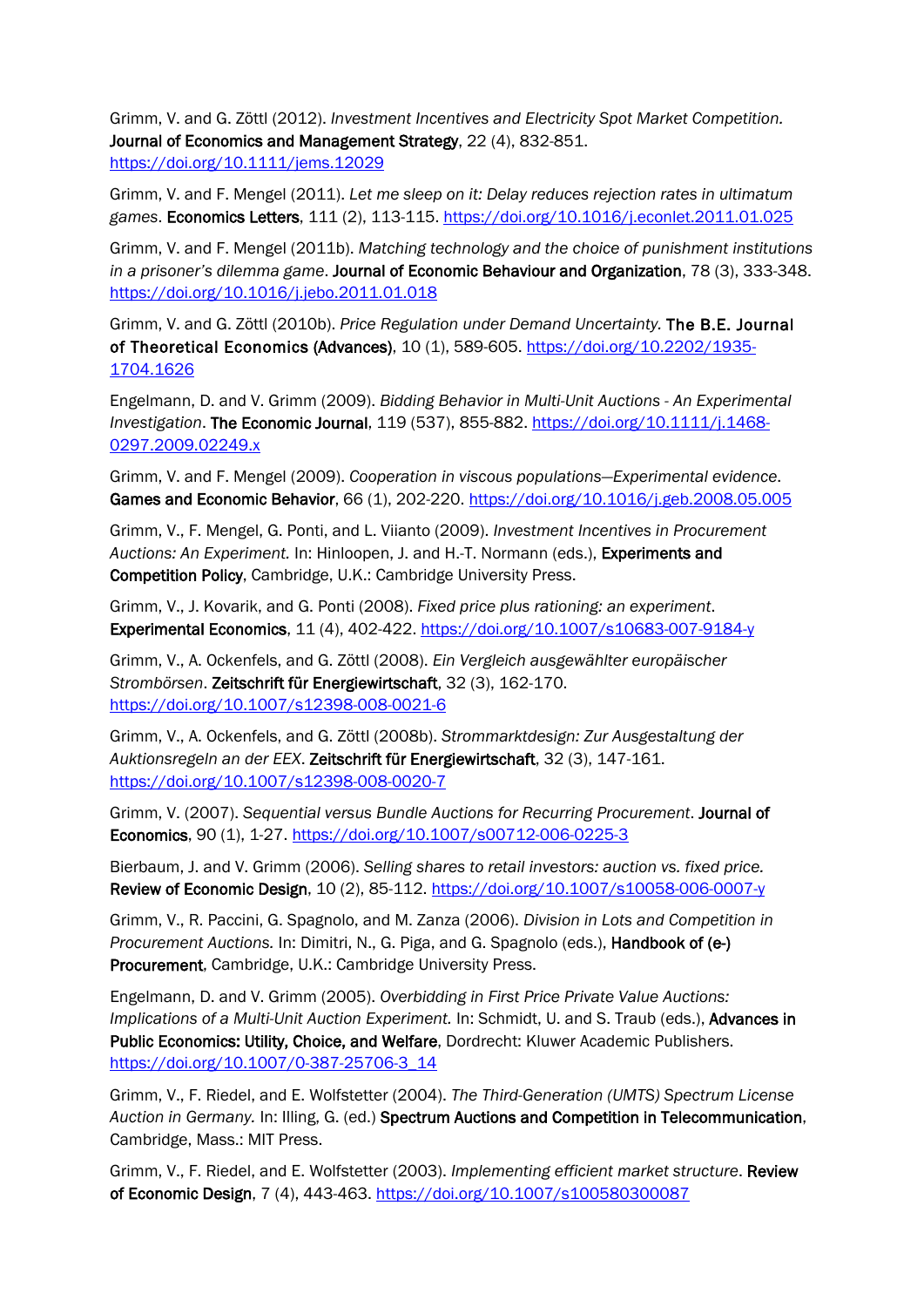Grimm, V., F. Riedel, and E. Wolfstetter (2003b). *Low price equilibrium in multi-unit auctions: the GSM spectrum auction in Germany*. International Journal of Industrial Organization, 21 (10), 1557-1569. [https://doi.org/10.1016/S0167-7187\(03\)00058-4](https://doi.org/10.1016/S0167-7187(03)00058-4)

Grimm, V. and U. Schmidt (2000). *Equilibrium Bidding without the Independence Axiom: A Graphical Analysis*. Theory and Decision, 49 (4), 361-374. <https://doi.org/10.1023/A:1026585831556>

Grimm. V. and U. Schmidt (2000b). *Revenue equivalence and income taxation*. Journal of Economics and Finance, 24 (1), 56-63. <https://doi.org/10.1007/BF02759695>

Grimm, V. and U. Schmidt (1999). *Optimale Auktionen*. Wirtschaftswissenschaftliches Studium: WiSt, Zeitschrift für Ausbildung und Hochschulkontakt, 28 (12), 670-675.

### Other publications

Grimm, V. (2021) Wasserstoff als Chance für Resilienz und Wachstum in Europa. In: Deutschlands Neue Agenda (2021). Grimm, V., Lang, J., Messner, D, Meyer, D., Meyer, L., Nikutta, S. Schaible, S. (Hrsg.), Berlin. ISBN 978-3-430-21069-0. [https://deutschlands-neue](https://deutschlands-neue-agenda.de/de/beitrag/wasserstoff-als-chance-fuer-resilienz-und-wachstum-in-europa/)[agenda.de/de/beitrag/wasserstoff-als-chance-fuer-resilienz-und-wachstum-in-europa/](https://deutschlands-neue-agenda.de/de/beitrag/wasserstoff-als-chance-fuer-resilienz-und-wachstum-in-europa/)

Feld, L.P., Grimm, V. & Reuter, W.H. (2021). Zukunftsperspektiven sichern durch Reformen, nicht durch Schulden. *Wirtschaftsdienst* **101,** 418–424. <https://doi.org/10.1007/s10273-021-2935-0>

Grimm, V., Lembcke, F.K. & Schwarz, M. (2021). Impffortschritt in Deutschland und der Welt: Chancen und Risiken. *Wirtschaftsdienst* **101,** 266–275. <https://doi.org/10.1007/s10273-021-2894-5>

Grimm, V., Nöh, L. & Schwarz, M. (2021). Investitionen für nachhaltiges Wachstum in Deutschland: Status quo und Perspektiven.*Wirtschaftsdienst* **101,** 162–167. <https://doi.org/10.1007/s10273-021-2867-8>

Grimm, V. (2020). Der Green Deal als Chance für die zukünftige Wettbewerbsfähigkeit in Europa: Wasserstoff und synthetische Energieträger. ifo Schnelldienst 6 / 2020 73. Jahrgang, S. 22-28. [https://www.ifo.de/publikationen/2020/aufsatz-zeitschrift/european-green-deal-bottlenecks-bis-](https://www.ifo.de/publikationen/2020/aufsatz-zeitschrift/european-green-deal-bottlenecks-bis-2030)[2030](https://www.ifo.de/publikationen/2020/aufsatz-zeitschrift/european-green-deal-bottlenecks-bis-2030)

Fries, J., Garnadt, N., Grimm, V. & Nöh, L. (2020)*.* Europa in der Corona-Krise: Europäische Lieferketten müssen europäisch wiederbelebt werden.*Wirtschaftsdienst* **100,** 410–415. https://doi.org/10.1007/s10273-020-2672-9

Ambrosius, M., V. Grimm, C. Sölch, and G. Zöttl (2016). *Investment incentives for flexible energy consumption in the industry.* 13th International Conference on the European Energy Market (EEM), Porto, 1-5.<https://doi.org/10.1109/EEM.2016.7521234>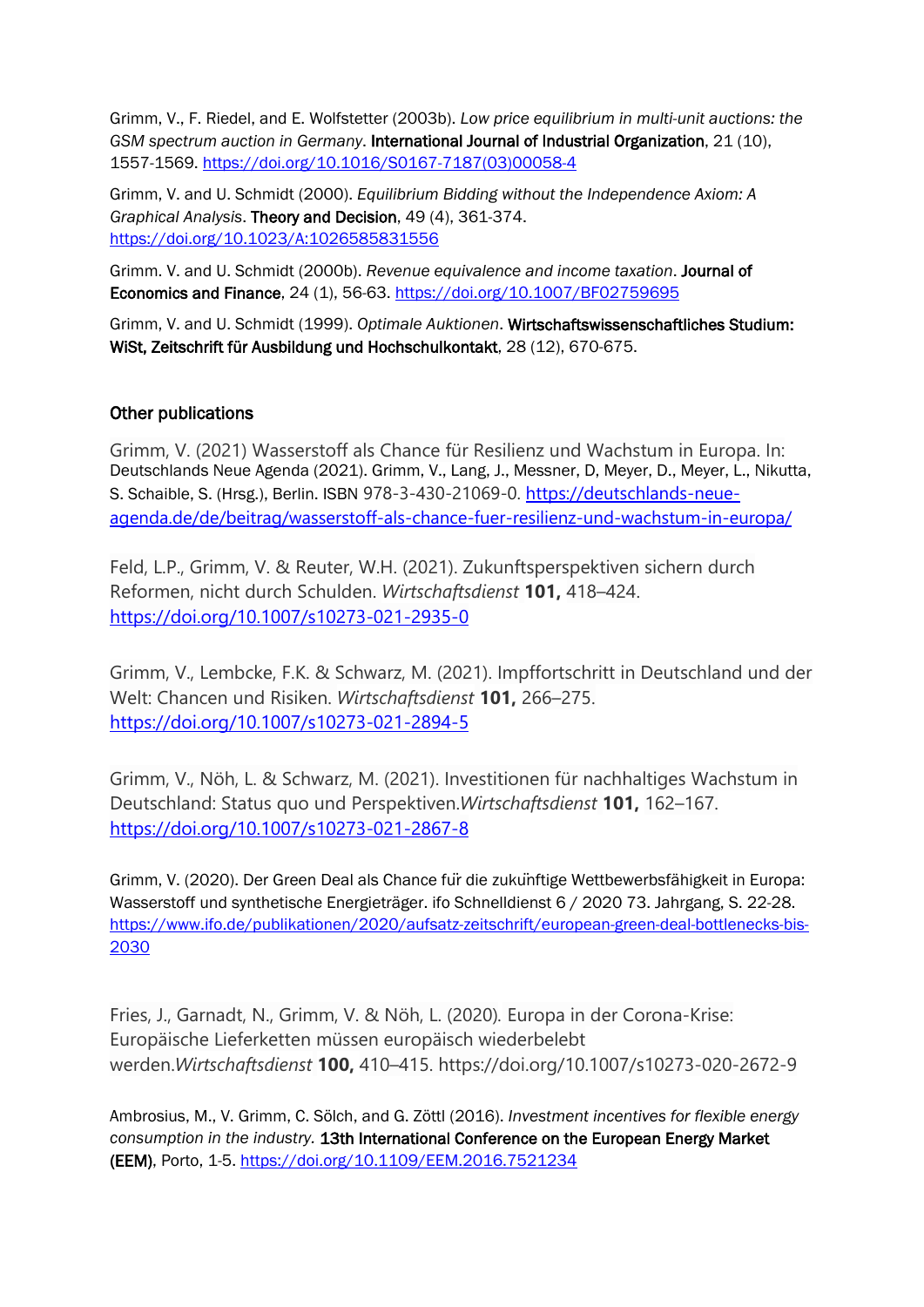Abraham, M. and V. Grimm (2016). *Reputation in Wirtschaftsbeziehungen.* In: Maurer, A. (Hrsg.), Handbuch der Wirtschaftssoziologie. Wiesbaden: VS Verlag für Sozialwissenschaften. [https://doi.org/10.1007/978-3-531-19907-8\\_15](https://doi.org/10.1007/978-3-531-19907-8_15) 

Grimm, V. and G. Zöttl (2015). *Investitionsanreize im Strommarkt der Zukunft*. In: Lemb, W. (ed.) Welche Industrie wollen wir?. Frankfurt am Main: Campus Verlag.

Grimm, V. and G. Zöttl (2010). *Investment Decisions in Liberalized Electricity Markets: The Impact of Market Design*. In: Franz, W., W. Gueth, H. J. Ramser, and M. Stadler (eds.):

Wirtschaftswissenschaftliches Seminar Ottobeuren, Band 40 (Marktmacht), Tuebingen: Mohr Siebeck.

Grimm, V. (2007). *Book Review: An Introduction to the Structural Econometrics of Auction Data*. By H. Paarsch and H. Hong. Journal of Economics, 92 (2), 205-208. <http://dx.doi.org/10.1007/s00712-006-0249-8>

Grimm, V. (2002). *Three Essays on Mechanism Design and Multi-Object Auctions*. Aachen: Shaker Verlag.

Grimm, V., U. Schmidt, and M. Weber (2003). *Auktionen: Zu viel oder zu wenig geboten?.* In: Forschung für die Praxis, Behavioral Finance Group Mannheim, Band 14.

Grimm, V. (1999) *Auction Theory: A Survey.* In: Dahiya, S.B. (ed.), The Current State of Economic Science. Rohtak: Spellbound Publications.

### Revise & Resubmit

Castillo, G., L. Choo, and V. Grimm (2019). Are groups really more dishonest than individuals?

Grimm, Veronika and Sölch, Christian and Zöttl, Gregor, Emissions reduction in a second-best world: On the long-term effects of overlapping regulations (August 04, 2021). [http://dx.doi.org/10.2139/ssrn.3904662](https://dx.doi.org/10.2139/ssrn.3904662)

Egerer, Jonas and Grimm, Veronika and Grübel, Julia and Zöttl, Gregor, Long-run market equilibria in coupled energy sectors: A study of uniqueness (March 25, 2021). [http://dx.doi.org/10.2139/ssrn.3812255](https://dx.doi.org/10.2139/ssrn.3812255)

### **Submitted**

Grimm V., S. Kretschmer, and S. Mehl (2018). *Diffusion of Green Innovations: Evidence from a Field Study on Domestic Electricity Storage.* Mimeo, FAU Erlangen-Nürnberg. <https://dx.doi.org/10.2139/ssrn.3122235>

Buschmann, B., V. Grimm, H. Rau, and G. Stephan (2019). On gender-specific behavior in collective bargaining. Mimeo, FAU Erlangen-Nürnberg.

Buschmann, B., V. Grimm, and G. Stephan (2019). Unwilling or unwanted? Exploring the gender gap in Leadership. Mimeo, FAU Erlangen-Nürnberg.

Castillo, G., L. Choo, and V. Grimm (2019) *Are Social Norms Universal?*

Runge, P., C. Sölch, J. Albert, P. Wasserscheid, G. Zöttl, and V. Grimm (2020)*. Economic comparison of electric fuels produced at excellent locations for renewable energies: A scenario for 2035.*

Drichoutis, A., V. Grimm, A. Karakostas (2020). *Queue Jumping*. Mimeo, FAU Erlangen-Nürnberg.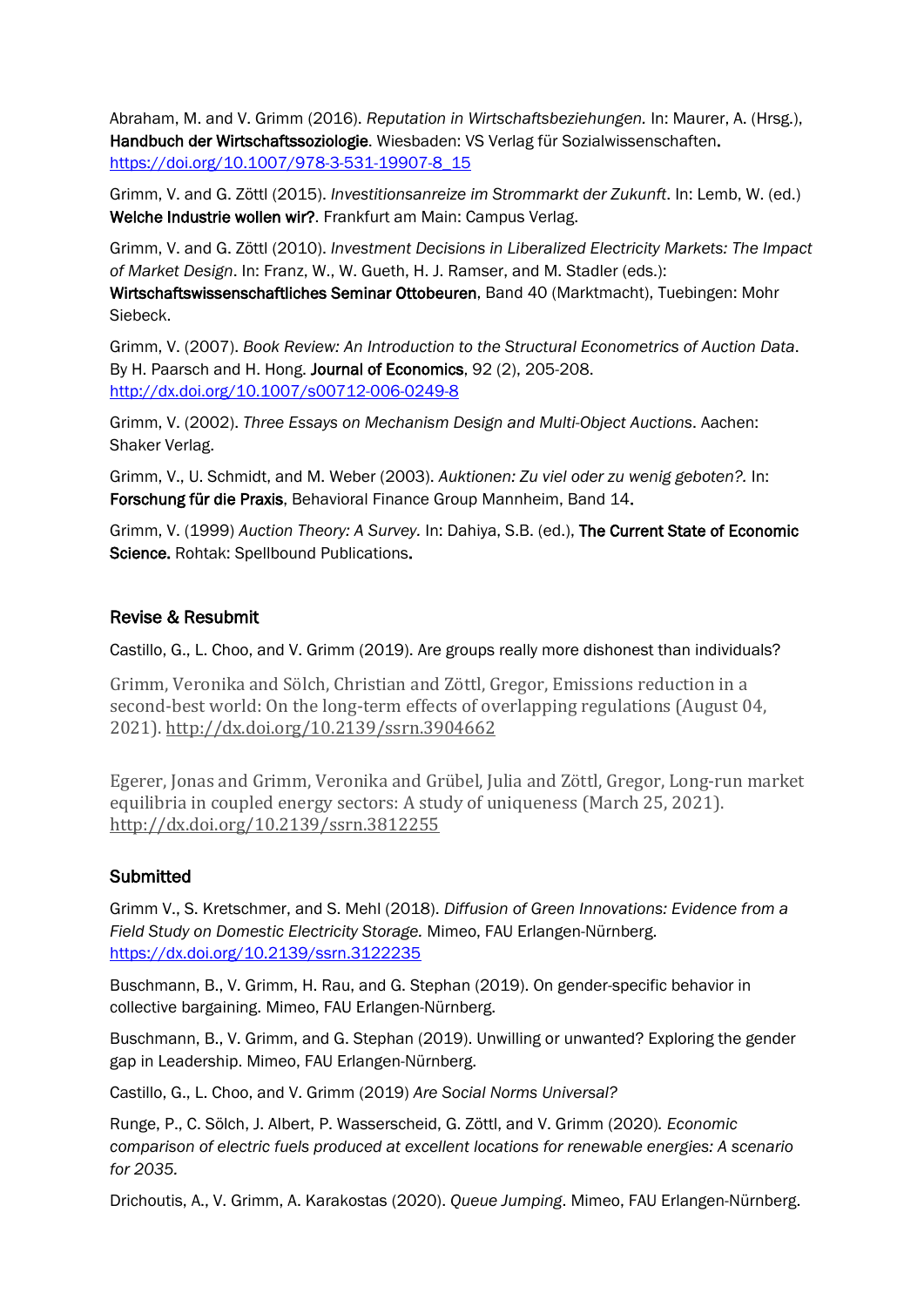Baker, Edmund and Grimm, Veronika, Monitoring Decreases Discrimination (June 2, 2021). [http://dx.doi.org/10.2139/ssrn.3858441](https://dx.doi.org/10.2139/ssrn.3858441)

## Recent Working Papers

Auferoth, F., B. Eskofier, L. Gerber, V. Grimm, R. Richer, and N. Rohleder (2019). *Tracking and Teamwork Performance*. Preprint.

Choo, L., V. Grimm, G. Horvath, and K. Nitta (2018). *Remuneration Structure and Whistleblowing Behaviour: An Experimental Investigation*. Mimeo, FAU Erlangen-Nürnberg.

Cagala, T., U. Glogowski, V. Grimm, and A. Sproten (2015). *Efficiency Concerns with Non-Monetary Incentives*. Mimeo, FAU Erlangen-Nürnberg.

Engelmann, D., V. Grimm, and M. Tonn (2015). *Mechanisms to improve cooperation in a social dilemma under incomplete information*. Mimeo, FAU Erlangen-Nürnberg.

Engelmann, D., V. Grimm, and M. Tonn (2015). *On Bargaining under Incomplete Information*. Mimeo, FAU Erlangen-Nürnberg.